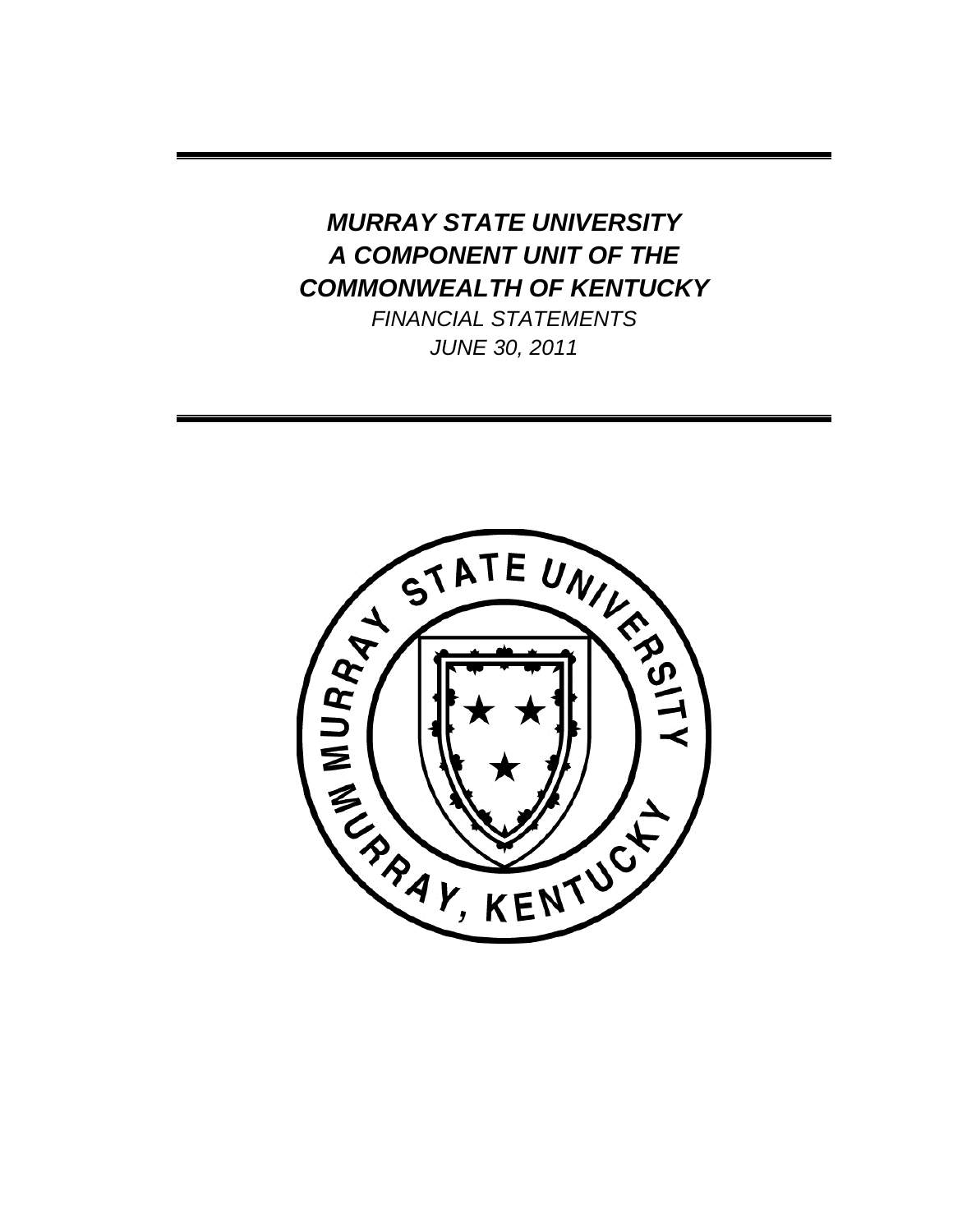# **Contents**

|                                                             | Page |
|-------------------------------------------------------------|------|
|                                                             |      |
|                                                             |      |
| <b>Financial Statements</b>                                 |      |
| Statements of Net Assets - Murray State University  17 - 18 |      |
| Statements of Financial Position - Murray State             |      |
| Statements of Revenues, Expenses and Changes in             |      |
| <b>Statements of Activities - Murray State University</b>   |      |
| Statements of Cash Flows - Murray State University  25 - 26 |      |
|                                                             |      |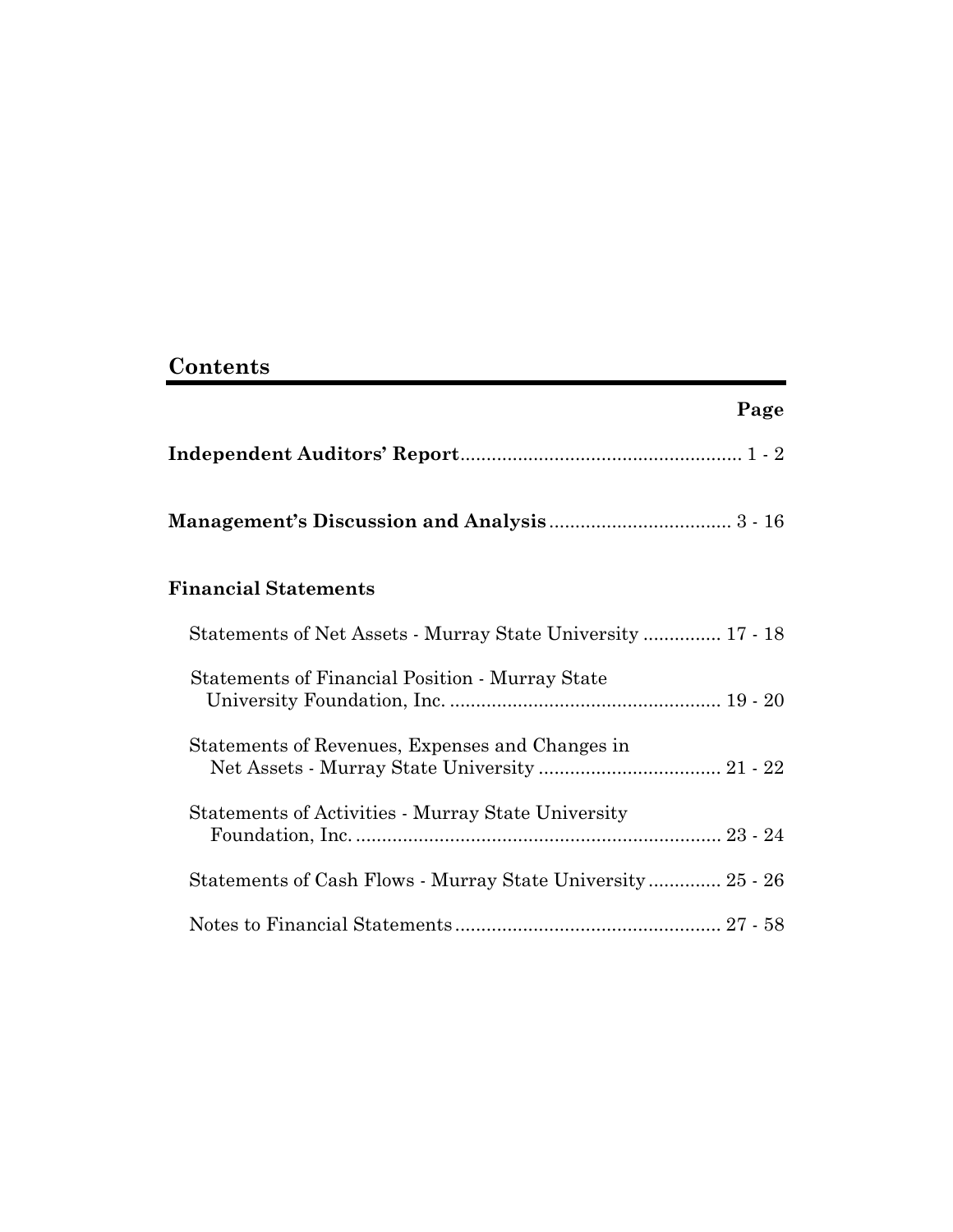

**RubinBrown LLP Certified Public Accountants** & Business Consultants

One North Brentwood Saint Louis, MO 63105

T 314.290.3300 F 314.290.3400

W rubinbrown.com  $E$  info@rubinbrown.com

# **Independent Auditors' Report**

Board of Regents and Audit Committee Murray State University Murray, Kentucky

We have audited the accompanying financial statements of the business-type activities of Murray State University (the University), a component unit of the Commonwealth of Kentucky and its discretely presented component unit, as of June 30, 2011 and 2010 and for the years then ended, which collectively comprise the University's basic financial statements as listed in the table of contents. These financial statements are the responsibility of the University's management. Our responsibility is to express opinions on these financial statements based on our audits.

We conducted our audits in accordance with auditing standards generally accepted in the United States of America and the standards applicable to financial audits contained in *Government Auditing Standards,* issued by the Comptroller General of the United States. Those standards require that we plan and perform the audit to obtain reasonable assurance about whether the financial statements are free of material misstatement. The financial statements of Murray State University Foundation, Inc., the discretely presented component unit, were not audited in accordance with *Government Auditing Standards*. An audit includes examining, on a test basis, evidence supporting the amounts and disclosures in the financial statements. An audit also includes assessing the accounting principles used and significant estimates made by management, as well as evaluating the overall financial statement presentation. We believe that our audits provide a reasonable basis for our opinions.

In our opinion, the financial statements referred to above present fairly, in all material respects, the financial position of the business-type activities and the discretely presented component unit of Murray State University as of June 30, 2011 and 2010, and the respective changes in financial position and cash flows, where applicable, thereof for the years then ended in conformity with accounting principles generally accepted in the United States of America.

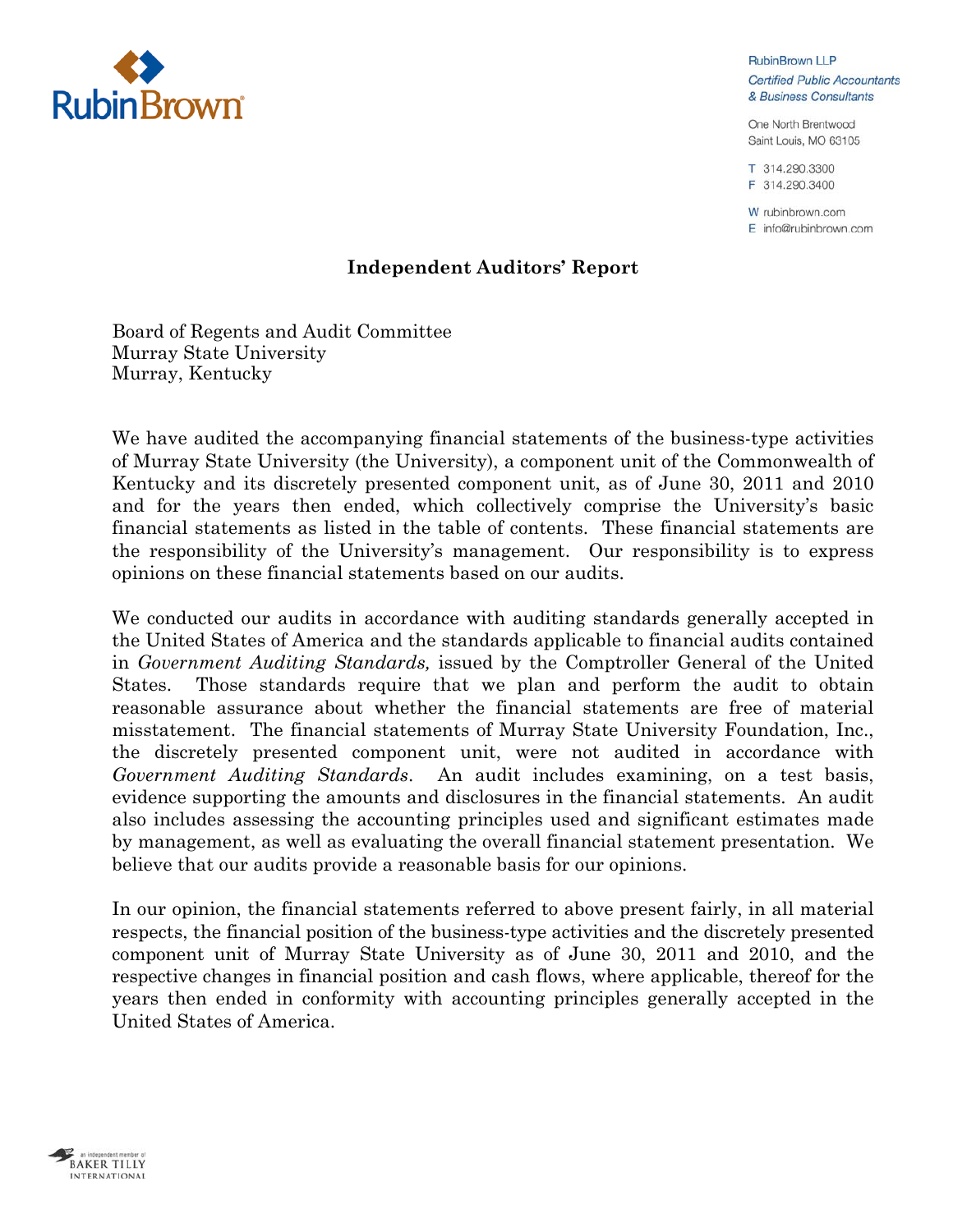In accordance with *Government Auditing Standards,* we have also issued our report dated October 3, 2011, on our consideration of the University's internal control over financial reporting and our tests of its compliance with certain provisions of laws, regulations, contracts and grant agreements and other matters. The purpose of that report is to describe the scope of our testing of internal control over financial reporting and compliance and the results of that testing, and not to provide an opinion on the internal control over financial reporting or on compliance. That report is an integral part of an audit performed in accordance with *Government Auditing Standards* and should be considered in assessing the results of our audit.

The accompanying management's discussion and analysis as listed in the table of contents is not a required part of the basic financial statements but is supplementary information required by the Governmental Accounting Standards Board. We have applied certain limited procedures, which consisted principally of inquiries of management regarding the methods of measurement and presentation of the required supplementary information. However, we did not audit the information and express no opinion on it.

RubinBrown LLP

October 3, 2011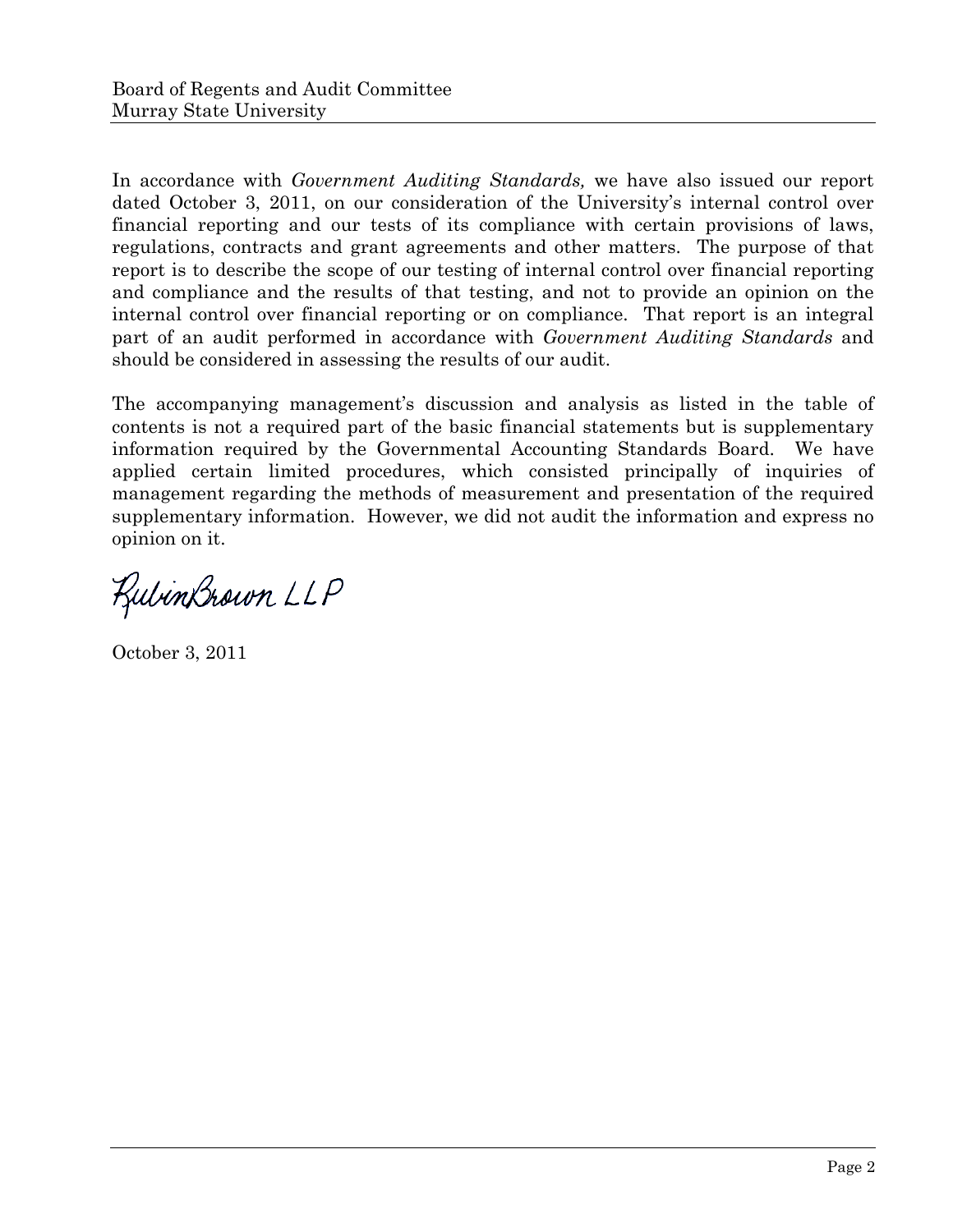#### **MANAGEMENT'S DISCUSSION AND ANALYSIS**

#### **Introduction**

The following Management's Discussion and Analysis (MD&A) provides an overview of the financial position and activities of Murray State University (University) for the year ended June 30, 2011. This discussion has been prepared by management and should be read in conjunction with the financial statements and the notes thereto, which follow this section. The financial statements and related notes and this discussion and analysis are the responsibility of management.

The University is a comprehensive public institution of higher learning located in western Kentucky and primarily serves students in Kentucky, Illinois, Missouri, Tennessee and Indiana. The University has study centers in four other cities where it offers a diverse range of degree programs from associate to doctoral levels, is composed of five academic colleges, and schools of agriculture and nursing, and contributes to the region and state through related research and public service programs. The University is a charter member of the Ohio Valley Conference and a Division I member of the NCAA. The University serves as a residential, regional university offering core programs in the liberal arts, humanities, sciences and selected high-quality professional programs for approximately 10,300 students. For the 2010-11 academic year, tuition and fees increased by \$144 per semester for full time resident undergraduate students. Tuition and fees at the University continues to be significantly less than the national average.

The University consistently ranks among the nation's top public universities and has been recognized for its academic quality and affordability. Forbes has recognized the University for the fourth consecutive year on its 2011 *America's Top Colleges* list. In addition to landing on the "Top Colleges" listing, the University was also designated one of "America's Top 100 Best College Buys." The University has been recognized for the 21st consecutive year as one of the best schools in the country in the 2012 edition of U.S. News & World Report's America's Best Colleges. The University was ranked 8th among the top public universities in the South and is the 14th top public university in the nation, in Master's/Comprehensive category. Factors considered in the rankings are reputation, retention rate, graduation rate, class size, studentfaculty ratio, financial resources and alumni giving rate.

The University has been consistently recognized in the past for its high quality, affordable education and its unique setting. In addition to U.S. News, the University has been highly ranked by G.I. Jobs, Princeton Review, Money Guide, Kiplinger's Personal Finance, Southern Living, Outdoor Life, Kaplan College Guide, GetEducated.Com, the MIT Student Review and a Carnegie Mellon study. The University has also been featured in the New York Times, the Chronicle of Higher Education and the London Times.

The University continues to have a commitment to academic and extracurricular excellence, while retaining its status as an affordable institution of higher education.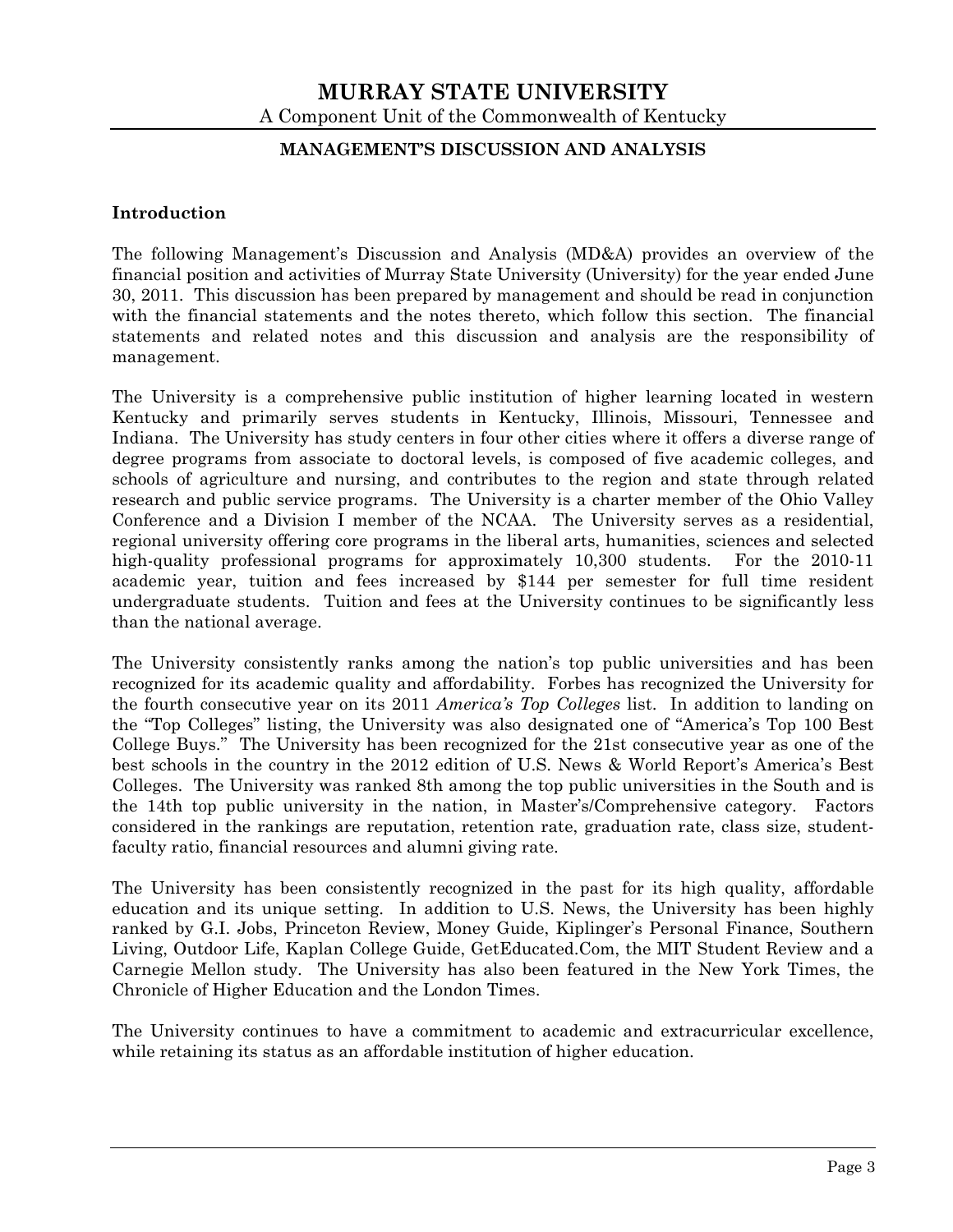Management's Discussion And Analysis *(Continued)*

## **Financial Highlights**

- $\triangleright$  The University's financial position remained strong as of the end of the year, with assets of \$293.7 million and liabilities of \$73.5 million. Net assets, which represent the University's residual interest in assets after liabilities are deducted, were \$220.2 million or 75 percent of total assets. Net assets increased by \$12.4 million from fiscal year 2011 to 2010.
- $\triangleright$  Fiscal operations were in accordance with the annual operating budget of approximately \$142 million. The University continued to be a strong employer for the region and employed 4,292 individuals, including 570 faculty and 1,211 staff members and 2,511 students. These totals include 1,376 regular and full time faculty and staff.
- $\triangleright$  Total operating state appropriations for fiscal year 2011 increased by \$1 million. Total funding from the state in appropriations were \$52.8 and \$51.8 million, respectively. These include a supplement from Federal State Fiscal Stabilization Funds of \$2.9 and \$3.5 million each year, respectively.
- $\triangleright$  The University funded a 4% across-the-board salary increase, effective July 1, 2011, for all employees hired prior to April 1, 2011. Funding for this priority item was from a 5% tuition and fee increase and internal reallocations from instructional areas.
- $\triangleright$  The campus continued to work on reporting and ongoing maintenance needs of the Enterprise Resource Planning (ERP) system during 2011. The overall project will end in 2012, as the ERP system has been fully integrated into the mainstream functional and technical operations on campus.
- The University entered into a Master Lease-Purchase Agreement in June 2010 for \$1.5 million to fund an electrical generation project. This is being conducted through a partnership with the Tennessee Valley Authority and the Murray Electric System to allow the University to obtain an interruptible (lower) electric rate and to provide backup power during extended electrical outages. This project is expected to be complete in fall 2011.
- $\triangleright$  The University invests approximately 95 percent of its endowment funds with the Murray State University Foundation, Inc. (Foundation). The value of these funds is as follows:

 Historical Value \$16.8 million Market Value \$17.8 million

These funds experienced an unrealized gain of \$1.3 million in fiscal year 2011. This action allowed for most program spending to remain constant during the fiscal year 2011.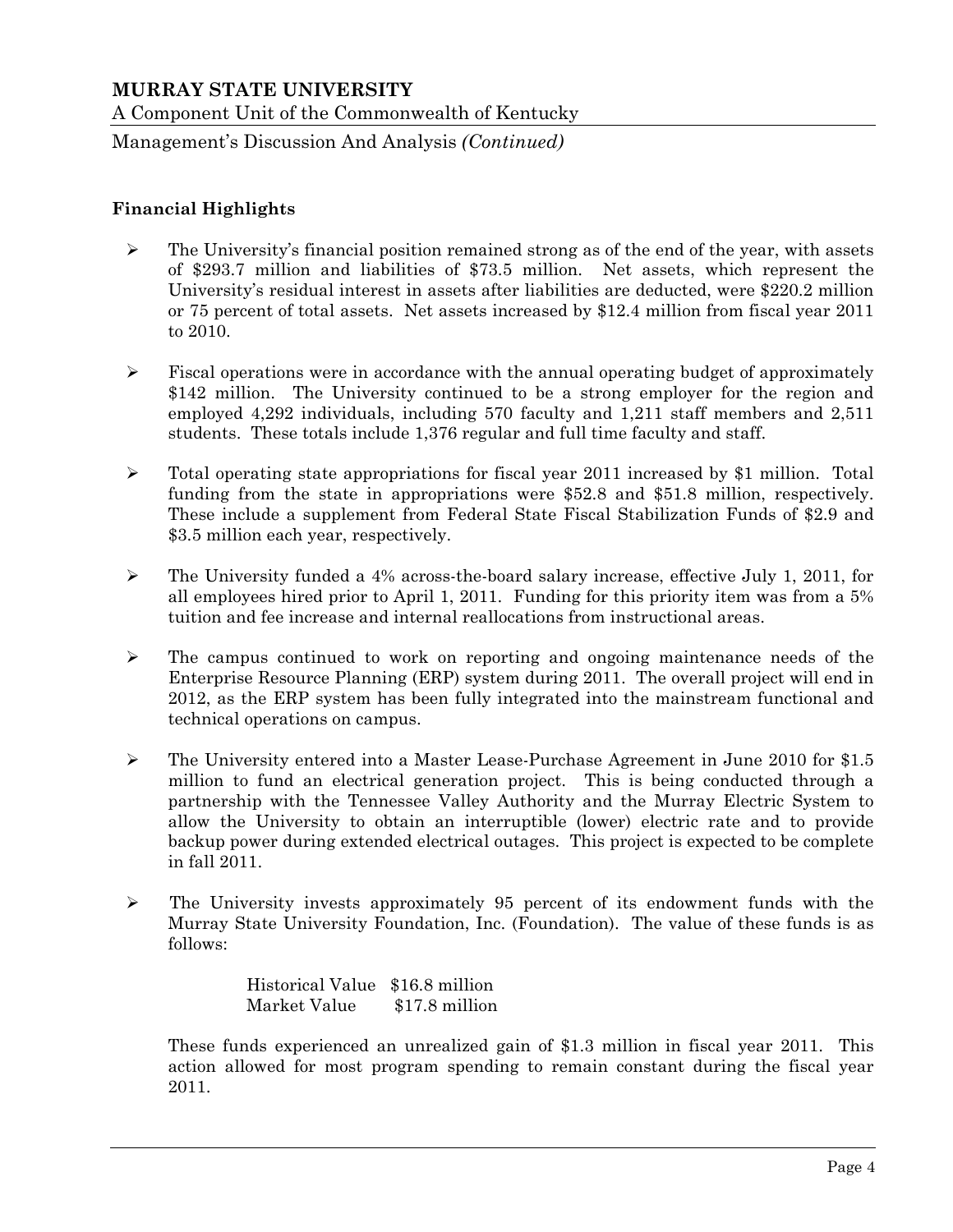A Component Unit of the Commonwealth of Kentucky

Management's Discussion And Analysis *(Continued)*

#### **Using the Financial Statements**

The University's financial statements consist of Statements of Net Assets, Statements of Revenues, Expenses and Changes in Net Assets, Statements of Cash Flows and Notes to the Financial Statements. These financial statements and accompanying notes are prepared in accordance with the appropriate Governmental Accounting Standards Board (GASB) pronouncements.

These financial statements provide an entity-wide perspective and focus on the financial condition, results of operations and cash flows of the University as a whole.

Financial statements have also been included for the Foundation, a component unit, in accordance with the requirements of GASB Statement No. 39, Determining Whether Certain Organizations are Component Units. Financial statements for this entity consist of Statements of Financial Position and Statements of Activities. These statements are prepared in accordance with the appropriate Financial Accounting Standards Board (FASB) pronouncements. The Murray State University Athletic Foundation, Inc. is also a component unit, but not included due to materiality.

#### **Statements of Net Assets**

The Statement of Net Assets present a financial picture of the University's financial condition at the end of the 2011 and 2010 fiscal years by reporting assets (current and noncurrent), liabilities (current and noncurrent) and net assets. Net assets, the difference between total assets and total liabilities, are an important indicator of the current financial condition, while the change in net assets is an indicator of whether the overall financial position has improved or declined during the year.

#### *Assets*

Total assets at the end of the fiscal year 2011 were \$293.7 million, of which capital assets, net of depreciation, represented the largest portion. Capital assets totaled approximately \$166.7 million or 58 percent of total assets and were primarily comprised of University-owned land, buildings, equipment, and library holdings. Cash and cash equivalents amounted to \$82.6 million or 28 percent of total assets. Total assets increased by \$8.9 million during the 2011 fiscal year. This increase was due to a \$9.6 million increase in cash and cash equivalents, which included a \$3.1 million gift that is being used for an addition of a basketball practice facility to the CFSB Center.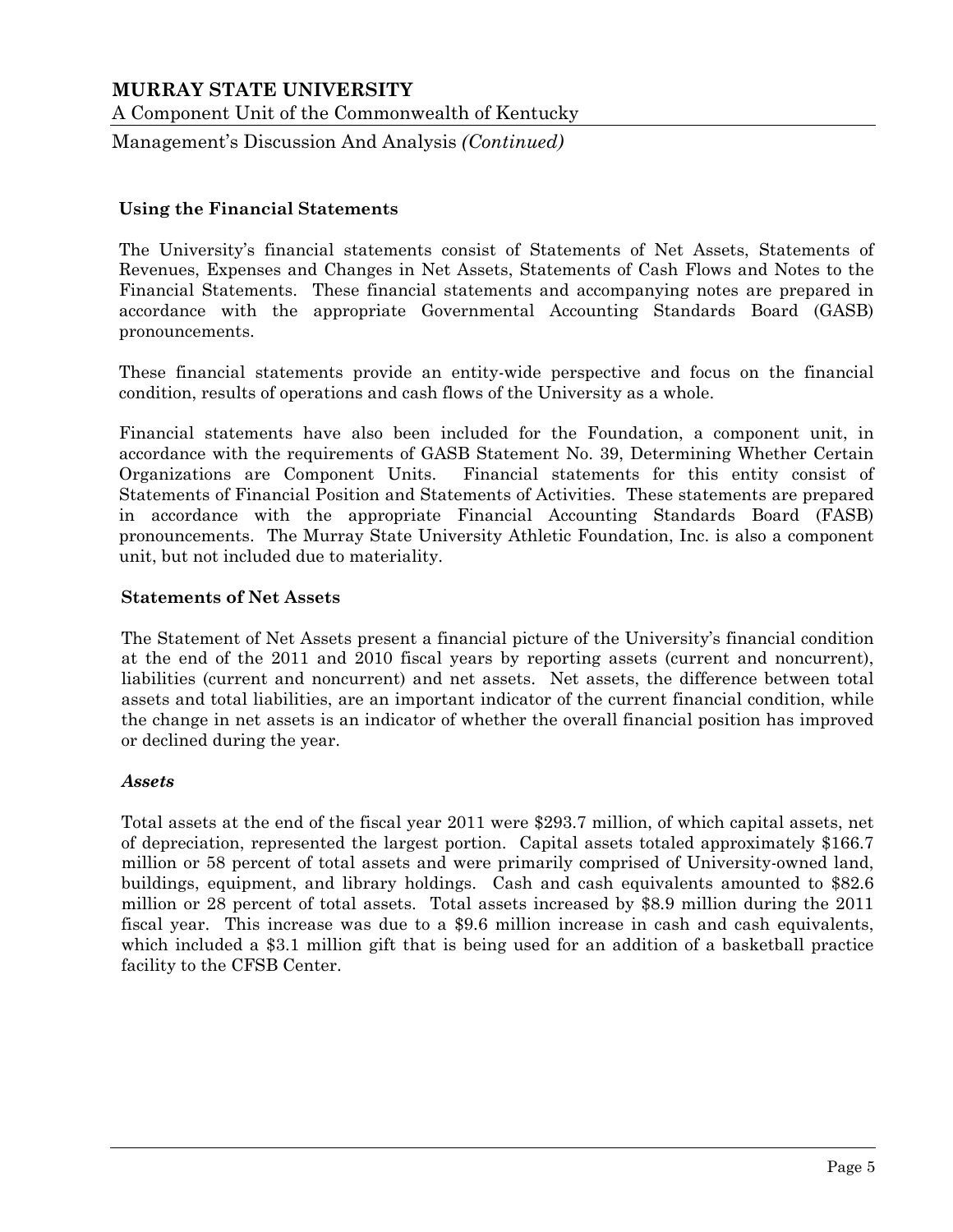A Component Unit of the Commonwealth of Kentucky

Management's Discussion And Analysis *(Continued)*

Total assets increased by \$4.4 million during the 2010. This change was due to additional funding of \$2.4 million for the completion of the Science Complex Phase II for the Chemistry Building, \$1.4 million for the Commonwealth's Comprehensive University Endowment Trust, and \$1.5 million of unspent debt proceeds received for the electrical generation project. These increases were offset by a \$600,000 decrease in debt reserve and other bond proceeds funds.

#### *Liabilities*

Total liabilities at the end of the 2011 fiscal year were \$73.5 million, a decrease of approximately \$3.5 million. This change was attributable to a net decrease in long-term debt obligations of \$3.3 million.

Total liabilities at the end of the 2010 fiscal year were \$77 million, a decrease of approximately \$3 million. This change was attributable to a \$1.7 million decrease in construction related payables and a net decrease in long-term debt obligations of \$1.4 million.

|                                           | June 30, 2011     | June 30, 2010    | June 30, 2009               |
|-------------------------------------------|-------------------|------------------|-----------------------------|
| Assets                                    |                   |                  |                             |
| Current assets                            | \$<br>70,391,760  | \$<br>64,296,745 | $\mathcal{S}$<br>58,856,928 |
| Noncurrent assets                         | 56,588,836        | 51,648,832       | 53,154,960                  |
| Capital assets                            | 166,678,551       | 168,863,008      | 168,370,809                 |
| Total assets                              | 293,659,147       | 284,808,585      | 280,382,697                 |
| Liabilities                               |                   |                  |                             |
| Current liabilities                       | 19,869,294        | 20,116,378       | 21,382,319                  |
| Noncurrent liabilities                    | 53,614,962        | 56,928,021       | 58,702,356                  |
| Total liabilities                         | 73,484,256        | 77,044,399       | 80,084,675                  |
| Net assets<br>Invested in capital assets, | 114,667,161       | 114,150,370      | 112,861,206                 |
| net of related debt                       |                   |                  |                             |
| Restricted for                            |                   |                  |                             |
| Nonexpendable                             | 18,644,438        | 17,208,049       | 14,578,960                  |
| Expendable                                |                   |                  |                             |
| Scholarships, research,                   |                   |                  |                             |
| instruction and other                     | 3,984,847         | 3,172,783        | 3,426,986                   |
| Loans                                     | 4,898,234         | 4,959,202        | 4,994,850                   |
| Capital                                   | 17,419,484        | 15,002,379       | 18,226,297                  |
| Debt service                              | 5,865,932         | 6,135,826        | 6,410,405                   |
| Unrestricted                              | 54,694,795        | 47,135,577       | 39,799,318                  |
| Total net assets                          | 220,174,891<br>\$ | 207,764,186      | 200,298,022<br>\$           |

#### **Condensed Statements of Net Assets**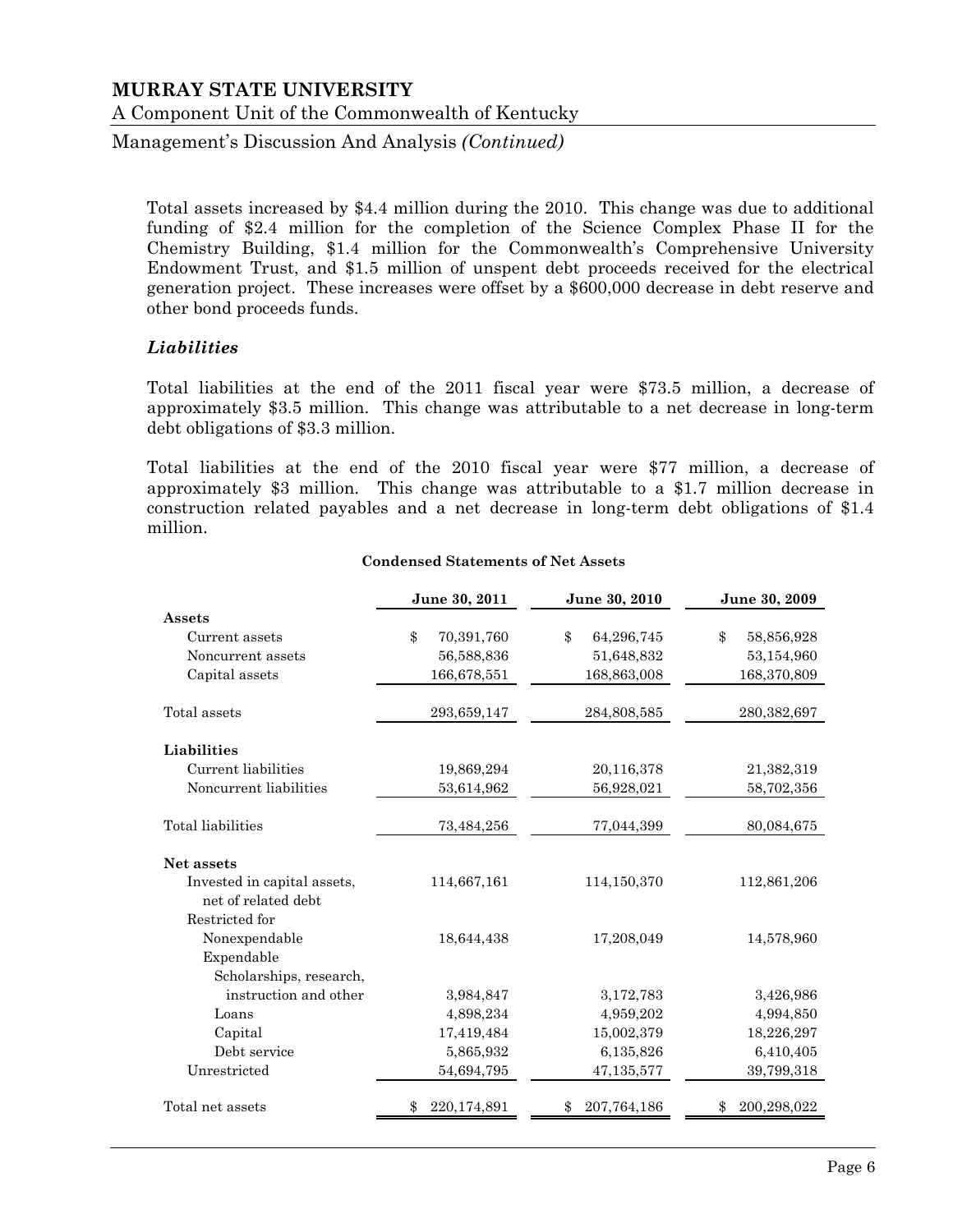A Component Unit of the Commonwealth of Kentucky

Management's Discussion And Analysis *(Continued)*

#### *Net Assets*

Net assets, which represent total equity, of the University were divided into three major categories, defined as follows:

- o Invested in capital assets, net of related debt This category represents the institution's equity in property, buildings, equipment, library holdings and other plant assets owned by the University, less related depreciation and outstanding balances of borrowings used to finance the purchase or construction of those assets.
- o Restricted This category represents those assets which are subject to externally imposed restrictions governing their use and includes classifications of nonexpendable and expendable.
	- Restricted nonexpendable net assets Restricted nonexpendable net assets consist solely of permanent endowments owned by the University. The corpus, as specified by the donor, is invested in perpetuity and may not be expended.
	- Restricted expendable net assets Restricted expendable net assets consist of those assets that may be expended by the University, but must be spent for purposes as defined by the donors and/or external entities that have placed time or purpose restrictions on the use of the assets.

Unrestricted - This category represents the net assets held by the University that have no formal restrictions. Although unrestricted net assets are not subject to externally imposed stipulations, substantially all of the unrestricted net assets have been designated for various programs and initiatives, capital projects and working capital requirements.

The allocation of net assets between these three categories is provided in the following chart:



#### **University Net Assets at June 30, 2011**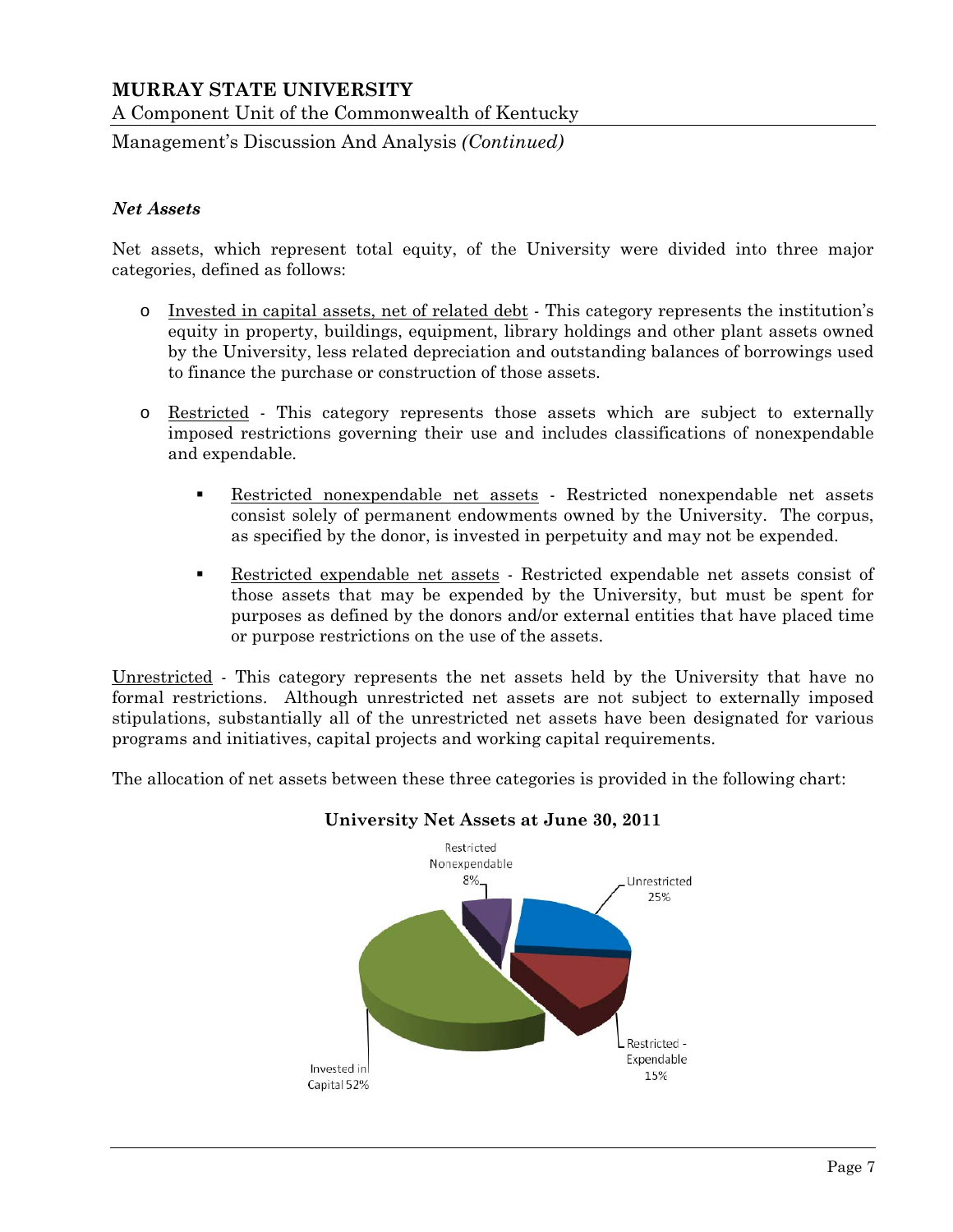A Component Unit of the Commonwealth of Kentucky

Management's Discussion And Analysis *(Continued)*

#### **Statements of Revenues, Expenses and Changes in Net Assets**

The Statements of Revenues, Expenses and Changes in Net Assets, which are generally referred to as the activities statement or income statement, present the revenues earned and expenses incurred and income or loss from operations for the current and prior fiscal years. Activities are reported as either operating or non-operating. Changes in total net assets as presented on the Statements of Net Assets are based on the activity presented in the Statements of Revenues, Expenses and Changes in Net Assets.

The financial statements are prepared on the accrual basis of accounting, whereby revenues and assets are recognized when the service is provided and expenses and liabilities are recognized when others provide the service, regardless of when cash is exchanged. A public university's dependency on state appropriations will result in reported operating losses. The Governmental Accounting Standards Board requires state appropriations to be classified as nonoperating revenues. The utilization of long-lived capital assets is reflected in the financial statements as depreciation, which expenses the costs of an asset over its expected useful life.

#### **Revenues**

Total operating revenues, which exclude state appropriations, for the 2011 fiscal year were \$93 million, including student tuition and fees, net of related discounts and allowances, of \$48.9 million, operating grants and contracts revenues of \$8 million and auxiliary services net revenue of \$26.2 million.

During 2011, operating revenues increased by \$4.1 million. This increase is comprised primarily of an increase of \$4 million from net student tuition and fees.

For 2011, the University received a net of \$49.9 million in state appropriations for operations. State appropriations are required to be classified as nonoperating revenues; however, these funds were used to support University operating activities.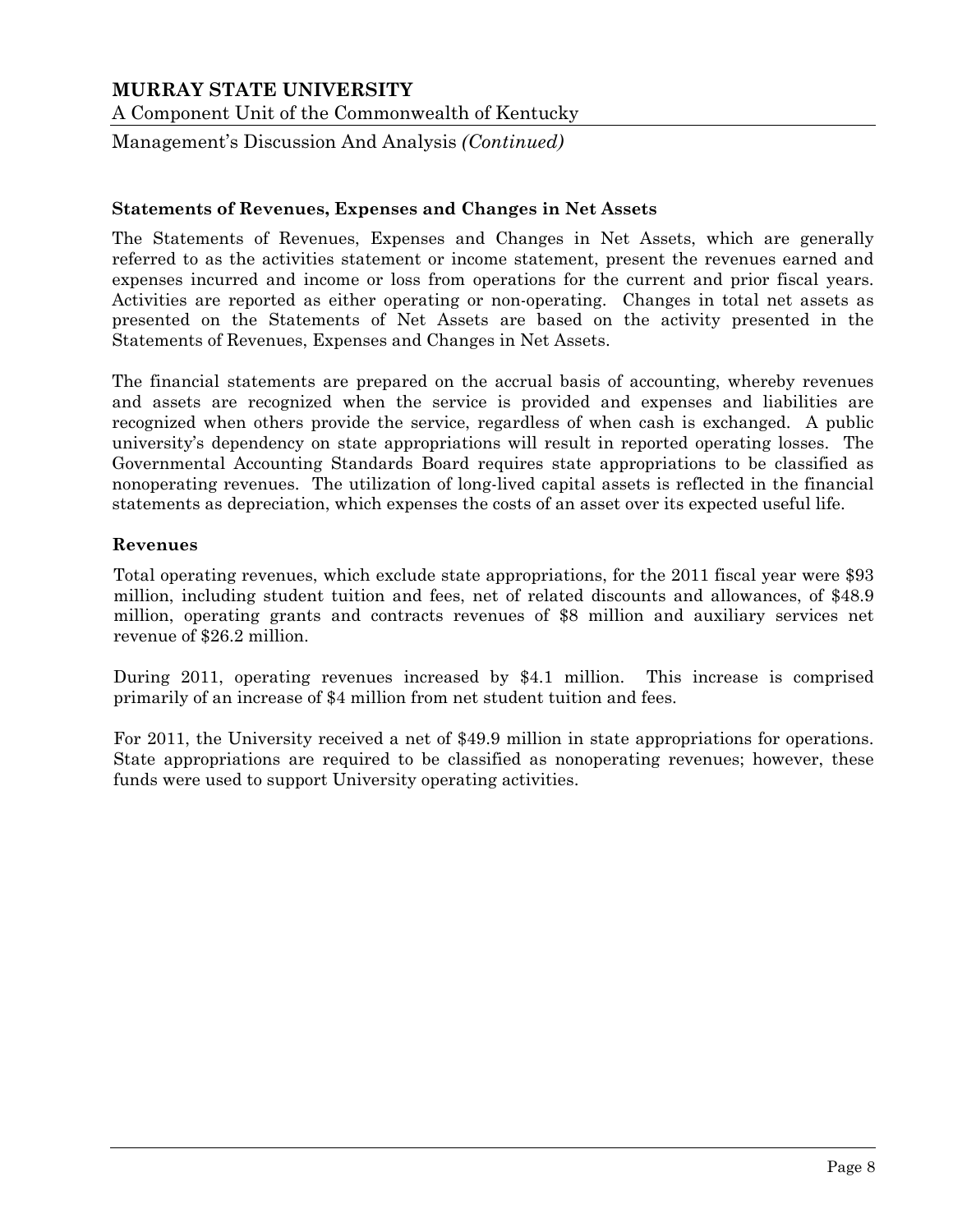A Component Unit of the Commonwealth of Kentucky

Management's Discussion And Analysis *(Continued)*

The comparative sources of total operating revenues and nonoperating state appropriation revenues are reflected in the following chart:



# **Operating Revenues and State Appropriations (In Thousands)**

## *Expenses*

Total operating expenses for the 2011 fiscal year were \$163.5 million. Academic affairs, which include instruction, research, libraries and academic support, represent a significant portion of the operating expenses totaling \$67.1 million or 41 percent. Student affairs, which include student services, financial aid and auxiliary services, was \$48.3 million or 30 percent and other expenses which include public service, institutional support, depreciation and operation and maintenance amounted to \$48.1 million or 29 percent. Depreciation for all areas of the University is reported as an operating expense and was not allocated to each program group, except for auxiliary enterprises.

Operating expenses increased for the year ended June 30, 2011, by \$2.2 million. The primary reasons for increases in operating expenses include \$1.2 million for libraries, \$900,000 for student financial aid.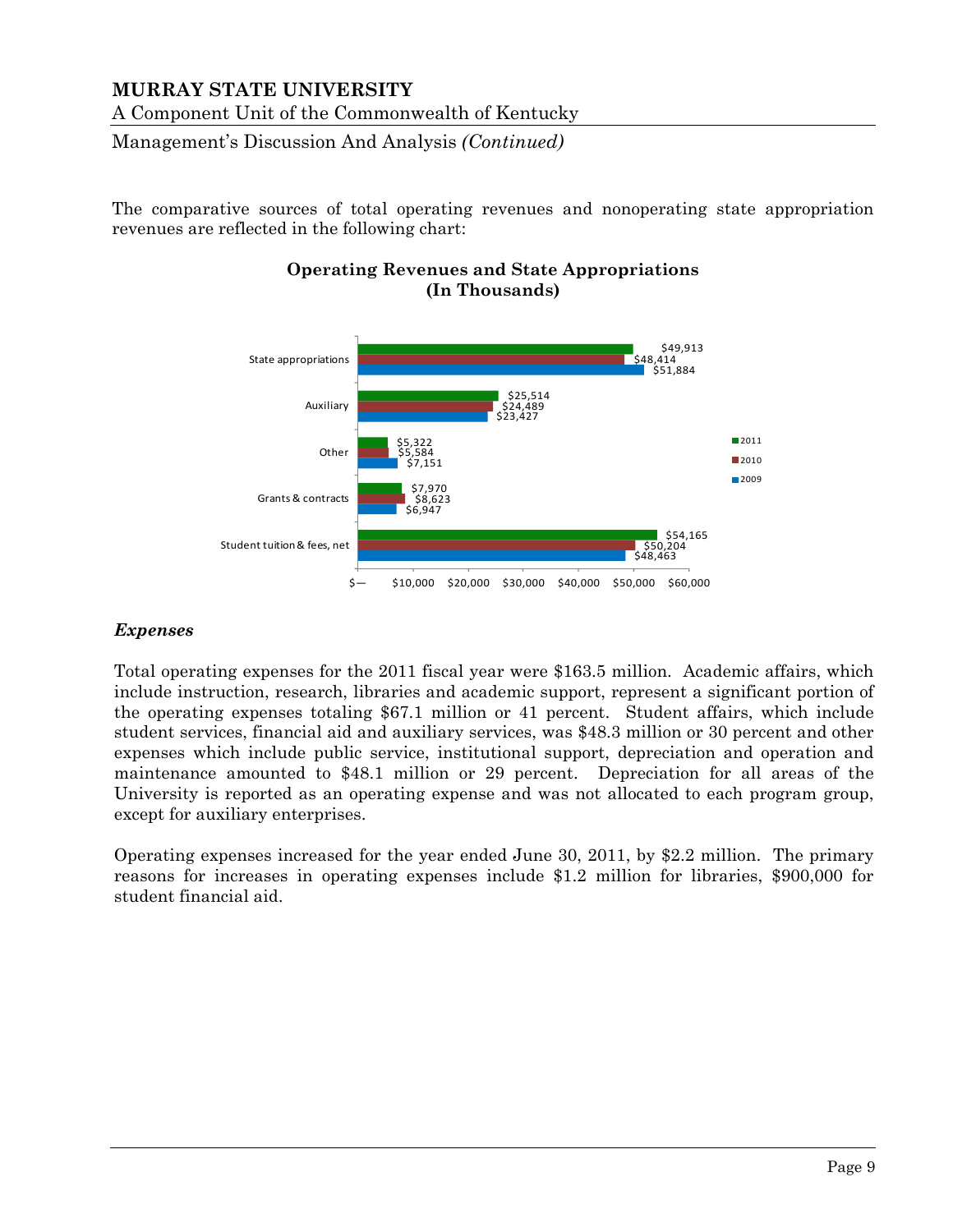A Component Unit of the Commonwealth of Kentucky

Management's Discussion And Analysis *(Continued)*

Operating expenses by type are reflected in the following chart:

#### **University Operating Expenses Year Ended June 30, 2011**



The net loss from operations for the year ended June 30, 2011, was \$70.6 million. Nonoperating revenues, net of expenses, of \$81.7 million, capital funding not requiring debt of \$1.2 million, and endowment gifts of \$87,000 resulted in an increase in net assets of \$12.4 million for the year ended June 30, 2011. The overall increase in net assets of \$12.4 is attributable to an increase in net tuition of \$3.1 million, gifts of \$4.9 million, increases in investment income primarily due to unrealized gains on endowment assets of \$600,000, and increases in federal grants primarily due to increases in Pell Grant awards of \$1.5 million.

The net loss from operations for the year ended June 30, 2010, was \$72.4 million. Nonoperating revenues, net of expenses, of \$75.4 million, capital funding not requiring debt of \$3 million, and endowment gifts of \$1.4 million resulted in an increase in net assets of \$7.4 million for the year ended June 30, 2010.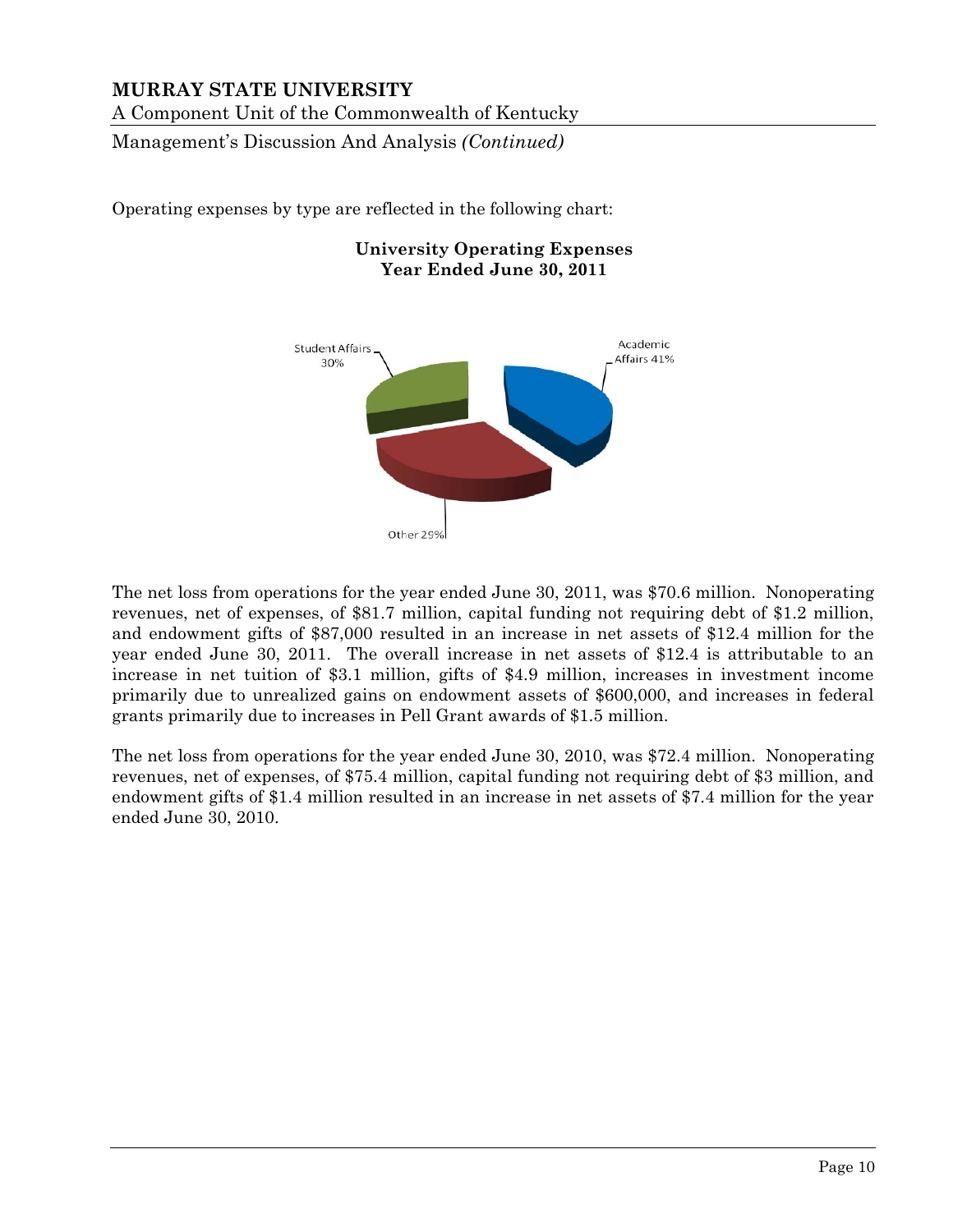#### A Component Unit of the Commonwealth of Kentucky

Management's Discussion And Analysis *(Continued)*

|                               |            | 2011           | 2010 |                |    | 2009           |
|-------------------------------|------------|----------------|------|----------------|----|----------------|
| <b>Operating revenues</b>     |            |                |      |                |    |                |
| Student tuition and fees, net | \$         | 54, 165, 226   | \$   | 50,203,723     | \$ | 48,463,181     |
| Grants and contracts          |            | 7,969,506      |      | 8,623,357      |    | 6,947,397      |
| Other                         |            | 5,321,545      |      | 5,584,326      |    | 7,151,361      |
| Auxiliary, net                |            | 25,514,058     |      | 24,489,161     |    | 23,426,783     |
| Total operating revenues      |            | 92,970,335     |      | 88,900,567     |    | 85,988,722     |
| <b>Operating expenses</b>     |            |                |      |                |    |                |
| Instruction                   |            | 54,224,542     |      | 54,869,706     |    | 55,416,671     |
| Other educational and general |            | 80,651,327     |      | 77,961,052     |    | 72,480,088     |
| Depreciation                  |            | 7,944,588      |      | 7,946,348      |    | 8,091,601      |
| Auxiliary enterprises         |            | 19,439,844     |      | 19,338,893     |    | 18,676,811     |
| Auxiliary depreciation        |            | 1,212,438      |      | 1,201,183      |    | 787,325        |
| Total operating expenses      |            | 163,472,739    |      | 161,317,182    |    | 155,452,496    |
| Operating loss                |            | (70, 502, 404) |      | (72, 416, 615) |    | (69, 463, 774) |
| Nonoperating revenues         |            |                |      |                |    |                |
| State appropriations          |            | 49,912,700     |      | 48,413,800     |    | 51,884,300     |
| Other nonoperating revenues   |            | 31,683,495     |      | 27,032,226     |    | 16,445,192     |
| Total nonoperating revenues   | 81,596,195 |                |      | 75,446,026     |    | 68,329,492     |
| Other revenues                |            |                |      |                |    |                |
| State capital appropriations  |            |                |      |                |    |                |
| and other                     |            | 1,316,914      |      | 4,436,753      |    | 13,037,549     |
| Increase in net assets        |            | 12,410,705     |      | 7,466,164      |    | 11,903,267     |
| Net assets, beginning of year |            | 207,764,186    |      | 200,298,022    |    | 188, 394, 755  |
| Net assets, end of year       | \$         | 220,174,891    | \$   | 207,764,186    | \$ | 200,298,022    |

#### **Condensed Statements of Revenues, Expenses, and Changes in Net Assets**

#### **Statements of Cash Flows**

The Statements of Cash Flows provide a summary of the sources and uses of cash by defined categories. The principal purposes of the Statements of Cash Flows are to provide information about the University's cash receipts and payments during the years and to help assess the University's ability to generate future net cash flows and meet obligations as they become due, as well as its need for external financing.

#### For the year ended June 30, 2011:

The net cash used in operating activities reflects the net cash used for general operations of the University, which decreased by \$3.6 million during 2011. This decrease was primarily due to increases in net tuition and fees.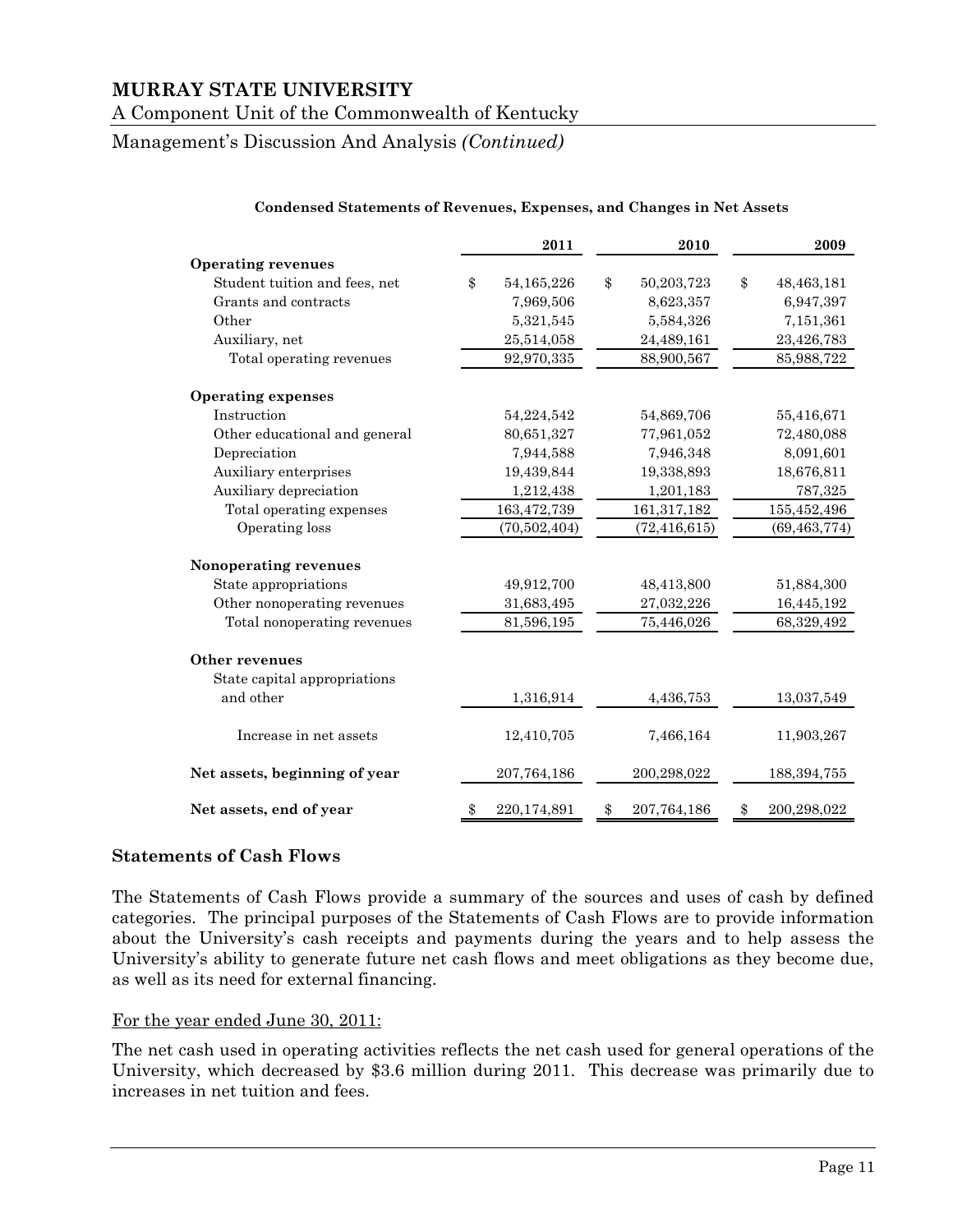A Component Unit of the Commonwealth of Kentucky

Management's Discussion And Analysis *(Continued)*

The cash flows from noncapital financing activities, increased by \$4 million during 2011. This change was primarily due to gifts of \$3.1 million.

The net cash flows used in capital and related financing activities represent cash used for the acquisition, construction and renovation of capital assets, increased by \$2.3 million during 2011. The majority of this change is due to a \$1.5 million decrease in the amount of debt issued and a \$500,000 net decrease in state capital project allotments and purchases of capital assets related to the construction of the Chemistry Building.

The cash flows provided by investing activities represent the cash activities of investments, which increased by \$3.9 million for 2011. This change was primarily due a decrease in the earnings yield on investments and a \$1.3 million liquidation of an escrow investment to fund the electrical generation project.

#### For the year ended June 30, 2010:

The net cash used in operating activities reflects the net cash used for general operations of the University, which increased by \$3.0 million during 2010.

The cash flows from noncapital financing activities, increased by \$3.6 million during 2010. This change was primarily due to increase in nonoperating grants and contracts received from the federal government for student financial aid.

The net cash flows used in capital and related financing activities represent cash received and used for the acquisition, construction and renovation of capital assets, decreased by \$2.8 million during 2010. The majority of this change is due to decreases in the amount of debt issued of \$6 million, state capital project allotments of \$7.1 million for the construction of the Chemistry Building and project expenditures of \$15.9 million, primarily related to the construction of Richmond Hall in 2009.

The cash flows provided by investing activities represent the cash activities of investments, which decreased by \$2.2 million for 2010. This change was primarily due to net investment purchases of \$2.1 million.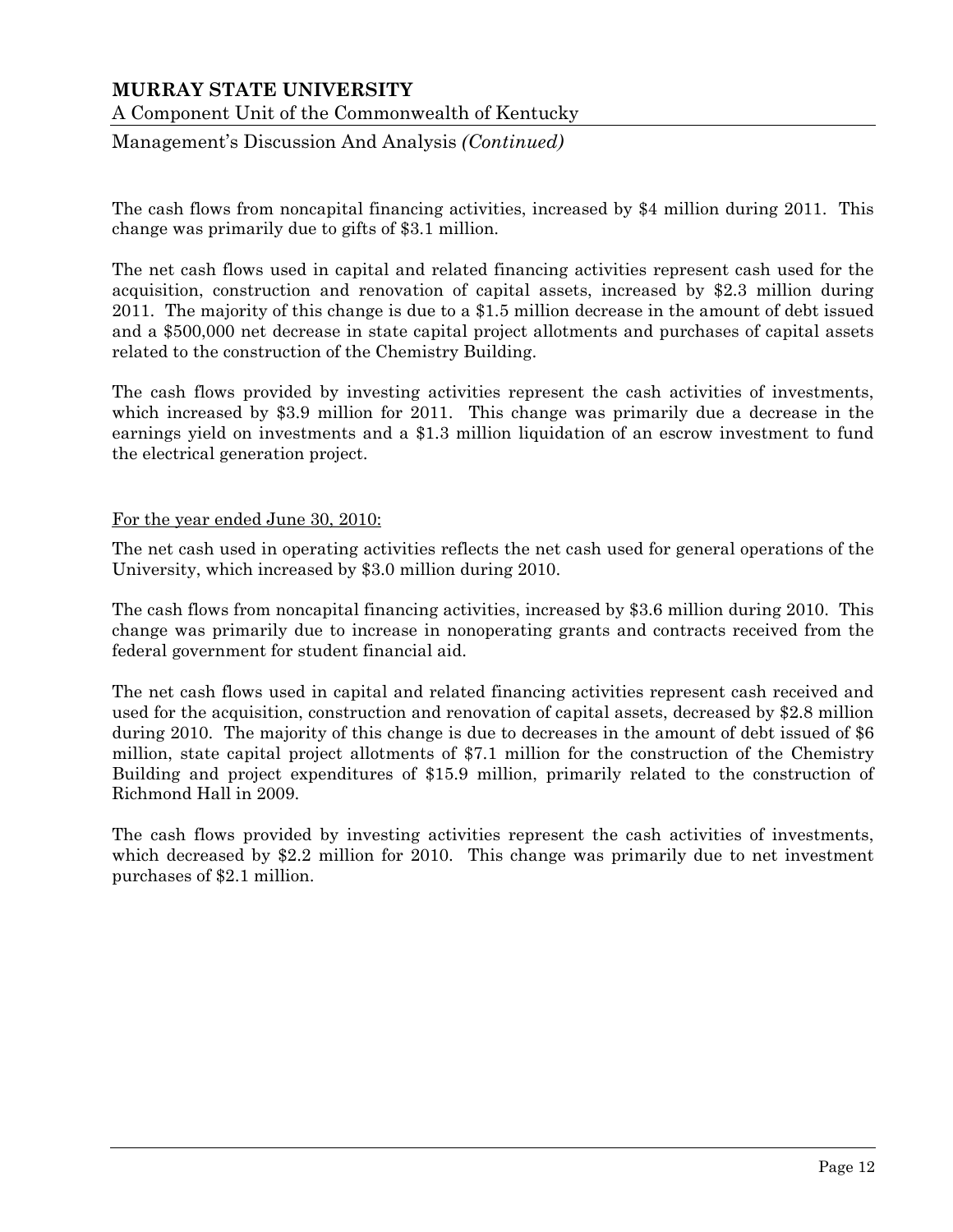A Component Unit of the Commonwealth of Kentucky

Management's Discussion And Analysis *(Continued)*

#### **Condensed Statements of Cash Flows**

|                                          | 2011                 | 2010                 | 2009                 |
|------------------------------------------|----------------------|----------------------|----------------------|
| Cash provided/(used by):                 |                      |                      |                      |
| Operating activities                     | \$<br>(60, 538, 693) | \$<br>(64, 130, 542) | \$<br>(61, 107, 523) |
| Noncapital financing activities          | 78,540,832           | 74,552,733           | 70,983,009           |
| Capital and related financing activities | (11, 121, 319)       | (8,836,940)          | (11,612,224)         |
| Investing activities                     | 3,689,932            | (224, 292)           | 1,943,466            |
| Net increase in cash                     | 10,570,752           | 1,360,959            | 206,728              |
| Cash and cash equivalents, beginning     |                      |                      |                      |
| of year                                  | 72,046,851           | 70,685,892           | 70,479,164           |
| Cash and cash equivalents, end of year   | 82,617,603           | \$<br>72,046,851     | 70,685,892           |

#### **Capital Assets and Debt Administration**

The University had a \$6.9 million increase in capital assets during the fiscal year ended June 30, 2011. This change is due to multiple projects and capital equipment purchases, with the largest being \$1.4 million for the electrical generation project, \$600,000 for an equine barn, \$300,000 for Carmen Pavilion renovations, \$300,000 for the renovation of first floor of the Applied Science building and capital equipment purchase in all functional areas of \$2.2 million.

Capital assets as of June 30, 2011, and changes during the year are as follows:

|                           | <b>Balance</b>    | Net Change    |
|---------------------------|-------------------|---------------|
|                           | June 30, 2011     | 2010-11       |
|                           |                   |               |
| Land                      | \$<br>9,825,663   | \$<br>156,258 |
| Construction in progress  | 7,661,423         | 2,698,500     |
| Museum and collectibles   | 561,577           | 2,951         |
| <b>Buildings</b>          | 247, 271, 737     | 953,915       |
| Non-building improvements | 11,627,126        | 213,906       |
| Equipment                 | 27,621,306        | 2,173,310     |
| Software                  | 1,932,019         |               |
| Library holdings          | 30,253,988        | 136,911       |
| Livestock                 | 511,750           | (30,000)      |
| Accumulated depreciation  | (170, 588, 038)   | (8,490,208)   |
| Total                     | \$<br>166,678,551 | (2, 184, 457) |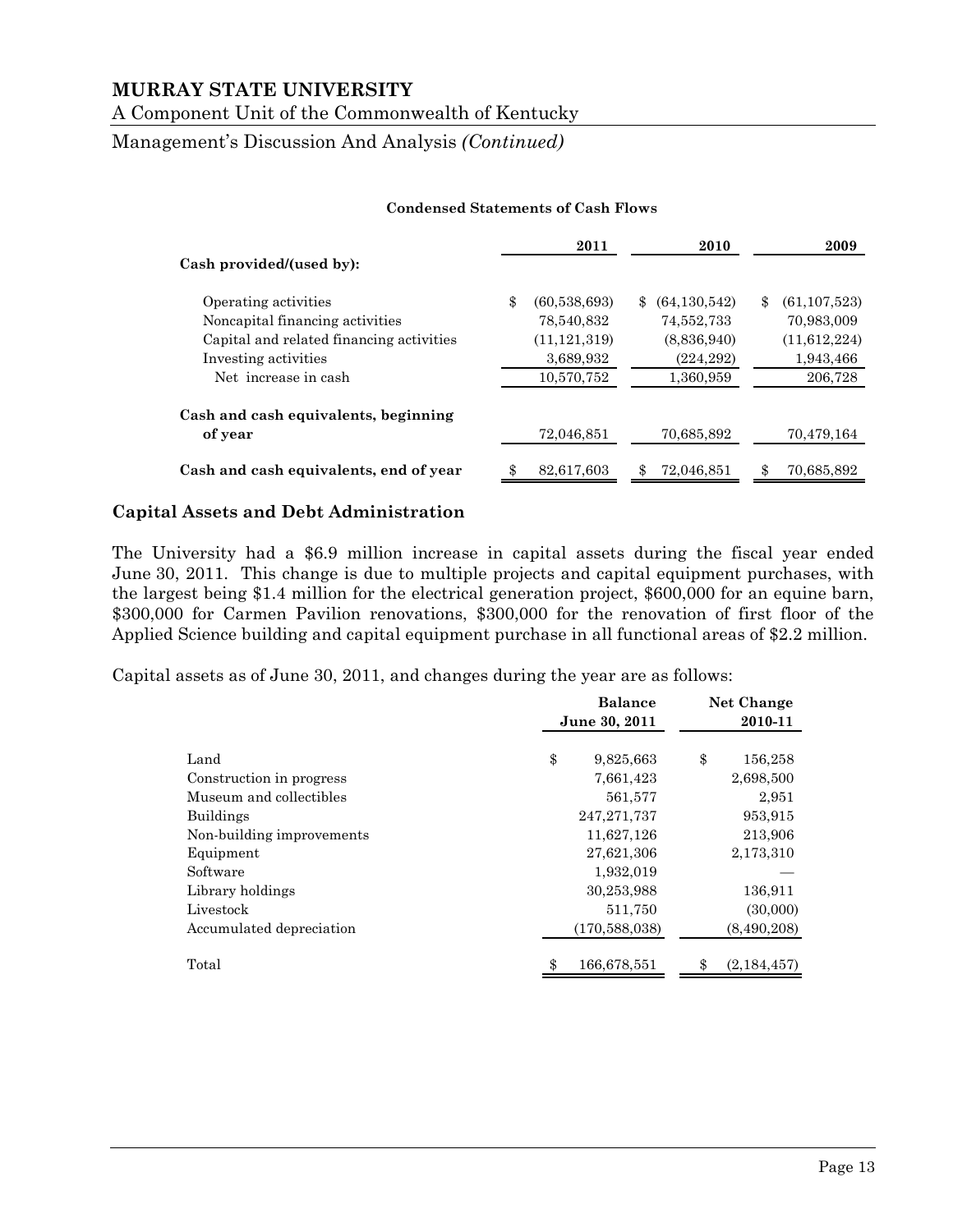A Component Unit of the Commonwealth of Kentucky

Management's Discussion And Analysis *(Continued)*

The University did not issue any new debt during the year ended June 30, 2011.

Debt as of June 30, 2011, is summarized below:

|                                              | Balance<br>June 30, 2011 |
|----------------------------------------------|--------------------------|
| Housing and Dining System Revenue Bonds      | 21,000,000<br>\$         |
| General Receipts Bonds                       | 20,435,000               |
| Consolidated Educational Buildings Revenue   |                          |
| Bonds                                        | 365,000                  |
| Bond discount                                | (614, 532)               |
| City of Murray                               | 9,235,000                |
| Other (see Notes to Financial Statements 11) | 6,220,542                |
| Total                                        | 56,641,010<br>\$         |

**Balance**

## **Infrastructure Assets**

Infrastructure assets are defined by GASB No. 34 as long-lived assets that are normally stationary in nature and normally can be preserved for a significantly greater number of years than most capital assets. These types of assets will typically be permanent nonbuilding additions that service the entire campus. The University has adopted the modified approach of accounting for its infrastructure assets. This approach requires that an asset management system be established and maintained. Such a system would assess and disclose that all eligible infrastructure assets are being preserved approximately at (or above) a condition level established. To date, the University has not identified any assets that should be classified as infrastructure.

Additional information for Capital Assets and Debt can be found in Notes 7 and 11, respectively, to the financial statements.

#### **Economic Factors Affecting Future Periods**

 The 2011 General Fund Revenues picture for the Commonwealth of Kentucky has substantially improved, showing an increase of 6.5% compared to the prior year. At present, revenues are projected to increase by an additional 1.3% in 2012.

There are still uncertainties on the expenditures side, which include funding of the Medicaid program, stabilization of the state pension systems, and any upcoming U.S. congressional action.

From the present vantage point, Kentucky has weathered the recent recession better than most states.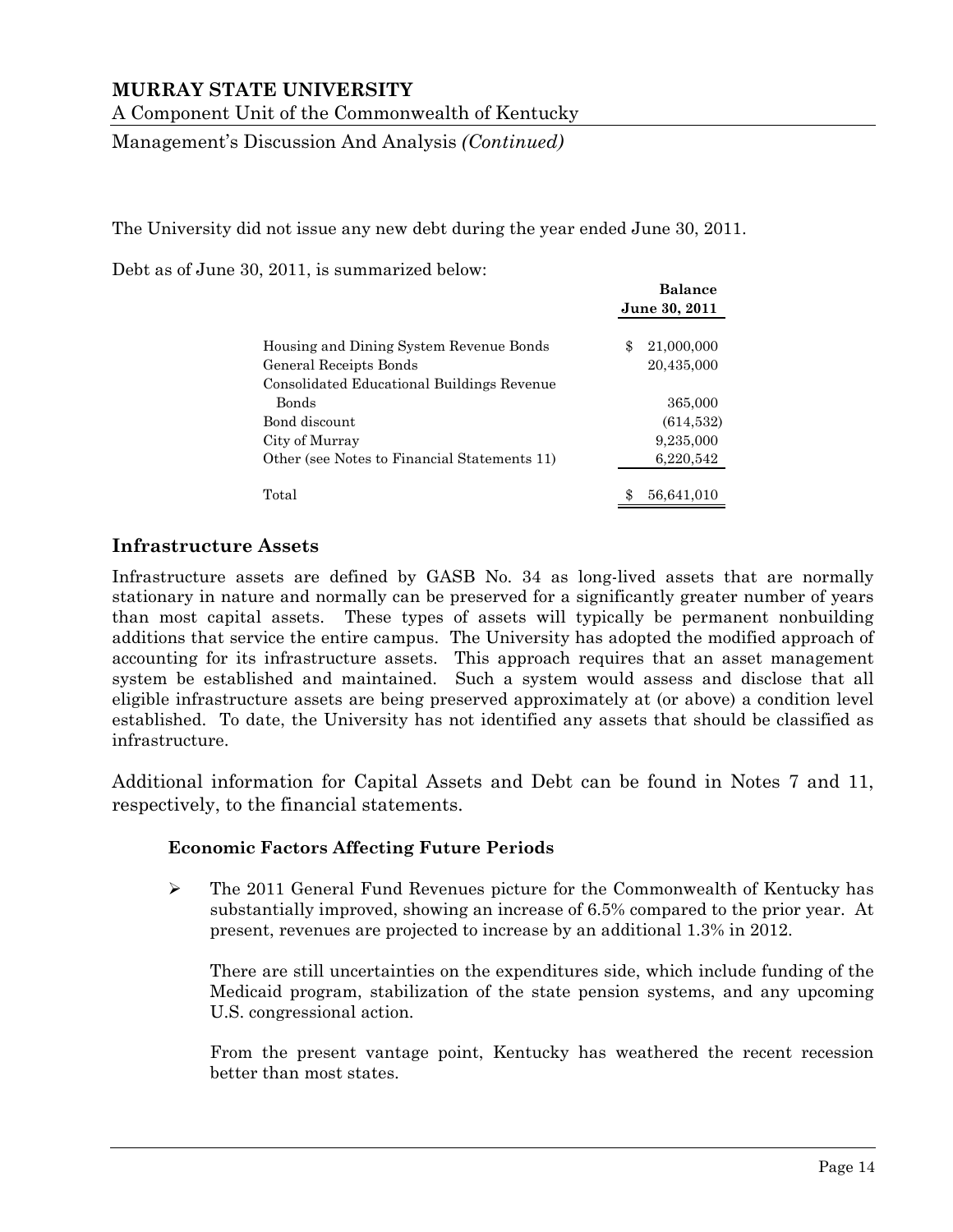Management's Discussion And Analysis *(Continued)*

- $\geq$  The University requested funding of \$30 million from the Commonwealth of Kentucky in the 2010-12 biennial budget to construct the Engineering/Physics Building. Due to budget constraints in the Commonwealth's biennial budget, construction projects were not funded. This facility remains as the University's top capital project for \$33 million for the 2012-14 biennial capital budget request.
- $\triangleright$  The University provides health insurance to employees through a self-funded program. As reflected in national trends, the costs of health claims will continue to be a major expense for the University.
- $\triangleright$  In May 2011, the University approved a Memorandum of Understanding with the McCracken County Fiscal Court, City of Paducah, Kentucky, and the Greater Paducah Economic Development Council (GPEDC) to continue to provide instruction and expanded offerings to meet the needs of the business community and to support economic growth for the region. This agreement will facilitate the construction and funding of a new extended campus facility in Paducah, Kentucky. The McCracken County Fiscal Court plans to fund this project through a \$10 million general obligation bond sale in the winter 2011. Repayment of this debt will be funded from the McCracken County Fiscal Court, City of Paducah, and Murray State University. The University purchased land for this facility in 2008.
- $\triangleright$  The University is expected to begin construction on an 18,000 square foot basketball practice facility, which will be an addition to the CFSB Center. Funding for this major addition will be a \$3.1 million gift accepted in 2010, \$500,000 of other donor funds restricted for athletic programs and facilities and \$400,000 from other sources for a total project scope of \$4,000,000. A design plan is nearing completion and construction is scheduled to begin in the winter 2011. Substantial completion is scheduled for November 2012.
- $\triangleright$  The University sold general receipts bonds in July 2011 for \$7.6 million to fund the renovation of Elizabeth Hall. This residential college facility is closed for the 2011- 12 academic year for renovation and is expected to open for occupancy for fall 2012.
- $\triangleright$  The University continues to review options and needs for residential college facilities. These include major renovations and/or replacements and are based on long-term occupancy projections and rental rates.
- $\triangleright$  The University issued \$20.3 million of general receipts bonds in July 2011 for the refunding of housing and dining bonds series M, N, O, P and Q. This refunding allowed for the university to close the 1965 trust indenture and related supplements under which these bonds were issued. This action removes some of the financial constraints on the housing and dining system required by this trust indenture.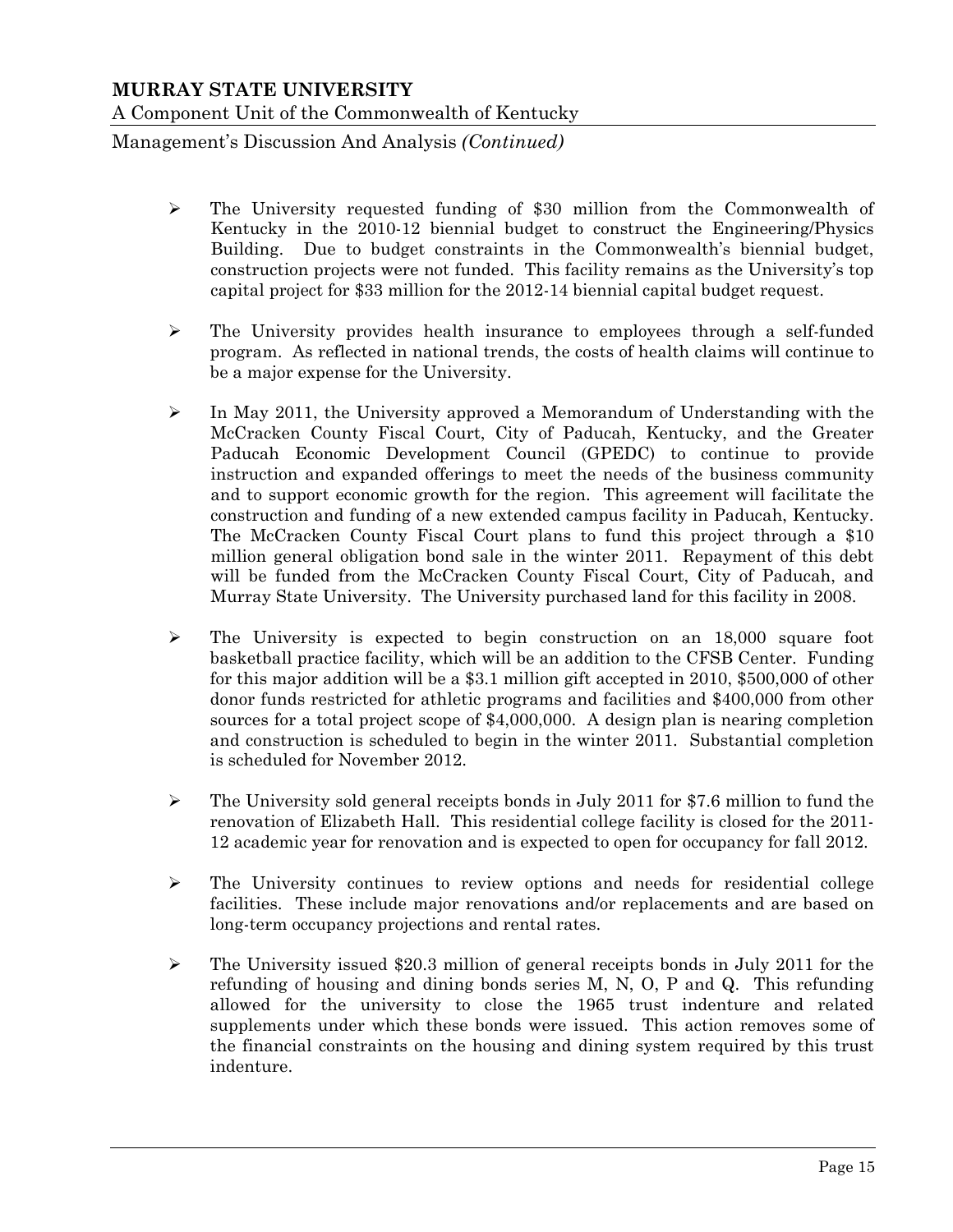Management's Discussion And Analysis *(Continued)*

 $\triangleright$  The University accepted a \$1 million gift in August 2011 for the completion of interior space for the Regional Business and Innovation Center (RBIC). Other funds have been allocated to this project for a total scope of \$1,178,000. The construction work is to begin in January 2012 and is expected to be complete in October 2012.

## **Contacting the University's Financial Management**

This financial report is designed to provide a general overview of the University's finances and to show the University's accountability for the money it receives. Questions about this report and requests for additional financial information should be directed to the Vice President for Finance and Administrative Services, 322 Sparks Hall, Murray, KY 42071.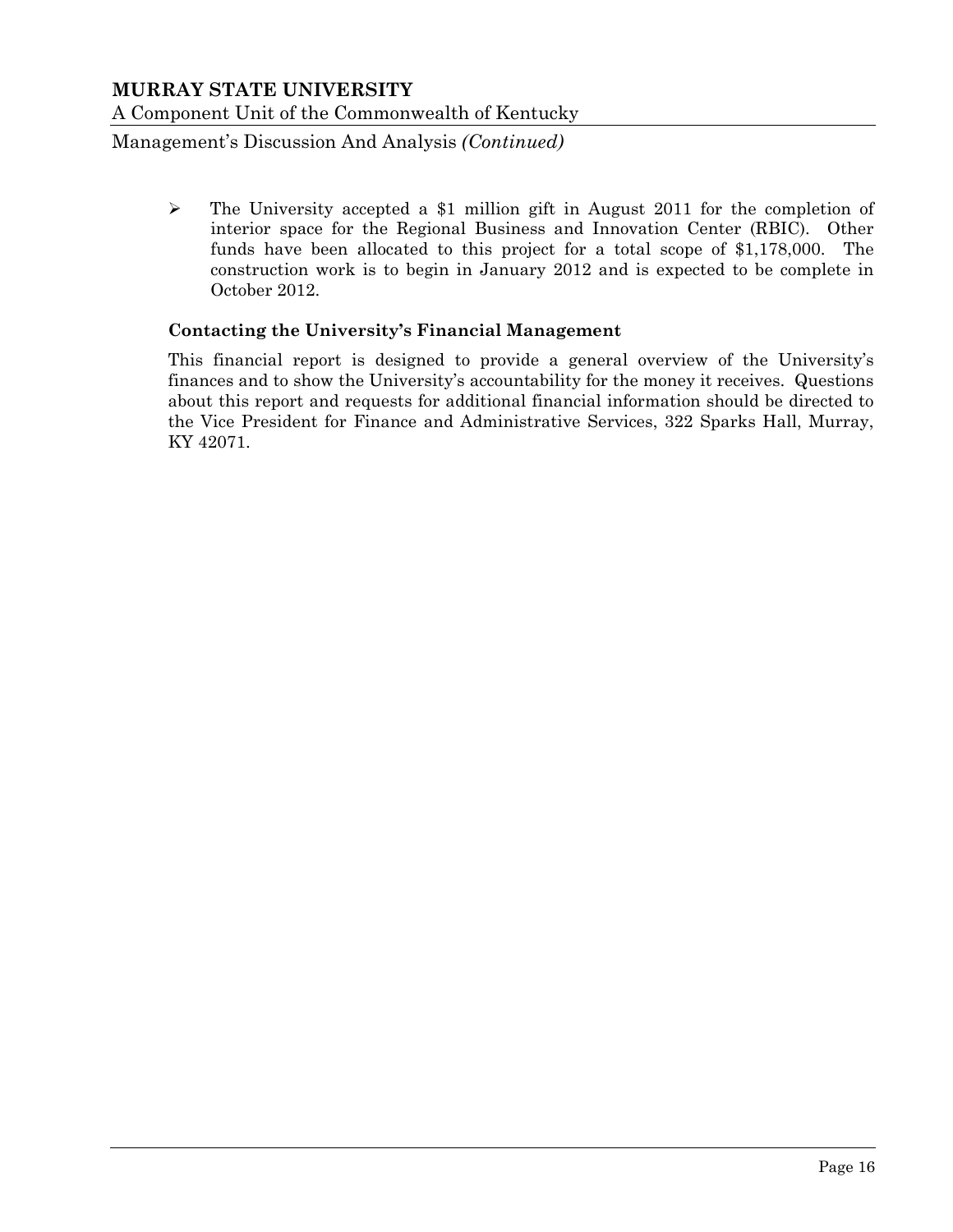A Component Unit of the Commonwealth of Kentucky

# **STATEMENTS OF NET ASSETS Page 1 of 2**

|                                      | June 30, |                 |    |               |
|--------------------------------------|----------|-----------------|----|---------------|
|                                      |          | 2011            |    | 2010          |
| Assets                               |          |                 |    |               |
| <b>Current Assets</b>                |          |                 |    |               |
| Cash and cash equivalents            | \$       | 57,671,691      | \$ | 51,108,665    |
| Accounts receivable, net             |          | 7,581,543       |    | 7,746,172     |
| Interest receivable                  |          | 1,016,825       |    | 1,122,437     |
| Inventories                          |          | 2,105,688       |    | 2,278,447     |
| Loans to students, net               |          | 722,487         |    | 784,907       |
| Prepaid expenses                     |          | 1,293,526       |    | 1,256,117     |
| <b>Total Current Assets</b>          |          | 70,391,760      |    | 64,296,745    |
|                                      |          |                 |    |               |
| <b>Noncurrent Assets</b>             |          |                 |    |               |
| Restricted cash and cash equivalents |          | 24,945,912      |    | 20,938,186    |
| Restricted investments               |          | 27,714,051      |    | 26,824,125    |
| Loans to students, net               |          | 3,333,664       |    | 3,254,984     |
| Capital assets                       |          | 337,266,589     |    | 330,960,838   |
| Accumulated depreciation             |          | (170, 588, 038) |    | (162,097,830) |
| Debt issuance costs, net             |          | 595,209         |    | 631,537       |
| <b>Total Noncurrent Assets</b>       |          | 223, 267, 387   |    | 220,511,840   |
| <b>Total Assets</b>                  | \$       | 293,659,147     | \$ | 284,808,585   |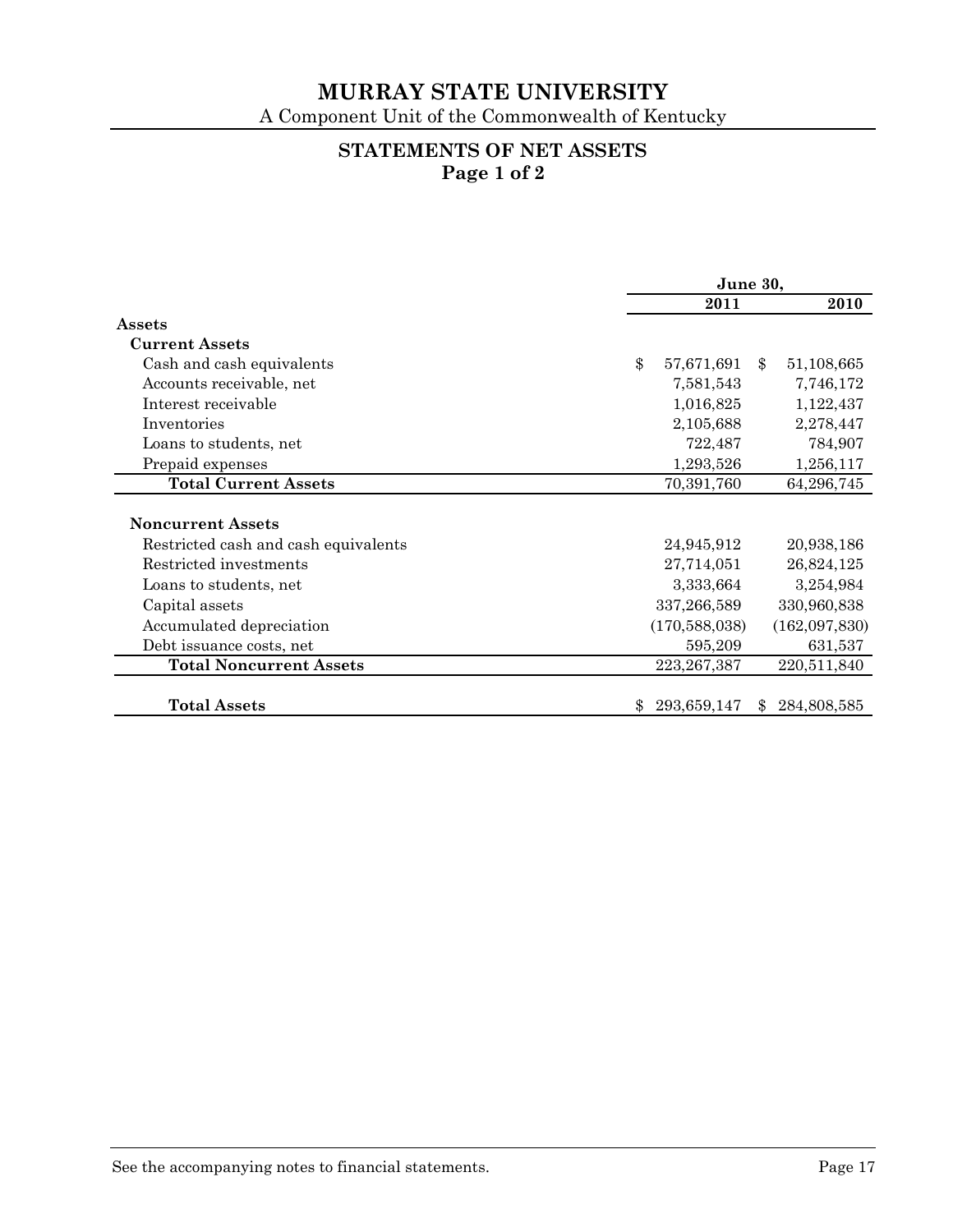A Component Unit of the Commonwealth of Kentucky

# **STATEMENTS OF NET ASSETS Page 2 of 2**

|                                                 | June 30, |             |    |             |
|-------------------------------------------------|----------|-------------|----|-------------|
|                                                 |          | 2011        |    | 2010        |
| Liabilities                                     |          |             |    |             |
| <b>Current Liabilities</b>                      |          |             |    |             |
| Accounts payable                                | \$       | 4,781,238   | \$ | 6,242,549   |
| Accrued payroll                                 |          | 6,732,420   |    | 5,941,385   |
| Self-insured health liability                   |          | 629,454     |    | 914,092     |
| Interest payable                                |          | 712,613     |    | 740,057     |
| Deferred revenue                                |          | 3,300,024   |    | 2,625,541   |
| Deposits - current portion                      |          | 325,902     |    | 382,424     |
| Long-term debt - current portion                |          | 3,387,643   |    | 3,270,330   |
| <b>Total Current Liabilities</b>                |          | 19,869,294  |    | 20,116,378  |
|                                                 |          |             |    |             |
| <b>Noncurrent Liabilities</b>                   |          |             |    |             |
| Deposits                                        |          | 361,595     |    | 287,011     |
| Long-term debt                                  |          | 53,253,367  |    | 56,641,010  |
| <b>Total Noncurrent Liabilities</b>             |          | 53,614,962  |    | 56,928,021  |
|                                                 |          |             |    |             |
| <b>Total Liabilities</b>                        |          | 73,484,256  |    | 77,044,399  |
|                                                 |          |             |    |             |
| <b>Net Assets</b>                               |          |             |    |             |
| Invested in capital assets, net of related debt |          | 114,667,161 |    | 114,150,370 |
| Restricted for:                                 |          |             |    |             |
| Nonexpendable:                                  |          |             |    |             |
| Endowment                                       |          | 18,644,438  |    | 17,208,049  |
| Expendable:                                     |          |             |    |             |
| Scholarships, research, instruction and other   |          | 3,984,847   |    | 3,172,783   |
| Loans                                           |          | 4,898,234   |    | 4,959,202   |
| Capital projects                                |          | 17,419,484  |    | 15,002,379  |
| Debt service                                    |          | 5,865,932   |    | 6,135,826   |
| Unrestricted                                    |          | 54,694,795  |    | 47,135,577  |
|                                                 |          |             |    |             |
| <b>Total Net Assets</b>                         | \$       | 220,174,891 | \$ | 207,764,186 |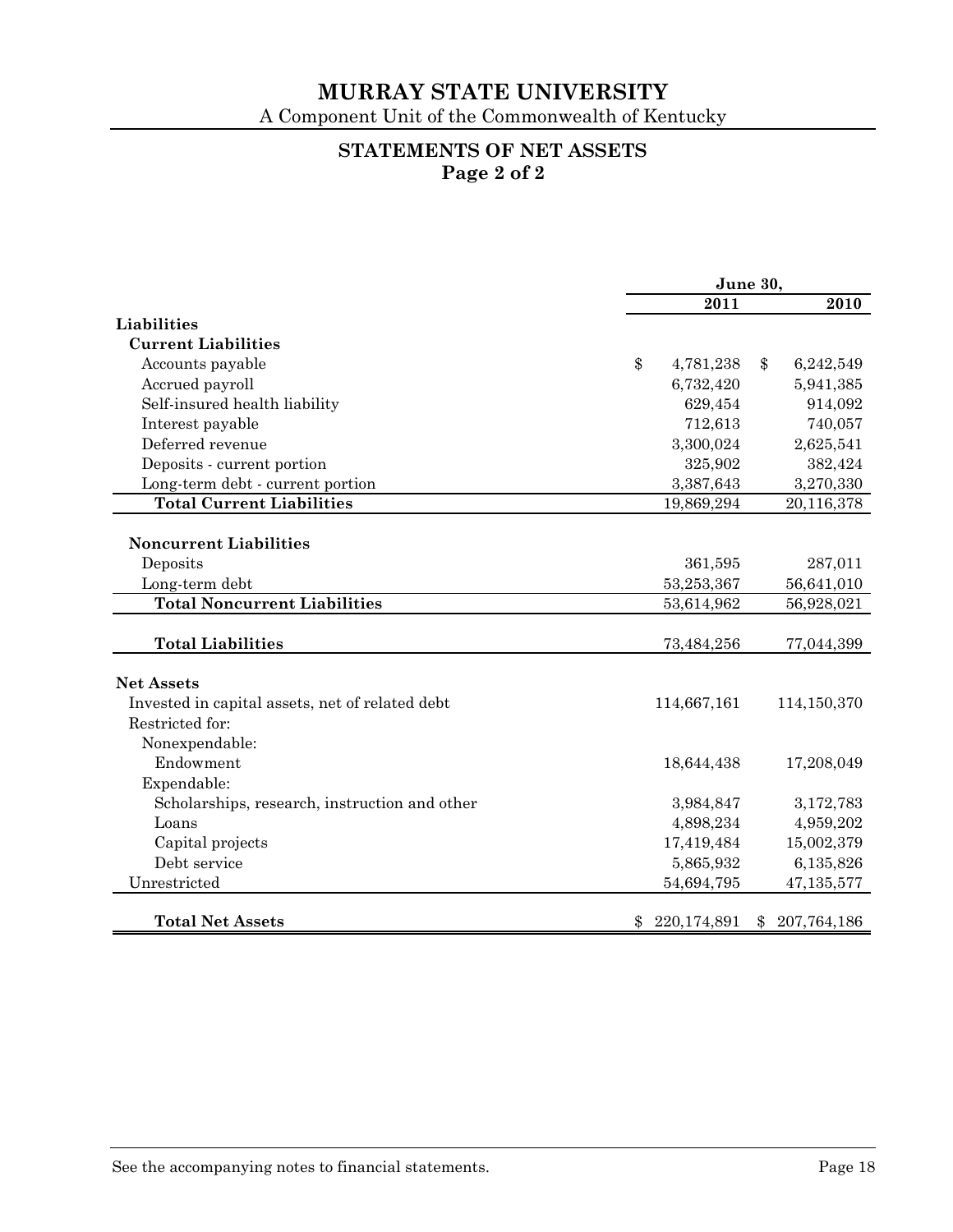# **MURRAY STATE UNIVERSITY FOUNDATION, INC.**

# **STATEMENTS OF FINANCIAL POSITION Page 1 of 2**

#### **Assets**

|                                  | June 30,         |                 |  |
|----------------------------------|------------------|-----------------|--|
|                                  | 2011             | 2010            |  |
|                                  |                  |                 |  |
| Cash and cash equivalents        | \$<br>6,882,358  | 2,089,504<br>\$ |  |
| Accounts receivable              | 708,972          | 432,900         |  |
| Investments                      | 68,236,141       | 61,437,243      |  |
| Real estate held for investment  | 213,086          | 1,385,714       |  |
| Prepaid and other current assets | 56,484           | 41,364          |  |
| Contributions receivable, net    | 2,013,323        | 1,854,168       |  |
| Property and equipment           | 4,689,789        | 3,271,185       |  |
|                                  |                  |                 |  |
| <b>Total Assets</b>              | \$<br>82,800,153 | \$70,512,078    |  |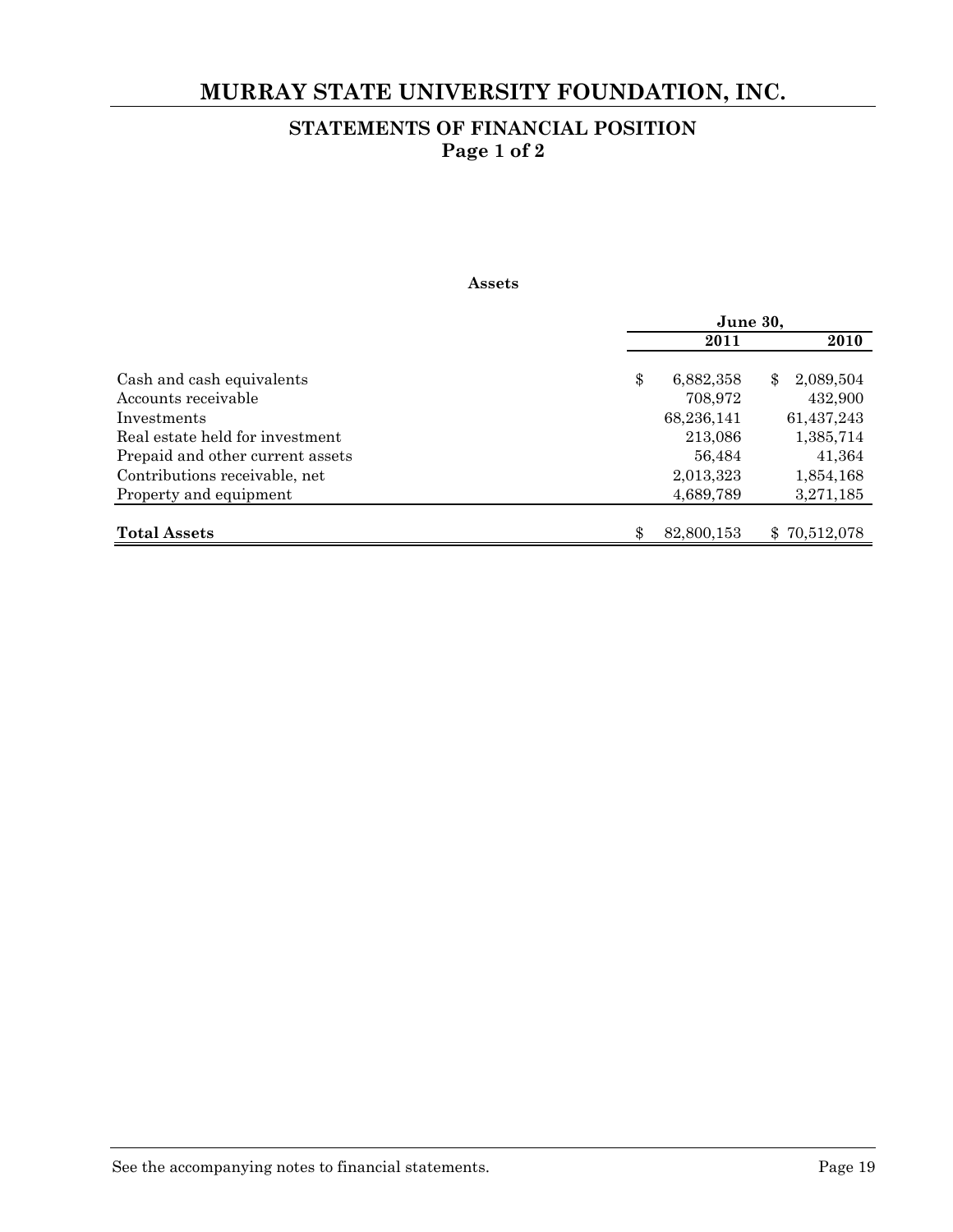# **MURRAY STATE UNIVERSITY FOUNDATION, INC.**

# **STATEMENTS OF FINANCIAL POSITION Page 2 of 2**

#### **Liabilities And Net Assets**

|                                         | June 30,     |                   |  |  |
|-----------------------------------------|--------------|-------------------|--|--|
|                                         | 2011         | 2010              |  |  |
| Liabilities                             |              |                   |  |  |
| Accounts payable                        | \$<br>91,594 | \$<br>135,410     |  |  |
| Amount due to related parties           | 380,416      | 405,264           |  |  |
| Accrued expenses                        | 31,493       | 735,755           |  |  |
| Deferred revenue                        | 42,014       | 54,267            |  |  |
| Assets held for others                  | 21,493,063   | 18,781,839        |  |  |
| Capital lease obligation                | 215,430      | 128,505           |  |  |
| Annuities payable                       | 4,042,079    | 3,540,468         |  |  |
| Refundable advances                     | 448,761      | 417,245           |  |  |
| <b>Total Liabilities</b>                | 26,744,850   | 24,198,753        |  |  |
| <b>Net Assets</b>                       |              |                   |  |  |
| Unrestricted                            | 9,712,913    | 6,729,482         |  |  |
| Temporarily restricted                  | 13,025,857   | 8,697,340         |  |  |
| Permanently restricted                  | 33,316,533   | 30,886,503        |  |  |
| <b>Total Net Assets</b>                 | 56,055,303   | 46,313,325        |  |  |
| <b>Total Liabilities And Net Assets</b> | 82,800,153   | 70,512,078<br>\$. |  |  |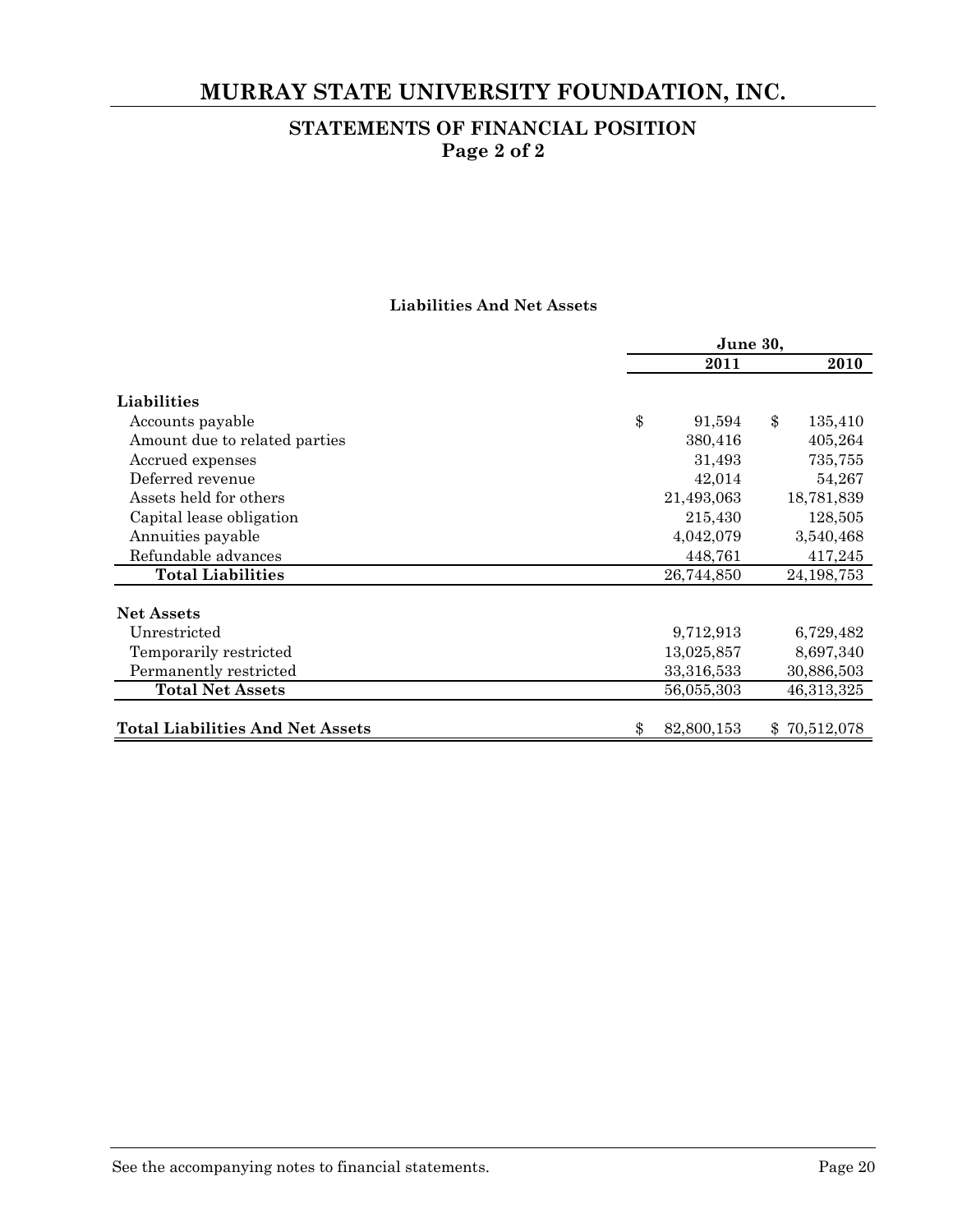A Component Unit of the Commonwealth of Kentucky

# **STATEMENTS OF REVENUES, EXPENSES AND CHANGES IN NET ASSETS Page 1 of 2**

|                                                                                                                                                                                                | <b>For The Years</b><br>Ended June 30, |    |                                        |
|------------------------------------------------------------------------------------------------------------------------------------------------------------------------------------------------|----------------------------------------|----|----------------------------------------|
|                                                                                                                                                                                                |                                        |    | 2010                                   |
| <b>Operating Revenues</b>                                                                                                                                                                      | 2011                                   |    |                                        |
| Tuition and fees                                                                                                                                                                               | \$<br>85,698,929                       | \$ | 79,677,614                             |
| Less: Discounts and allowances                                                                                                                                                                 | (31,533,703)                           |    | (29, 473, 891)                         |
| Net tuition and fees                                                                                                                                                                           | 54, 165, 226                           |    | 50,203,723                             |
|                                                                                                                                                                                                |                                        |    |                                        |
| Federal grants and contracts                                                                                                                                                                   | 6,167,534                              |    | 6,168,646                              |
| State grants and contracts                                                                                                                                                                     | 1,428,075                              |    | 2,008,201                              |
| Private grants and contracts                                                                                                                                                                   | 373,897                                |    | 446,510                                |
| Total grants and contracts                                                                                                                                                                     | 7,969,506                              |    | 8,623,357                              |
|                                                                                                                                                                                                |                                        |    |                                        |
| Sales and services of educational activities                                                                                                                                                   | 3,479,692                              |    | 3,722,111                              |
| Other operating revenues                                                                                                                                                                       | 1,841,853                              |    | 1,862,215                              |
| Total sales, services, and other revenues                                                                                                                                                      | 5,321,545                              |    | 5,584,326                              |
| Auxiliary enterprises revenue (Revenues are pledged as<br>security for the Housing and Dining Revenue System<br>Bonds Series L - Q)<br>Less: Discounts and allowances<br>Net auxiliary revenue | 26,182,461<br>(668, 403)<br>25,514,058 |    | 25,171,922<br>(682, 761)<br>24,489,161 |
| <b>Total Operating Revenues</b>                                                                                                                                                                | 92,970,335                             |    | 88,900,567                             |
| <b>Operating Expenses</b>                                                                                                                                                                      |                                        |    |                                        |
| Instruction                                                                                                                                                                                    | 54,224,542                             |    | 54,869,706                             |
| Research                                                                                                                                                                                       | 3,046,698                              |    | 2,979,396                              |
| Public service                                                                                                                                                                                 | 8,193,126                              |    | 7,903,517                              |
| Libraries                                                                                                                                                                                      | 3,157,656                              |    | 1,926,024                              |
| Academic support                                                                                                                                                                               | 6,659,091                              |    | 6,512,991                              |
| Student services                                                                                                                                                                               | 16,310,527                             |    | 15,649,254                             |
| Institutional support                                                                                                                                                                          | 15,938,841                             |    | 15,255,014                             |
| Operation and maintenance of plant                                                                                                                                                             | 15,635,782                             |    | 16,837,243                             |
| Student financial aid                                                                                                                                                                          | 11,709,606                             |    | 10,897,613                             |
| Depreciation                                                                                                                                                                                   | 7,944,588                              |    | 7,946,348                              |
| Auxiliary enterprises                                                                                                                                                                          | 19,439,844                             |    | 19,338,893                             |
| Auxiliary depreciation                                                                                                                                                                         | 1,212,438                              |    | 1,201,183                              |
| <b>Total Operating Expenses</b>                                                                                                                                                                | 163,472,739                            |    | 161, 317, 182                          |
| <b>Operating Loss</b>                                                                                                                                                                          | (70, 502, 404)                         |    | (72, 416, 615)                         |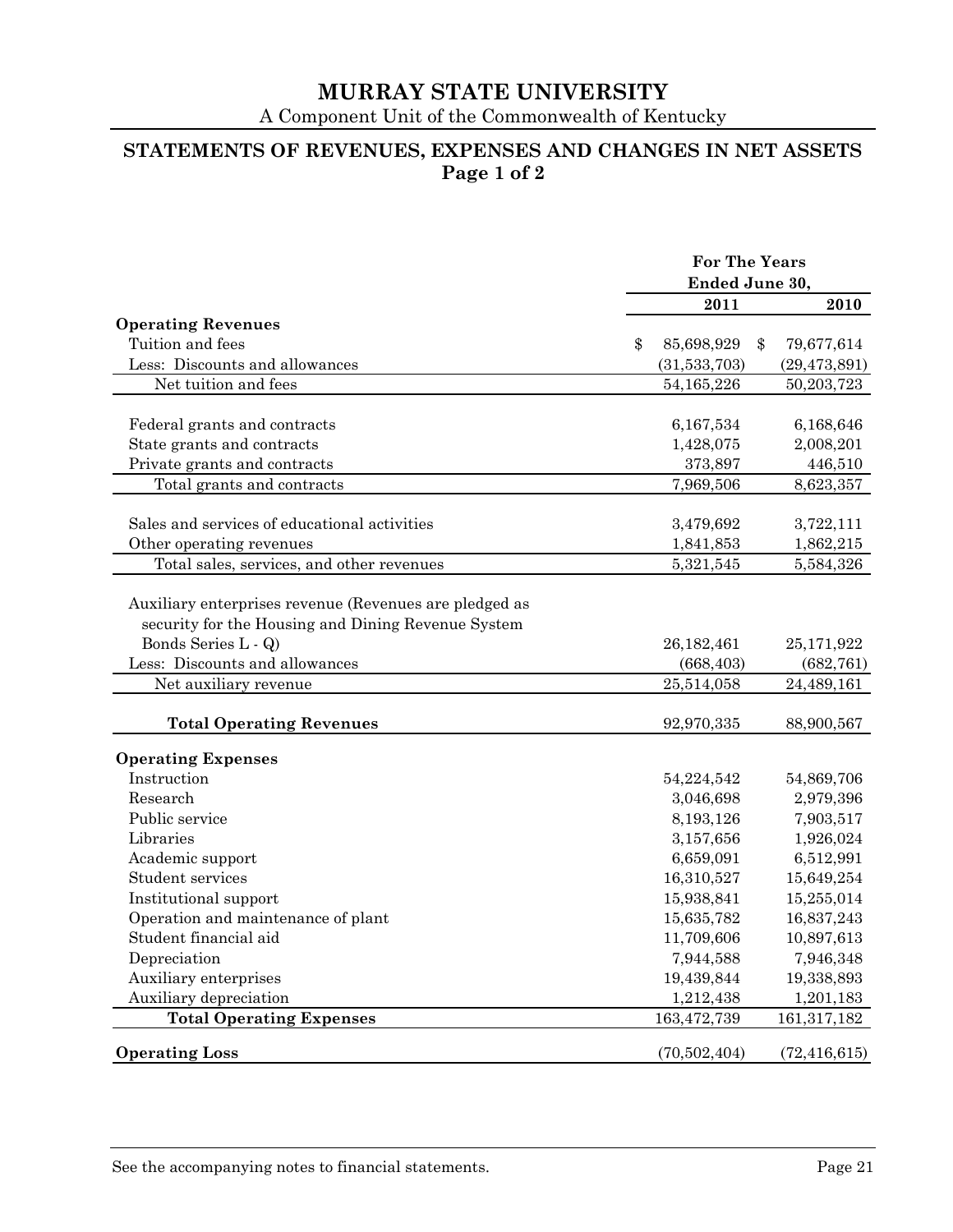A Component Unit of the Commonwealth of Kentucky

# **STATEMENTS OF REVENUES, EXPENSES AND CHANGES IN NET ASSETS Page 2 of 2**

|                                                   | <b>For The Years</b><br>Ended June 30, |             |    |             |
|---------------------------------------------------|----------------------------------------|-------------|----|-------------|
|                                                   |                                        | 2011        |    | 2010        |
| <b>Nonoperating Revenues (Expenses)</b>           |                                        |             |    |             |
| State appropriations                              | \$                                     | 49,912,700  | \$ | 48,413,800  |
| State appropriations - fiscal stabilization funds |                                        | 2,885,600   |    | 3,470,500   |
| Restricted student fees (revenues are pledged as  |                                        |             |    |             |
| security for the City of Murray debt agreement)   |                                        | 656,313     |    | 642,031     |
| Federal grants and contracts                      |                                        | 15,446,860  |    | 13,940,442  |
| State grants and contracts                        |                                        | 6,045,573   |    | 7,281,791   |
| Local and private grants and contracts            |                                        | 444,551     |    | 449,599     |
| Gifts                                             |                                        | 4,905,444   |    | 837,494     |
| Investment income                                 |                                        | 3,767,864   |    | 3,204,302   |
| Interest on capital asset-related debt            |                                        | (2,304,859) |    | (2,455,648) |
| Loss on deletion and disposal of capital assets   |                                        | (83,086)    |    | (257,520)   |
| Bond amortization                                 |                                        | (80, 765)   |    | (80, 765)   |
| Nonoperating Revenues (Expenses), Net             |                                        | 81,596,195  |    | 75,446,026  |
|                                                   |                                        |             |    |             |
| <b>Income Before Other Revenues, Expenses</b>     |                                        |             |    |             |
| <b>Gains and Losses</b>                           |                                        | 11,093,791  |    | 3,029,411   |
| <b>State Capital Appropriations</b>               |                                        | 725,304     |    | 2,412,481   |
| <b>Insurance Proceeds</b>                         |                                        | 43,930      |    | 347,961     |
| <b>Capital Gifts</b>                              |                                        | 456,844     |    | 230,048     |
| <b>Additions to Permanent Endowments</b>          |                                        | 90,836      |    | 1,446,263   |
|                                                   |                                        |             |    |             |
| <b>Change in Net Assets</b>                       |                                        | 12,410,705  |    | 7,466,164   |
| <b>Net Assets - Beginning Of Year</b>             |                                        | 207,764,186 |    | 200,298,022 |
| <b>Net Assets - End Of Year</b>                   | \$                                     | 220,174,891 | \$ | 207,764,186 |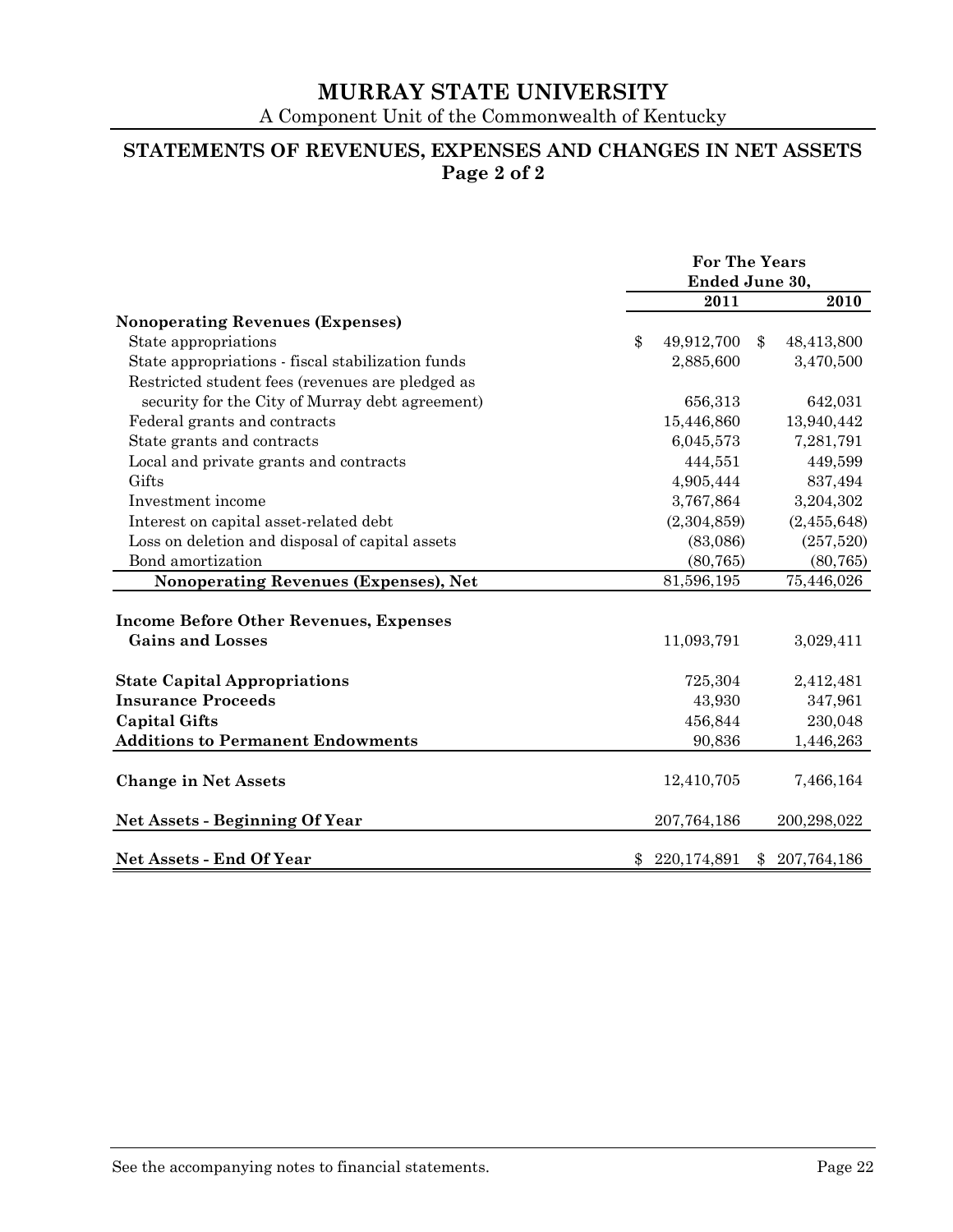# **MURRAY STATE UNIVERSITY FOUNDATION, INC.**

# **STATEMENTS OF ACTIVITIES For The Year Ended, June 30, 2011**

|                                                    |    |              | Temporarily       | Permanently       | Totals |            |
|----------------------------------------------------|----|--------------|-------------------|-------------------|--------|------------|
|                                                    |    | Unrestricted | <b>Restricted</b> | <b>Restricted</b> |        | 2011       |
| <b>Revenues, Gains And Other Support</b>           |    |              |                   |                   |        |            |
| Contributions                                      | \$ | 1,020,163    | \$<br>1,853,519   | \$<br>2,511,312   | \$     | 5,384,994  |
| Revenues from operations of the                    |    |              |                   |                   |        |            |
| Frances E. Miller Memorial Golf Course             |    | 542,128      | 23,936            |                   |        | 566,064    |
| Fees                                               |    | 583,198      | 13,032            |                   |        | 596,230    |
| Investment return                                  |    | 2,565,875    | 4,882,461         | 46,791            |        | 7,495,127  |
| Other                                              |    | 37,428       | 338,885           | (330, 655)        |        | 45,658     |
| Change in value of annuities payable               |    |              |                   | 202,582           |        | 202,582    |
| Net assets released from restrictions              |    | 2,783,316    | (2,783,316)       |                   |        |            |
| <b>Total Revenues, Gains And Other Support</b>     |    | 7,532,108    | 4,328,517         | 2,430,030         |        | 14,290,655 |
| <b>Expenses And Losses</b>                         |    |              |                   |                   |        |            |
| Payments made on behalf of Murray State University |    | 2,787,803    |                   |                   |        | 2,787,803  |
| Frances E. Miller Memorial Golf Course             |    | 450,337      |                   |                   |        | 450,337    |
| General and administrative                         |    | 1,310,537    |                   |                   |        | 1,310,537  |
| <b>Total Expenses And Losses</b>                   |    | 4,548,677    |                   |                   |        | 4,548,677  |
| <b>Change In Net Assets</b>                        |    | 2,983,431    | 4,328,517         | 2,430,030         |        | 9,741,978  |
| Net Assets - Beginning Of Year                     |    | 6,729,482    | 8,697,340         | 30,886,503        |        | 46,313,325 |
| <b>Net Assets - End Of Year</b>                    | \$ | 9,712,913    | \$<br>13,025,857  | \$<br>33,316,533  | \$     | 56,055,303 |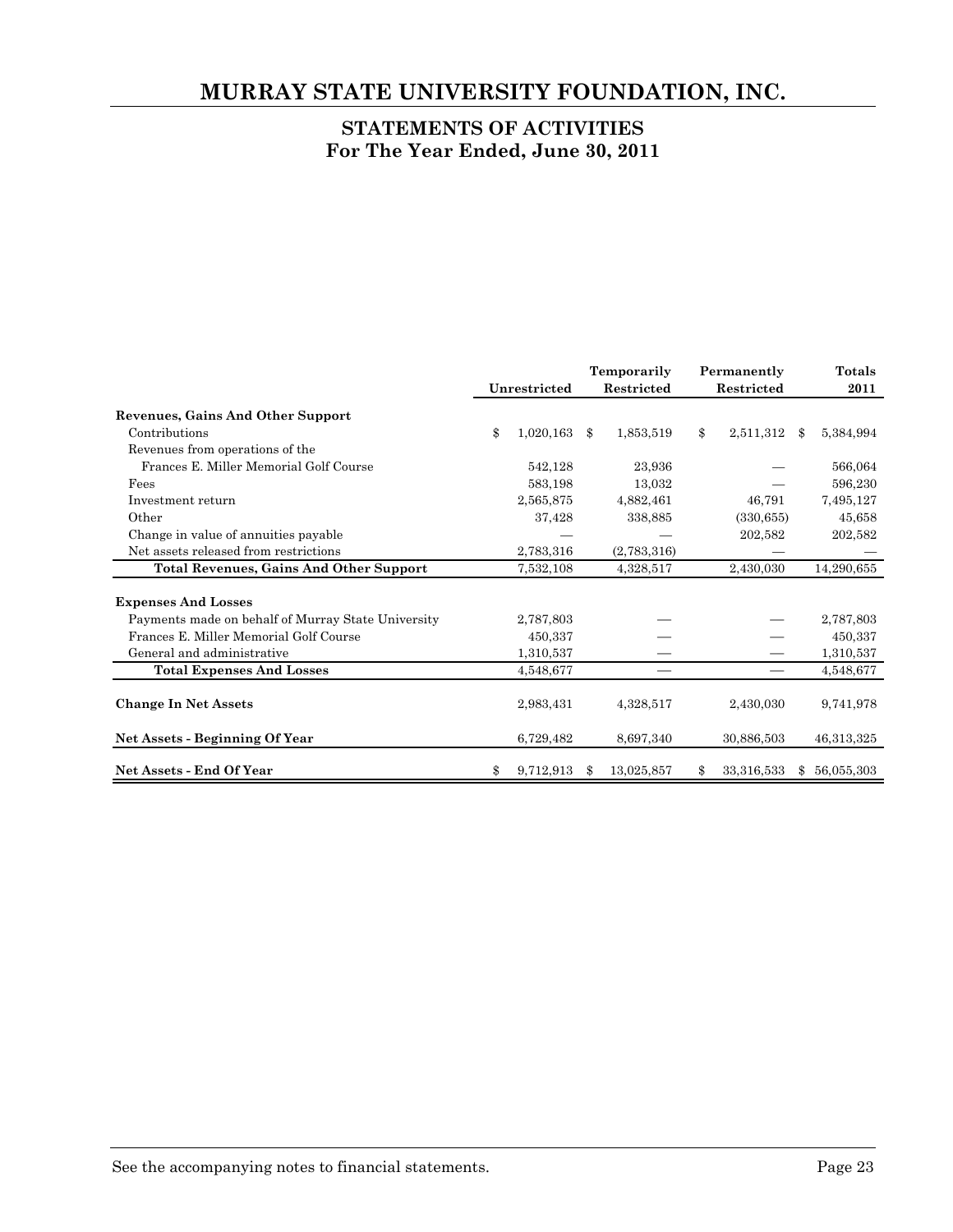# **MURRAY STATE UNIVERSITY FOUNDATION, INC.**

# **STATEMENTS OF ACTIVITIES For The Year Ended, June 30, 2010**

|                                                    |                 | Temporarily |               | Permanently |            | <b>Totals</b> |              |
|----------------------------------------------------|-----------------|-------------|---------------|-------------|------------|---------------|--------------|
|                                                    | Unrestricted    |             | Restricted    |             | Restricted |               | 2010         |
| <b>Revenues, Gains And Other Support</b>           |                 |             |               |             |            |               |              |
| Contributions                                      | \$<br>89,461    | \$          | 2,729,712     | \$          | 2,699,122  | \$            | 5,518,295    |
| Revenues from operations of the                    |                 |             |               |             |            |               |              |
| Frances E. Miller Memorial Golf Course             | 511,027         |             | 17,877        |             |            |               | 528,904      |
| Fees                                               | 314,771         |             | 15,583        |             |            |               | 330,354      |
| Investment return                                  | 1,947,937       |             | 2,998,122     |             | 28,671     |               | 4,974,730    |
| Other                                              | 3,803           |             | 236,015       |             | (35, 449)  |               | 204,369      |
| Change in value of annuities payable               |                 |             |               |             | (461,001)  |               | (461,001)    |
| Net assets released from restrictions              | 3,150,322       |             | (3, 150, 322) |             |            |               |              |
| <b>Total Revenues, Gains And Other Support</b>     | 6,017,321       |             | 2,846,987     |             | 2,231,343  |               | 11,095,651   |
|                                                    |                 |             |               |             |            |               |              |
| <b>Expenses And Losses</b>                         |                 |             |               |             |            |               |              |
| Payments made on behalf of Murray State University | 3,150,322       |             |               |             |            |               | 3,150,322    |
| Frances E. Miller Memorial Golf Course             | 483,948         |             |               |             |            |               | 483,948      |
| General and administrative                         | 1,553,880       |             |               |             |            |               | 1,553,880    |
| <b>Total Expenses And Losses</b>                   | 5,188,150       |             |               |             |            |               | 5,188,150    |
| <b>Change In Net Assets</b>                        | 829,171         |             | 2,846,987     |             | 2,231,343  |               | 5,907,501    |
| Net Assets - Beginning Of Year                     | 5,900,311       |             | 5,850,353     |             | 28,655,160 |               | 40,405,824   |
| <b>Net Assets - End Of Year</b>                    | \$<br>6,729,482 | Ж,          | 8,697,340     | \$          | 30,886,503 |               | \$46,313,325 |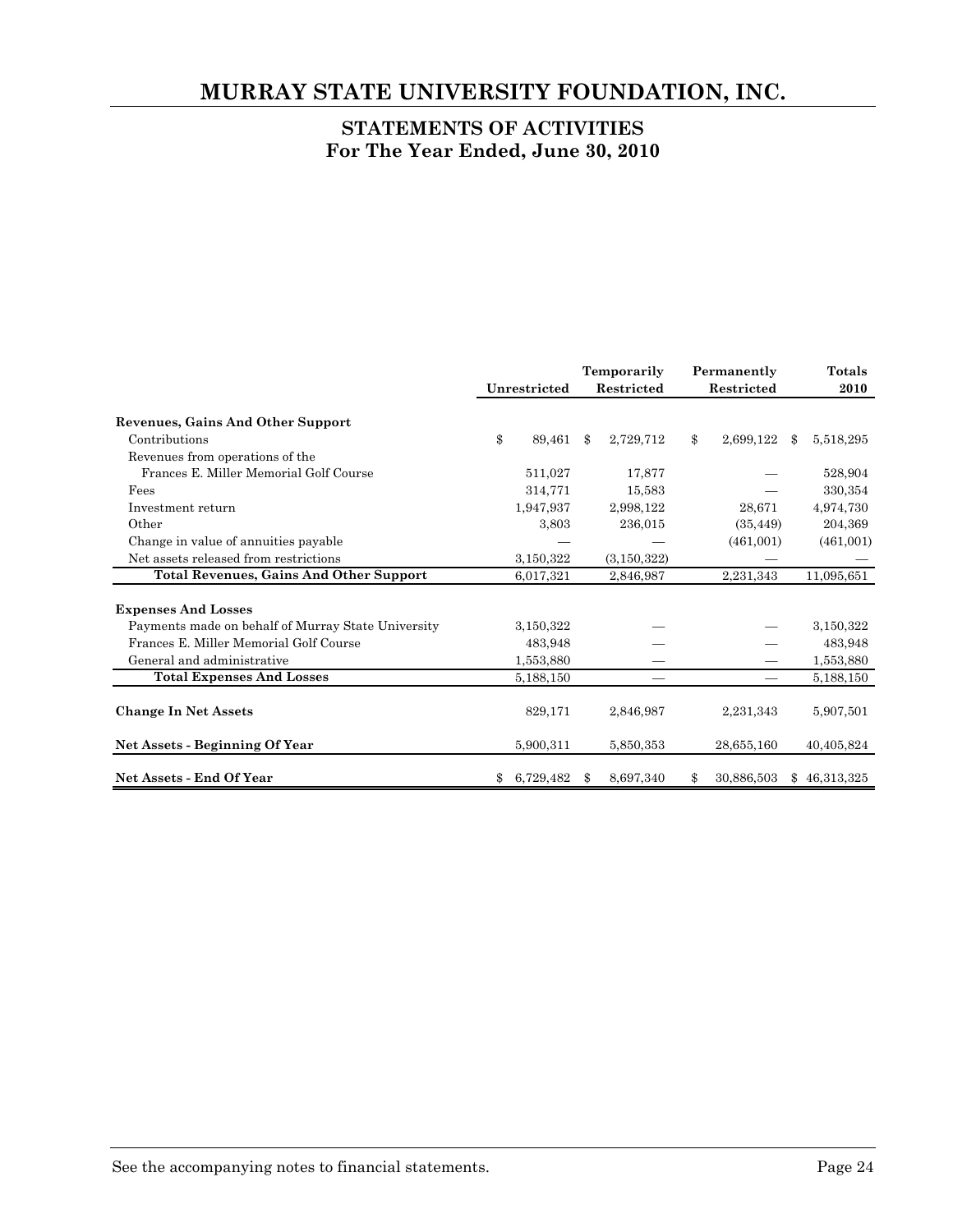# **STATEMENTS OF CASH FLOWS Page 1 of 2**

| Ended June 30,<br>2011<br>2010<br><b>Cash Flows From Operating Activities</b><br>Tuition and fees<br>\$<br>53,875,186<br>\$<br>48,876,561<br>Grants and contracts<br>9,540,845<br>8,041,778<br>Payments for salaries, wages and fringes<br>(91, 329, 350)<br>(88, 703, 700)<br>Payments to suppliers<br>(31, 826, 258)<br>(33, 206, 519)<br>Payments for student financial aid<br>(11,709,606)<br>(10,897,613)<br>Loans issued to employees<br>(41, 215)<br>(32, 661)<br>Collections of loans to employees<br>31,868<br>39,508<br>Loans issued to students<br>(811,031)<br>(214, 952)<br>Collections of loans to students<br>794,771<br>822,436<br>Sales and services of educational activities<br>3,009,231<br>4,323,841<br>Other operating revenues<br>1,862,415<br>1,844,013<br>Auxiliary revenues:<br>Food Service<br>9,562,428<br>8,839,400<br>Housing<br>11,002,685<br>10,564,836<br>Bookstore<br>4,743,835<br>4,787,547<br>Other<br>206,109<br>113,114<br>Auxiliary payments:<br>Payments for salaries, wages and fringes<br>(6,660,415)<br>(6,629,334) |
|----------------------------------------------------------------------------------------------------------------------------------------------------------------------------------------------------------------------------------------------------------------------------------------------------------------------------------------------------------------------------------------------------------------------------------------------------------------------------------------------------------------------------------------------------------------------------------------------------------------------------------------------------------------------------------------------------------------------------------------------------------------------------------------------------------------------------------------------------------------------------------------------------------------------------------------------------------------------------------------------------------------------------------------------------------------|
|                                                                                                                                                                                                                                                                                                                                                                                                                                                                                                                                                                                                                                                                                                                                                                                                                                                                                                                                                                                                                                                                |
|                                                                                                                                                                                                                                                                                                                                                                                                                                                                                                                                                                                                                                                                                                                                                                                                                                                                                                                                                                                                                                                                |
|                                                                                                                                                                                                                                                                                                                                                                                                                                                                                                                                                                                                                                                                                                                                                                                                                                                                                                                                                                                                                                                                |
|                                                                                                                                                                                                                                                                                                                                                                                                                                                                                                                                                                                                                                                                                                                                                                                                                                                                                                                                                                                                                                                                |
|                                                                                                                                                                                                                                                                                                                                                                                                                                                                                                                                                                                                                                                                                                                                                                                                                                                                                                                                                                                                                                                                |
|                                                                                                                                                                                                                                                                                                                                                                                                                                                                                                                                                                                                                                                                                                                                                                                                                                                                                                                                                                                                                                                                |
|                                                                                                                                                                                                                                                                                                                                                                                                                                                                                                                                                                                                                                                                                                                                                                                                                                                                                                                                                                                                                                                                |
|                                                                                                                                                                                                                                                                                                                                                                                                                                                                                                                                                                                                                                                                                                                                                                                                                                                                                                                                                                                                                                                                |
|                                                                                                                                                                                                                                                                                                                                                                                                                                                                                                                                                                                                                                                                                                                                                                                                                                                                                                                                                                                                                                                                |
|                                                                                                                                                                                                                                                                                                                                                                                                                                                                                                                                                                                                                                                                                                                                                                                                                                                                                                                                                                                                                                                                |
|                                                                                                                                                                                                                                                                                                                                                                                                                                                                                                                                                                                                                                                                                                                                                                                                                                                                                                                                                                                                                                                                |
|                                                                                                                                                                                                                                                                                                                                                                                                                                                                                                                                                                                                                                                                                                                                                                                                                                                                                                                                                                                                                                                                |
|                                                                                                                                                                                                                                                                                                                                                                                                                                                                                                                                                                                                                                                                                                                                                                                                                                                                                                                                                                                                                                                                |
|                                                                                                                                                                                                                                                                                                                                                                                                                                                                                                                                                                                                                                                                                                                                                                                                                                                                                                                                                                                                                                                                |
|                                                                                                                                                                                                                                                                                                                                                                                                                                                                                                                                                                                                                                                                                                                                                                                                                                                                                                                                                                                                                                                                |
|                                                                                                                                                                                                                                                                                                                                                                                                                                                                                                                                                                                                                                                                                                                                                                                                                                                                                                                                                                                                                                                                |
|                                                                                                                                                                                                                                                                                                                                                                                                                                                                                                                                                                                                                                                                                                                                                                                                                                                                                                                                                                                                                                                                |
|                                                                                                                                                                                                                                                                                                                                                                                                                                                                                                                                                                                                                                                                                                                                                                                                                                                                                                                                                                                                                                                                |
|                                                                                                                                                                                                                                                                                                                                                                                                                                                                                                                                                                                                                                                                                                                                                                                                                                                                                                                                                                                                                                                                |
|                                                                                                                                                                                                                                                                                                                                                                                                                                                                                                                                                                                                                                                                                                                                                                                                                                                                                                                                                                                                                                                                |
|                                                                                                                                                                                                                                                                                                                                                                                                                                                                                                                                                                                                                                                                                                                                                                                                                                                                                                                                                                                                                                                                |
| Payments to suppliers<br>(12, 405, 135)<br>(12,322,801)                                                                                                                                                                                                                                                                                                                                                                                                                                                                                                                                                                                                                                                                                                                                                                                                                                                                                                                                                                                                        |
| Payments for student financial aid<br>(374, 294)<br>(386, 758)                                                                                                                                                                                                                                                                                                                                                                                                                                                                                                                                                                                                                                                                                                                                                                                                                                                                                                                                                                                                 |
| Net Cash Used in Operating Activities<br>(60, 538, 693)<br>(64, 130, 542)                                                                                                                                                                                                                                                                                                                                                                                                                                                                                                                                                                                                                                                                                                                                                                                                                                                                                                                                                                                      |
|                                                                                                                                                                                                                                                                                                                                                                                                                                                                                                                                                                                                                                                                                                                                                                                                                                                                                                                                                                                                                                                                |
| <b>Cash Flows From Noncapital Financing Activities</b>                                                                                                                                                                                                                                                                                                                                                                                                                                                                                                                                                                                                                                                                                                                                                                                                                                                                                                                                                                                                         |
| State appropriations<br>49,912,700<br>48,413,800                                                                                                                                                                                                                                                                                                                                                                                                                                                                                                                                                                                                                                                                                                                                                                                                                                                                                                                                                                                                               |
| State endowment match<br>89,993<br>1,446,263                                                                                                                                                                                                                                                                                                                                                                                                                                                                                                                                                                                                                                                                                                                                                                                                                                                                                                                                                                                                                   |
| Endowment proceeds forwarded to                                                                                                                                                                                                                                                                                                                                                                                                                                                                                                                                                                                                                                                                                                                                                                                                                                                                                                                                                                                                                                |
| MSU Foundation for investment<br>(1, 133, 650)<br>(1, 417, 763)                                                                                                                                                                                                                                                                                                                                                                                                                                                                                                                                                                                                                                                                                                                                                                                                                                                                                                                                                                                                |
| Grants and contracts<br>24,822,584<br>25,142,332                                                                                                                                                                                                                                                                                                                                                                                                                                                                                                                                                                                                                                                                                                                                                                                                                                                                                                                                                                                                               |
| Endowment income<br>428,111<br>303,422                                                                                                                                                                                                                                                                                                                                                                                                                                                                                                                                                                                                                                                                                                                                                                                                                                                                                                                                                                                                                         |
| Gifts for other than capital purposes<br>4,416,585<br>641,657                                                                                                                                                                                                                                                                                                                                                                                                                                                                                                                                                                                                                                                                                                                                                                                                                                                                                                                                                                                                  |
| 23,022<br>Agency transactions<br>4,509                                                                                                                                                                                                                                                                                                                                                                                                                                                                                                                                                                                                                                                                                                                                                                                                                                                                                                                                                                                                                         |
| Net Cash Provided by Noncapital Financing Activities<br>78,540,832<br>74,552,733                                                                                                                                                                                                                                                                                                                                                                                                                                                                                                                                                                                                                                                                                                                                                                                                                                                                                                                                                                               |
|                                                                                                                                                                                                                                                                                                                                                                                                                                                                                                                                                                                                                                                                                                                                                                                                                                                                                                                                                                                                                                                                |
| Cash Flows From Capital and Related Financing Activities                                                                                                                                                                                                                                                                                                                                                                                                                                                                                                                                                                                                                                                                                                                                                                                                                                                                                                                                                                                                       |
| Proceeds from capital debt, net of discount<br>1,500,000                                                                                                                                                                                                                                                                                                                                                                                                                                                                                                                                                                                                                                                                                                                                                                                                                                                                                                                                                                                                       |
| Restricted student fees pledged for debt service<br>656,313<br>642,031                                                                                                                                                                                                                                                                                                                                                                                                                                                                                                                                                                                                                                                                                                                                                                                                                                                                                                                                                                                         |
| 43,930<br>Insurance proceeds<br>347,961                                                                                                                                                                                                                                                                                                                                                                                                                                                                                                                                                                                                                                                                                                                                                                                                                                                                                                                                                                                                                        |
| 765,679<br>State capital appropriations<br>4,100,274                                                                                                                                                                                                                                                                                                                                                                                                                                                                                                                                                                                                                                                                                                                                                                                                                                                                                                                                                                                                           |
| Purchases of capital assets<br>(7,061,872)<br>(9,941,438)                                                                                                                                                                                                                                                                                                                                                                                                                                                                                                                                                                                                                                                                                                                                                                                                                                                                                                                                                                                                      |
| Capital gifts<br>289,129<br>81,189                                                                                                                                                                                                                                                                                                                                                                                                                                                                                                                                                                                                                                                                                                                                                                                                                                                                                                                                                                                                                             |
| Principal paid on capital debt and leases<br>(3,314,766)<br>(2,995,407)                                                                                                                                                                                                                                                                                                                                                                                                                                                                                                                                                                                                                                                                                                                                                                                                                                                                                                                                                                                        |
| Interest paid on capital debt and leases<br>(2, 499, 732)<br>(2,571,550)                                                                                                                                                                                                                                                                                                                                                                                                                                                                                                                                                                                                                                                                                                                                                                                                                                                                                                                                                                                       |
| \$<br>Net Cash Used in Capital and Related Financing Activities<br>\$<br>(11, 121, 319)<br>(8,836,940)                                                                                                                                                                                                                                                                                                                                                                                                                                                                                                                                                                                                                                                                                                                                                                                                                                                                                                                                                         |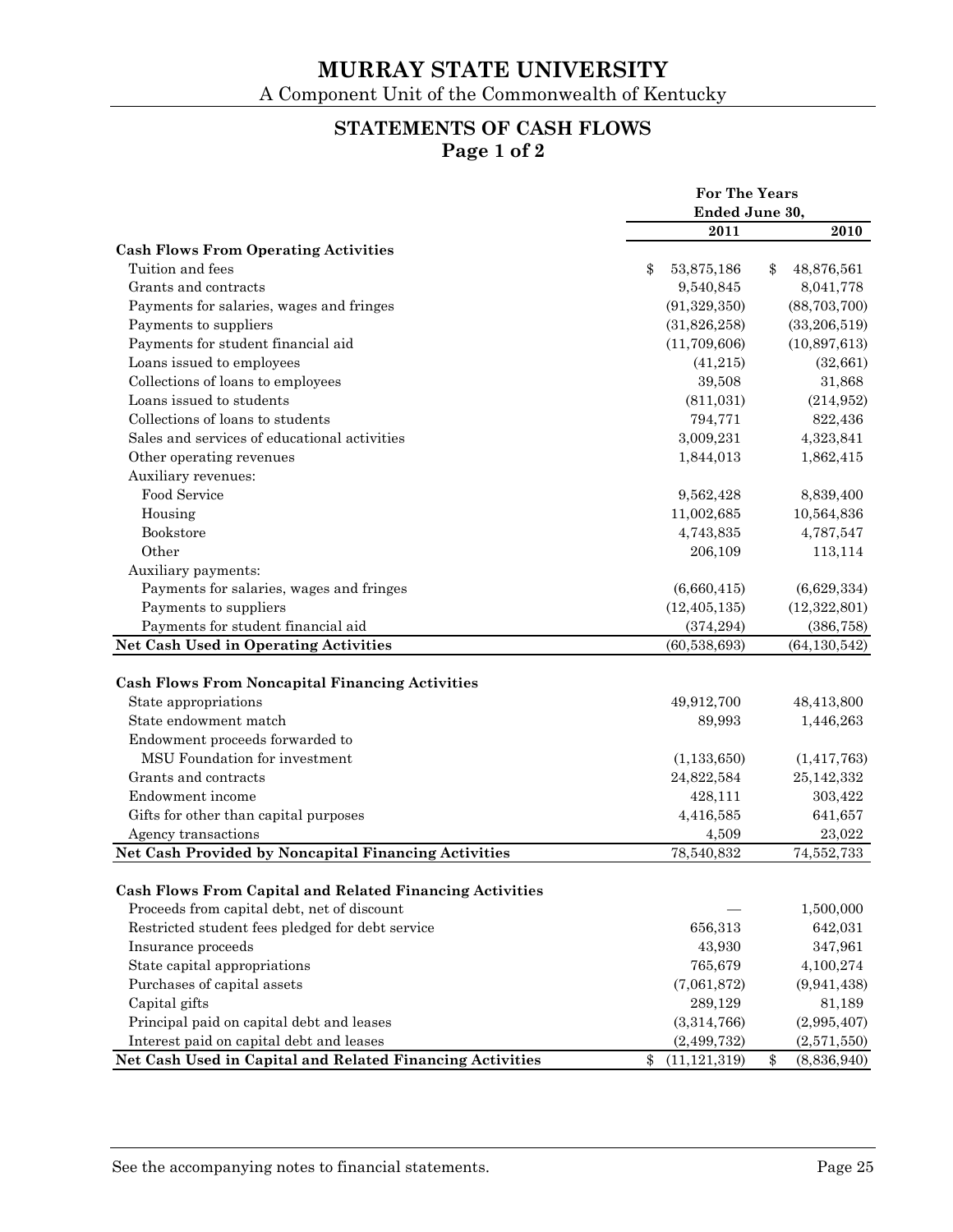# **STATEMENTS OF CASH FLOWS Page 2 of 2**

|                                                         | For The Years |                |    |                |
|---------------------------------------------------------|---------------|----------------|----|----------------|
|                                                         |               | Ended June 30, |    |                |
|                                                         |               | 2011           |    | 2010           |
| <b>Cash Flows From Investing Activities</b>             |               |                |    |                |
| Proceeds from sales and maturities of investments       | \$            | 2,322,421      | \$ | 3,750,108      |
| Purchases of investments                                |               | (734, 914)     |    | (5,813,279)    |
| Interest receipts on investments                        |               | 2,102,425      |    | 1,838,879      |
| Net Cash Provided by (Used in) Investing Activities     |               | 3,689,932      |    | (224, 292)     |
| Net Increase in Cash and Cash Equivalents               |               | 10,570,752     |    | 1,360,959      |
| Cash and Cash Equivalents - Beginning of Year           |               | 72,046,851     |    | 70,685,892     |
| Cash and Cash Equivalents - End of Year                 | \$            | 82,617,603     | \$ | 72,046,851     |
|                                                         |               |                |    |                |
| Reconciliation of Cash and Cash Equivalents             |               |                |    |                |
| to the Statement of Net Assets                          |               |                |    |                |
| Cash and cash equivalents                               | \$            | 57,671,691     | \$ | 51,108,665     |
| Restricted cash and cash equivalents                    |               | 24,945,912     |    | 20,938,186     |
| <b>Total Cash and Cash Equivalents</b>                  | \$            | 82,617,603     | \$ | 72,046,851     |
|                                                         |               |                |    |                |
| <b>Reconciliation of Operating Loss to</b>              |               |                |    |                |
| <b>Net Cash Used in Operating Activities</b>            |               |                |    |                |
| Operating loss                                          | \$            | (70, 502, 404) | \$ | (72, 416, 615) |
| Adjustments to reconcile operating loss to              |               |                |    |                |
| net cash used in operating activities:                  |               |                |    |                |
| Depreciation and amortization expense                   |               | 9,157,026      |    | 9,147,531      |
| Bad debt                                                |               | 815,059        |    | 541,163        |
| Changes in assets and liabilities:                      |               |                |    |                |
| Accounts and loans receivable, net                      |               | (862, 978)     |    | (1,021,110)    |
| Inventories                                             |               | 172,759        |    | (317, 800)     |
| Prepaid expenses                                        |               | (37, 409)      |    | (385, 776)     |
| Accounts payable                                        |               | (476, 766)     |    | 355,208        |
| Self-insured health liability                           |               | (284, 638)     |    | 108,653        |
| Accrued payroll                                         |               | 791,035        |    | 283,491        |
| Deposits                                                |               | 13,553         |    | 35,103         |
| Deferred revenue                                        |               | 676,070        |    | (460, 390)     |
| <b>Net Cash Used in Operating Activities</b>            | \$            | (60, 538, 693) | \$ | (64, 130, 542) |
| <b>Supplemental Disclosure of Cash Flow Information</b> |               |                |    |                |
| Gifts of capital assets                                 | \$            | 167,175        | \$ | 148,859        |
| Accounts payable incurred for capital asset purchases   |               | 193,807        |    | 1,218,109      |
| Changes in fair value of investments                    |               | 1,342,940      |    | 1,175,007      |
|                                                         |               |                |    |                |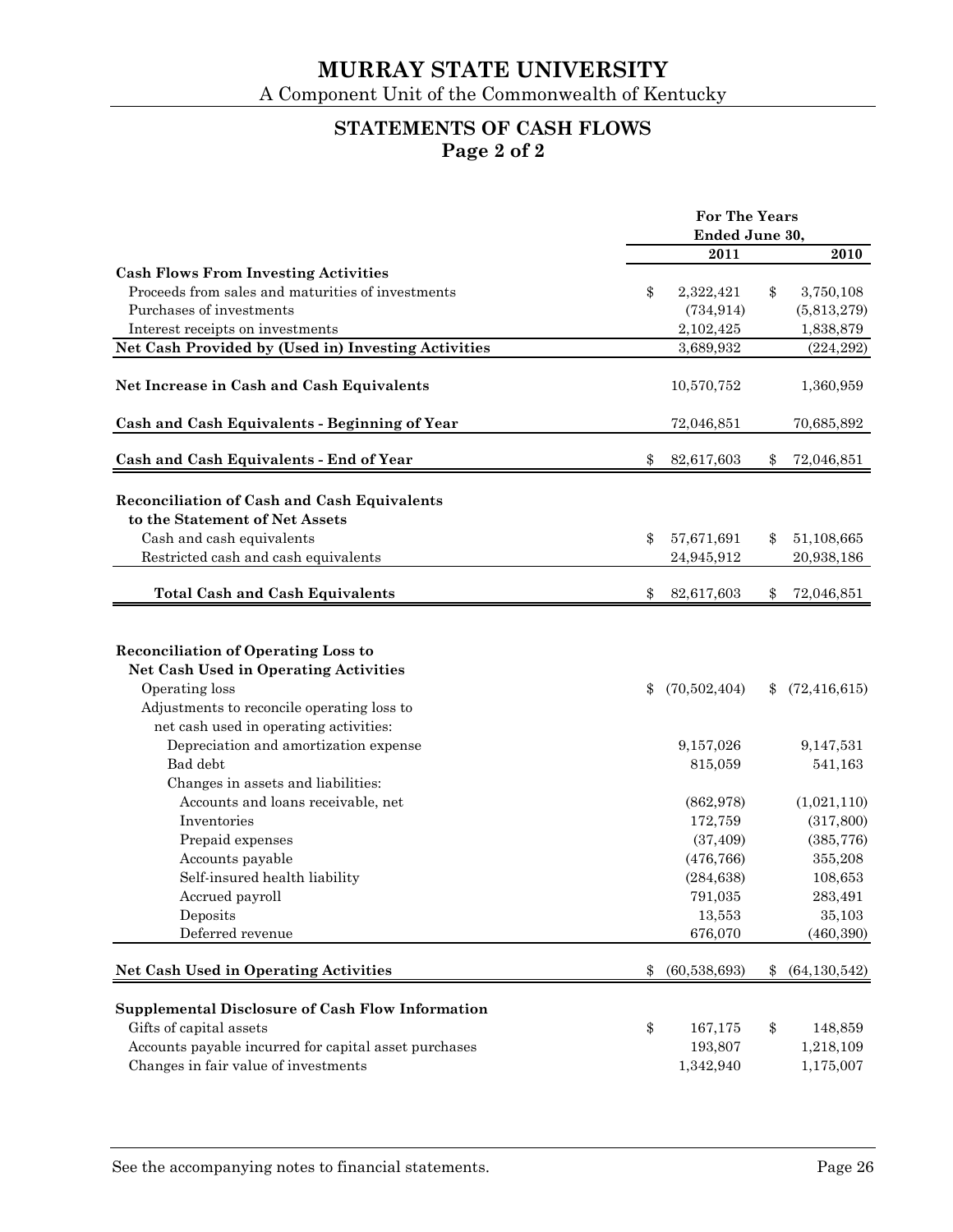# **NOTES TO FINANCIAL STATEMENTS June 30, 2011 and 2010**

# **1. Summary of Significant Accounting Policies**

## *Nature of Operations*

Murray State University (University) is a state-supported institution of higher education located in Murray, Kentucky, and is accredited by the Southern Association of Colleges and Schools. The University awards graduate and undergraduate degrees from five colleges and two schools and serves a student population of approximately 10,300. The University is a component unit of the Commonwealth of Kentucky and is included in the general purpose financial statements of the Commonwealth.

#### *Reporting Entity*

In accordance with the provisions of Governmental Accounting Standards Board (GASB) Statement No. 39, *Determining Whether Certain Organizations are Component Units,* certain organizations are to be reported as component units of a primary government based on the nature and significance of that organization's relationship to the primary government. Application of this statement results in including Murray State University Foundation, Inc. (the Foundation) as a discretely presented component unit of the University. The Foundation is a private nonprofit organization that reports under generally accepted accounting principles set forth by Financial Accounting Standards Board (FASB) standards. As such, certain revenue recognition criteria and presentation features are different from GASB revenue recognition criteria and presentation features. No modifications have been made to the Foundation's financial information in the University's financial report for these differences.

#### *Basis of Accounting and Financial Statement Presentation*

The University prepares its financial statements as a business type activity in conformity with applicable pronouncements of the GASB.

For financial reporting purposes, the University is considered a special purpose government engaged only in business type activities. Accordingly, the University's financial statements have been presented using the economic resources measurement focus and the accrual basis of accounting. Under the accrual basis, revenues are recognized when earned, and expenses are recorded when an obligation has been incurred. All significant intra-agency transactions have been eliminated.

Pursuant to GASB Statement No. 20, *Accounting and Financial Reporting for Proprietary Funds and Other Governmental Entities that Use Proprietary Fund Accounting*, the University has elected to apply the provisions of all relevant pronouncements of the Financial Accounting Standards Board (FASB) that were issued on or before November 30, 1989, and do not conflict with or contradict (GASB) pronouncements. The University has elected to not apply FASB pronouncements issued after November 30, 1989.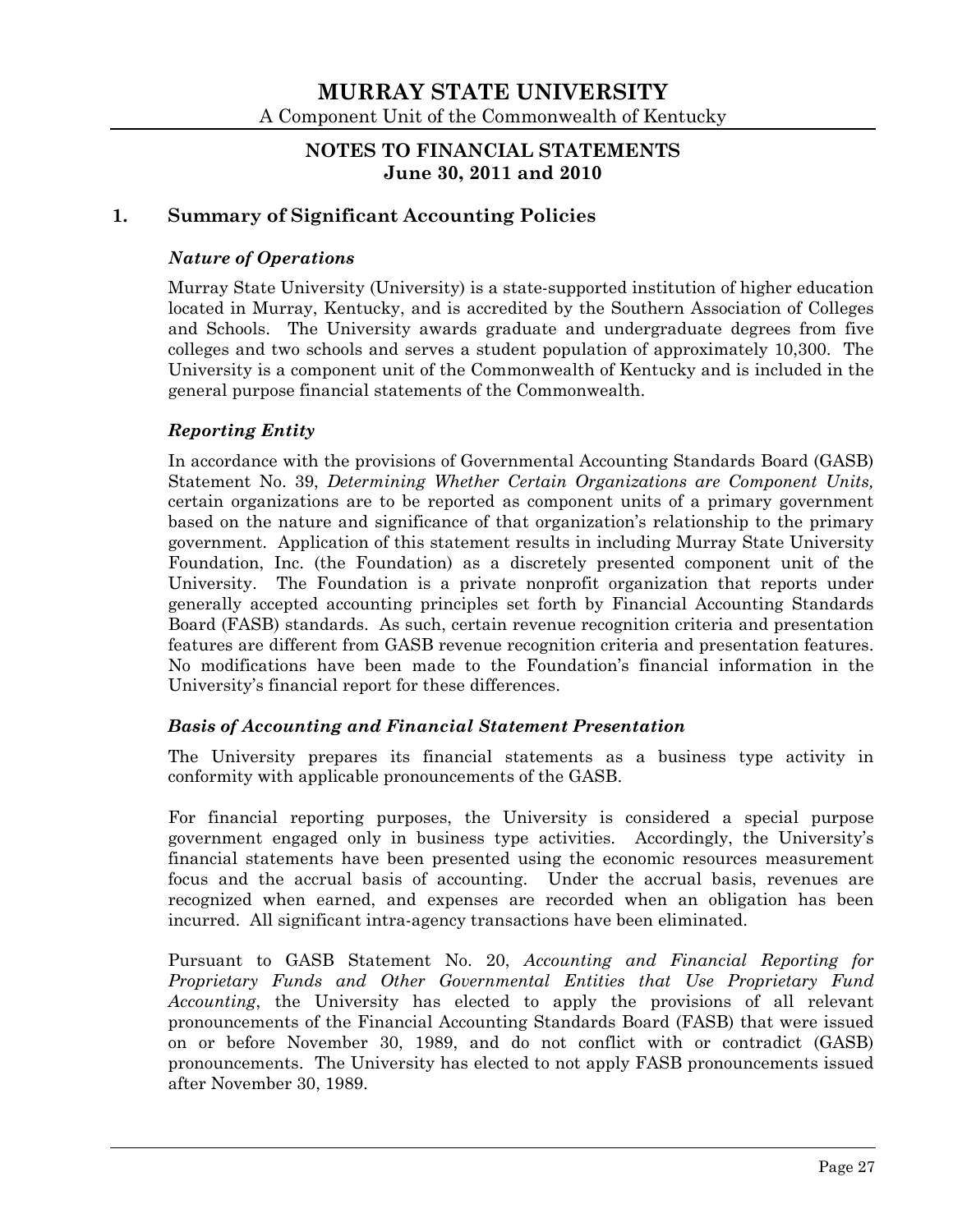Notes To Financial Statements *(Continued)*

#### *Cash and Cash Equivalents*

The University considers all highly liquid investments that are immediately available to the University to be cash equivalents. Funds held by the Commonwealth of Kentucky are considered cash equivalents.

#### *Restricted Cash, Cash Equivalents and Investments*

Cash, cash equivalents and investments that are externally restricted are classified as restricted assets. These assets are used to make debt service payments, maintain sinking or reserve funds, purchase or construct capital or other noncurrent assets or for other restricted purposes.

#### *Investments*

The University accounts for its investments at fair value. Fair value is determined using quoted market prices. Changes in unrealized gain (loss) on the carrying value of investments are reported as a component of investment income in the statements of revenues, expenses and changes in net assets.

Assets held by the Foundation represent those gifts and donations made directly to the University, which are held by the Foundation for investment purposes. The net appreciation and income of donor restricted endowments are available to the University for expenditure to the extent permitted by Kentucky law and the spending policy of the Foundation. The recognition of gifts, donations and endowment pledges are accounted for by the University in accordance with GASB Statement No. 33, *Accounting and Financial Reporting for Non-exchange Transactions* and are recognized when all applicable eligibility requirements are met.

#### *Accounts Receivable*

Accounts receivable consists of tuition and fee charges, other operational activities and auxiliary enterprise services and amounts due from component units. Accounts receivable also include amounts due from the federal government, state and local governments or private sources, for nonexchange type agreements defined in accordance with GASB No. 33 or in connection with reimbursement of allowable expenditures made pursuant to the University's grants and contracts. Accounts receivable are recorded net of estimated uncollectible amounts.

#### *Inventories*

Inventories are stated at the lower of cost (first-in, first-out method) or market.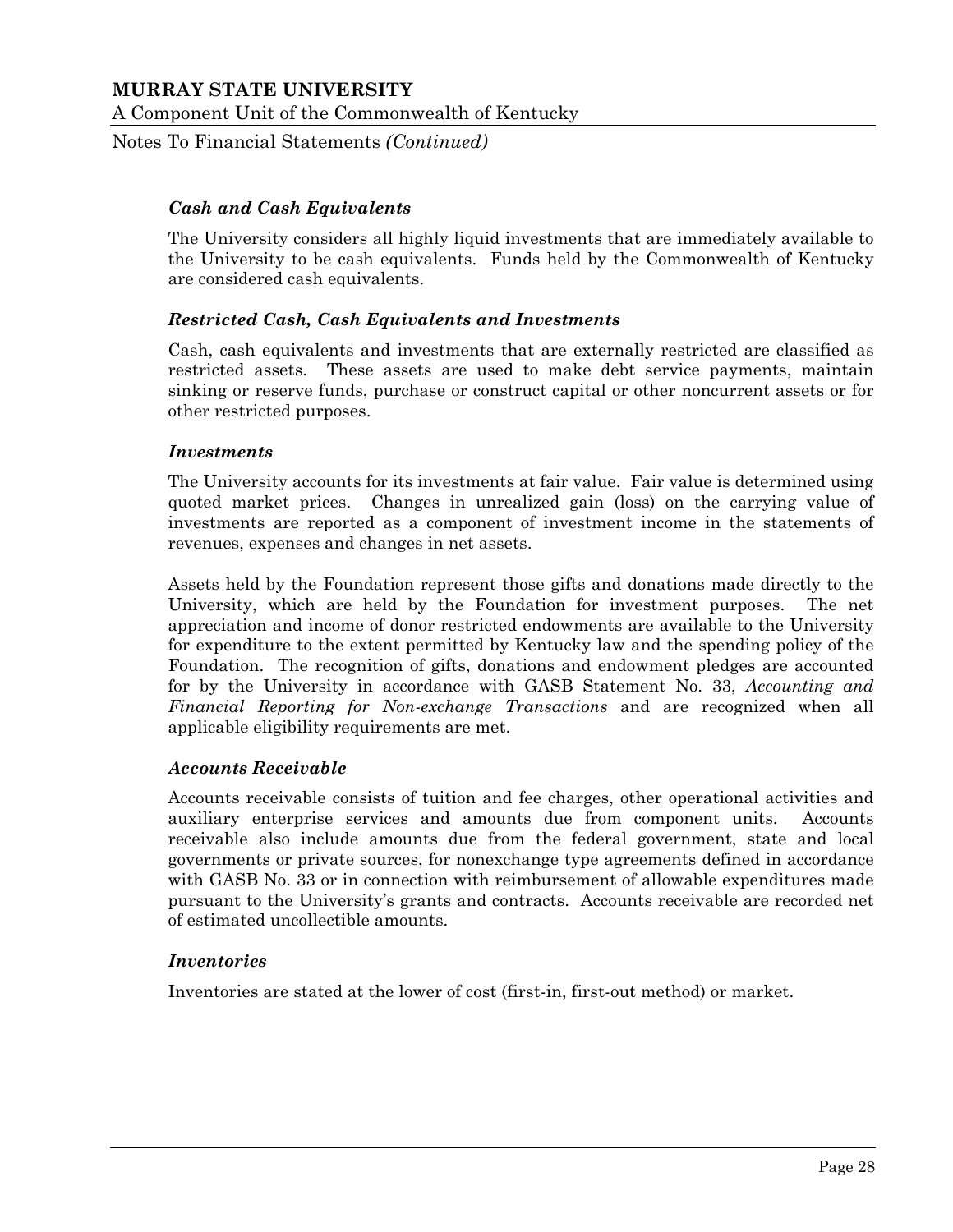Notes To Financial Statements *(Continued)*

#### *Capital Assets*

All capital assets, as defined by University policy, are recorded at cost at the date of acquisition or, if donated, at fair value at the date of donation. Depreciation is computed using the straight-line method over the estimated useful life of the asset and is not allocated to functional expense categories. Assets under capital leases are amortized over the estimated useful life of the asset or the lease term, whichever is shorter. Routine repairs and maintenance are charged to operating expense in the year in which the expense was incurred.

The following estimated useful lives are being used by the University:

|                          | <b>Estimated</b> |
|--------------------------|------------------|
| Asset                    | Life             |
| <b>Buildings</b>         | 40 years         |
| Nonbuilding improvements | $10-20$ years    |
| Equipment                | $5-15$ years     |
| Library holdings         | 10 years         |
| Livestock                | 12 years         |
| Software                 | 8 years          |

The University capitalizes interest costs as a component of construction in progress, based on interest costs of borrowing specifically for the project, net of interest earned on investments acquired with the proceeds of borrowing. Total interest capitalized was \$167,429 and \$76,872 for the years ended June 30, 2011 and 2010, respectively.

The University owns historical collections housed throughout the campus that it does not capitalize, including artifacts in Wrather Museum. These collections adhere to the University's policy to (a) maintain them for public exhibition, education or research; (b) protect, keep unencumbered, care for and preserve them and (c) require proceeds from their sale to be used to acquire other collection items. Generally accepted accounting principles permit collections maintained in this manner to be charged to operations at time of acquisition rather than capitalized.

## *Debt Issuance Costs*

Debt issuance costs incurred have been deferred and are being amortized over the life of the related debt using the straight-line method. Total amortization expense for each of the years ended June 30, 2011 and 2010, was \$36,328.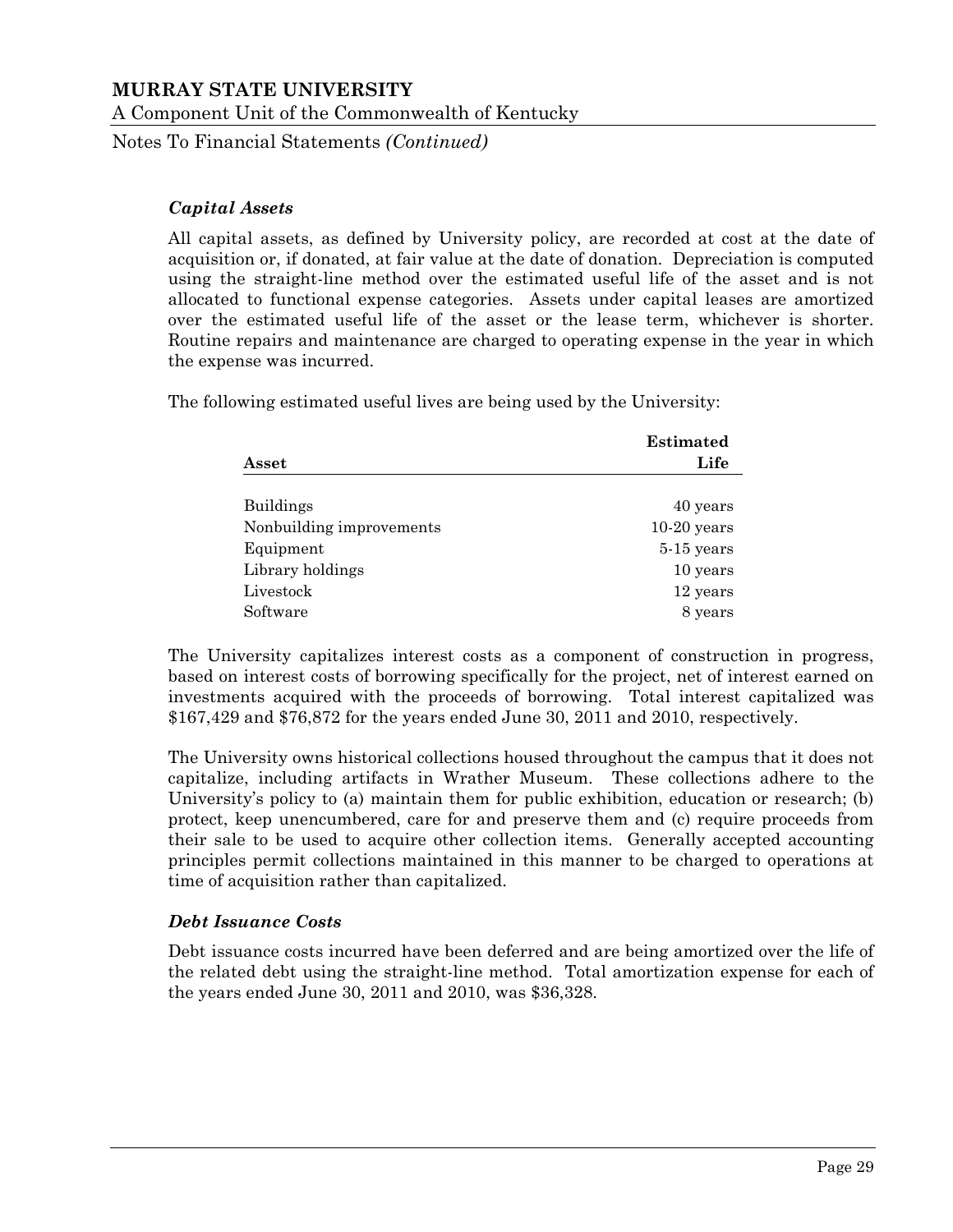Notes To Financial Statements *(Continued)*

#### *Compensated Absences*

Employee vacation pay is accrued at year end for financial statement purposes. The liability and expense incurred are included at year end with accrued payroll, and as a component of compensation and benefit expense. Sick leave benefits are expected to be realized as paid time off or used to purchase service credits upon retirement. These are recognized as expense when the time off occurs or when service credit payments are incurred. No liability is accrued for such benefits employees have earned but not yet realized.

#### *Deferred Revenue*

Deferred revenue includes amounts for tuition and fees, international program fees and certain auxiliary activities received prior to the end of the fiscal year but related to the subsequent accounting period. Deferred revenues also include amounts received from state capital appropriations and grant and contract sponsors for which eligibility requirements have not been fully satisfied or that have not yet been earned. Such amounts are recognized in the period to which the service relates or the grant/contract requirements have been met.

#### *Net Assets*

The University's net assets are classified as follows:

*Invested in capital assets, net of related debt*: This represents the University's total investment in capital assets, net of outstanding debt obligations related to those capital assets. To the extent debt has been incurred but not yet expended for capital assets, such amounts are not included as a component of invested in capital assets, net of related debt.

*Restricted net assets - expendable:* Restricted expendable net assets include resources in which the University is legally or contractually obligated to spend in accordance with time or purpose restrictions imposed by external third parties.

*Restricted net assets - nonexpendable:* Nonexpendable restricted net assets consist of endowment and similar type funds in which donors or other outside sources have stipulated, as a condition of the gift instrument, that the principal is to be maintained inviolate and in perpetuity and invested for the purpose of producing present and future income, which may either be expended or added to principal.

*Unrestricted net assets:* Unrestricted net assets represent resources derived from student tuition and fees, state appropriations, sales and services of educational departments, auxiliary enterprises and other sources. These resources are used for transactions relating to the educational and general operations of the University, and may be used at the discretion of the Board of Regents to meet current expenses or for any purpose. These resources also include auxiliary enterprises, which are substantially self-supporting activities that provide services for students, faculty and staff.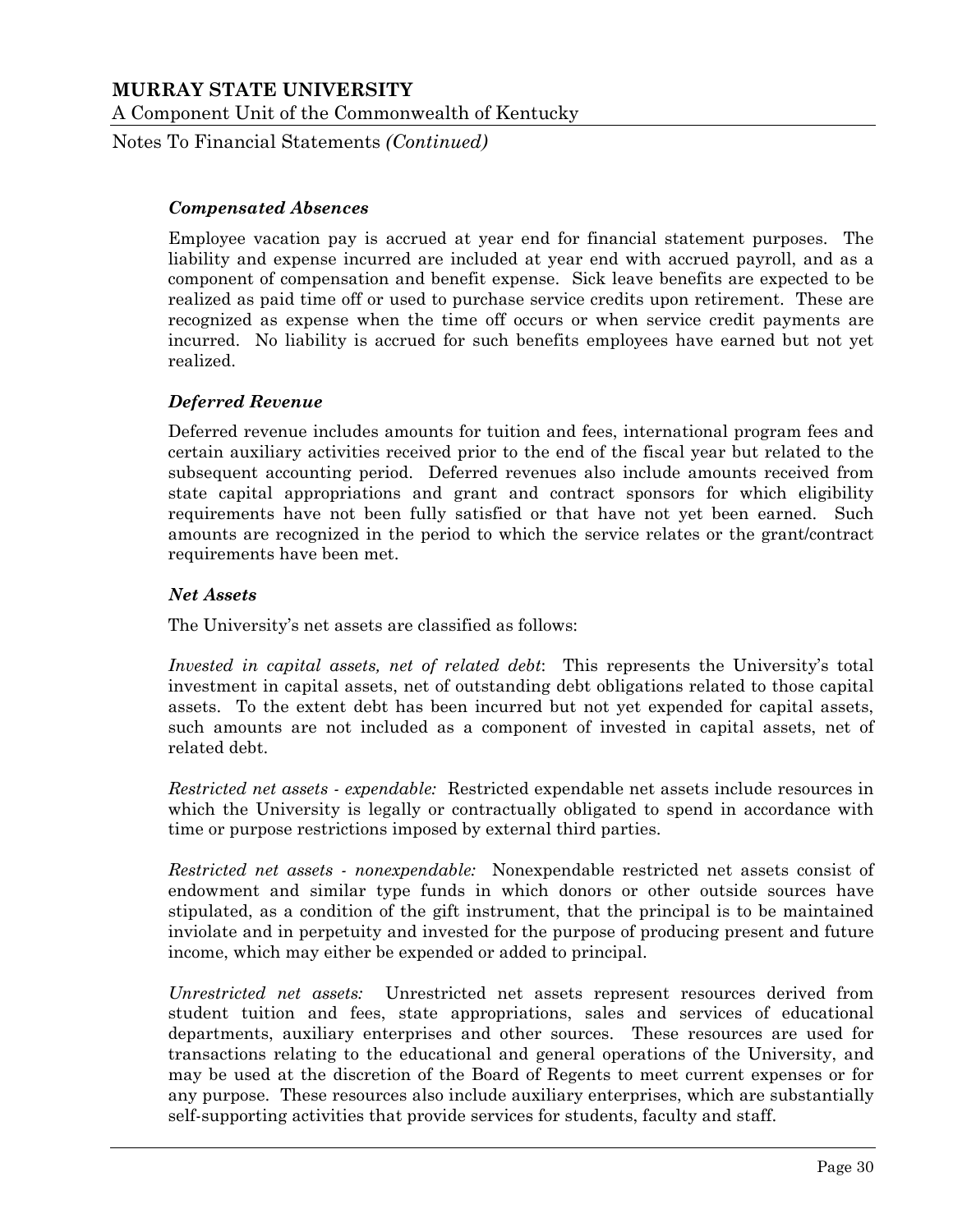Notes To Financial Statements *(Continued)*

#### *Release of Restricted Net Assets*

When an expense is incurred for which both restricted and unrestricted net assets are available, the University's policy is to allow each departmental unit the flexibility to determine whether to first apply restricted or unrestricted resources based on the most advantageous application of resources in the particular circumstances.

#### *Classification of Revenues*

The University has classified its revenues as either operating or nonoperating revenues according to the following criteria:

Operating revenues: Operating revenues include activities that have the characteristics of exchange transactions, such as (1) student tuition and fees, net of discounts and allowances, (2) federal, state and local grants and contracts (excluding Pell and similarly funded federal and state grants for student financial aid) and (3) sales and services of auxiliary enterprises, net of discounts and allowances.

Nonoperating revenues: Nonoperating revenues include activities that have the characteristics of nonexchange transactions. In a nonexchange transaction, the University receives value without directly giving equal value back, such as a gift or grant for which there is no return requirement. Additionally, certain significant revenues relied upon for operations, such as state appropriations, Pell and similarly funding federal and state grants for student financial aid, investment income and endowment income, are recorded as nonoperating revenues, in accordance with GASB No. 35, *Basic Financial Statements and Management's Discussion and Analysis for Public Colleges and Universities – an Amendment of GASB Statement 34*.

#### *Tuition Discounts and Allowances*

Student tuition and fee revenues, and certain other revenues from students, are reported net of discounts and allowances. Discounts and allowances are the difference between the stated charge for goods and services provided by the University and the amount that is payable by students. Certain grants, including federal, state or nongovernmental programs, are recorded as either operating or nonoperating revenues, while Pell grants are recorded as nonoperating revenues in the University's financial statements. To the extent that revenues from such programs are used to satisfy tuition and fees and other student charges, the University has recorded a discount and allowance. Financial aid expense represents payments made to students.

#### *Income Taxes*

The University is a component of the Commonwealth of Kentucky and is not subject to federal income tax as described in section 115 of the Internal Revenue Code. However, the University is subject to federal income tax on any unrelated business taxable income.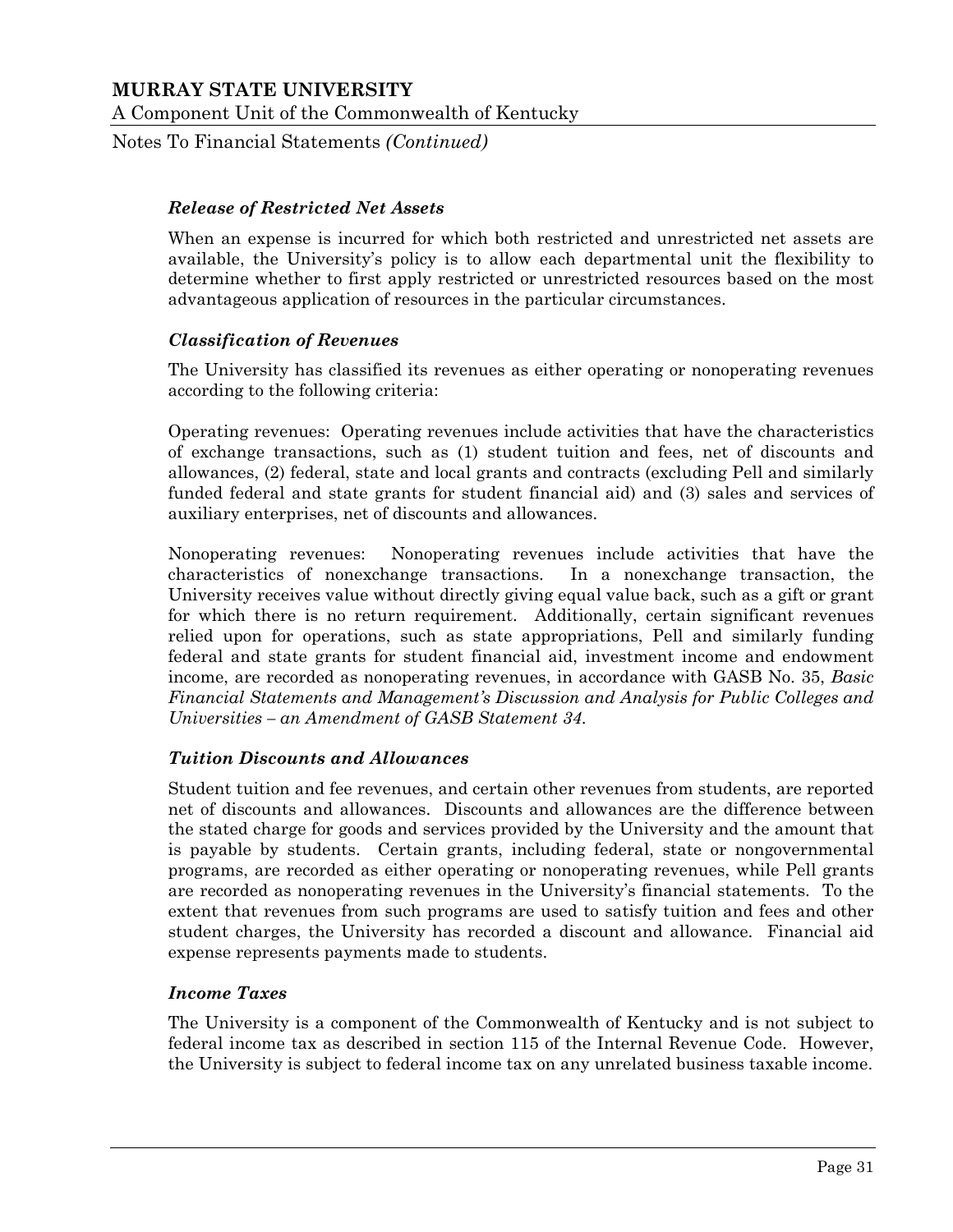Notes To Financial Statements *(Continued)*

## *Use of Estimates*

The preparation of financial statements in conformity with accounting principles generally accepted in the United States of America requires management to use estimates and assumptions. The accompanying financial statements include estimates for items such as allowances for doubtful accounts and loans receivable, self-insurance liabilities and other accrued liabilities. Actual results could differ from those estimates.

## **2. Accounts Receivable**

Accounts receivable as of June 30 consisted of:

|                                      | 2011            | 2010            |
|--------------------------------------|-----------------|-----------------|
| Current accounts receivable:         |                 |                 |
| Student tuition and fees             | \$<br>4,912,314 | \$<br>4,217,159 |
| Grants and contracts                 | 2,297,071       | 3,234,361       |
| Auxiliary fees                       | 1,200,424       | 1,084,866       |
| MSU and Racer Foundations            | 794,379         | 822,269         |
| Employee computer and bicycle loans  | 19,478          | 17,770          |
| Outside sales                        | 994,672         | 499,364         |
| Commonwealth of KY - science complex |                 |                 |
| phase III                            |                 | 41,962          |
| Allowance for doubtful accounts      | (2,636,795)     | (2,171,579)     |
|                                      |                 |                 |
| Total current accounts receivable    | \$<br>7,581,543 | \$<br>7,746,172 |

# **3. Inventories**

Inventories as of June 30 consisted of:

|                                     | 2011            | 2010            |
|-------------------------------------|-----------------|-----------------|
| University bookstore - resale       | 1,554,297<br>\$ | 1,726,485<br>\$ |
| Physical plant - supplies           | 348,804         | 440,286         |
| Food services - resale and supplies | 135,267         | 100,777         |
| Art                                 | 44,135          |                 |
| CFSB concessions                    | 10,116          |                 |
| Central stores - supplies           | 13,069          | 10,899          |
| Total inventories                   | 2,105,688       | 2,278,447<br>\$ |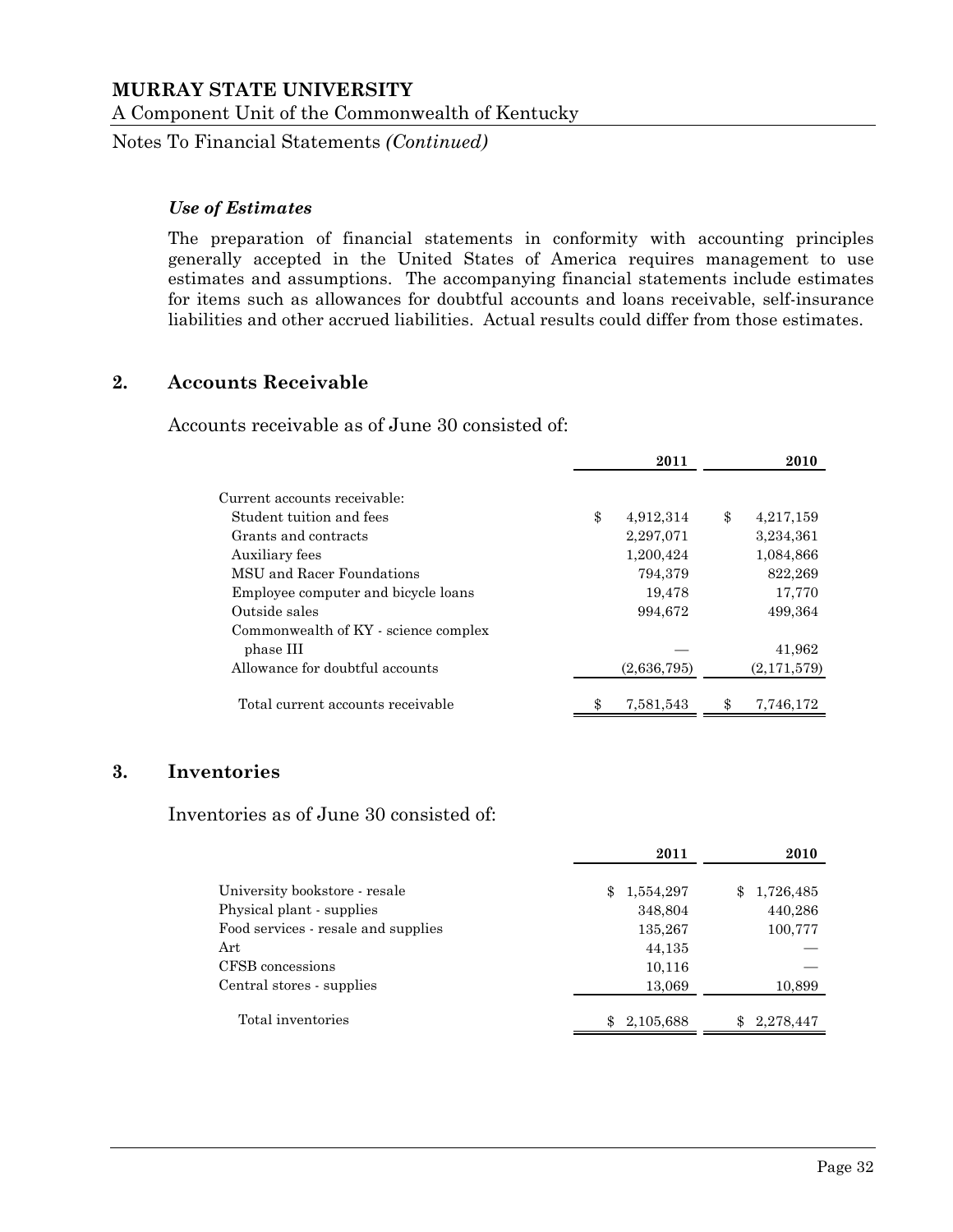Notes To Financial Statements *(Continued)*

## **4. Loans Receivable**

Student loans made through the Federal Perkins Loan Program (Program) comprise substantially all of the loans receivable at June 30, 2011 and 2010. The Program provides for service cancellation of a loan at rates of 12.5% to 30% per year up to a maximum of 100% if the participant complies with certain provisions. The federal government reimburses the University for amounts cancelled under these provisions.

As the University determines that loans are uncollectible and not eligible for reimbursement by the federal government, the loans are written off and assigned to the U.S. Department of Education. The University has provided an allowance for uncollectible loans which, in management's opinion, is sufficient to absorb loans that will ultimately be written off. The allowance for uncollectible loans at June 30, 2011 and 2010 was \$214,302 and \$210,416, respectively.

Loans receivable as of June 30 consisted of:

|                                        | 2011         | 2010         |
|----------------------------------------|--------------|--------------|
| Current loans receivable:              |              |              |
| University loan programs               | \$<br>46,380 | 78,480<br>\$ |
| Federal nursing program                | 70,938       | 84,133       |
| Federal Perkins program                | 605,169      | 622,294      |
| Total current loans receivable, net    | 722,487      | 784,907      |
| Noncurrent loans receivable:           |              |              |
| Federal nursing program                | 297,466      | 356,467      |
| Federal Perkins program                | 3,036,198    | 2,898,517    |
| Total noncurrent loans receivable, net | 3,333,664    | 3,254,984    |
| Total loans receivable, net            | 4,056,151    | 4,039,891    |

# **5. Deposits, Investments and Investment Income (Loss)**

#### *Deposits*

At June 30, 2011 and 2010, the carrying amounts of the University's bank balances and deposits were \$82,617,603 and \$72,046,851, respectively.

Effective October 3, 2008, the Federal Deposit Insurance Corporation (FDIC) increased its insurance limits on time and savings, as well as demand deposits to \$250,000 each. The University maintains its deposits in interest bearing accounts and deposits in excess of these amounts are secured by pledging Treasury or U.S. Government Agency securities having a quoted value equal to the total deposits less the FDIC insured amount as per Kentucky state statute KRS 41.240.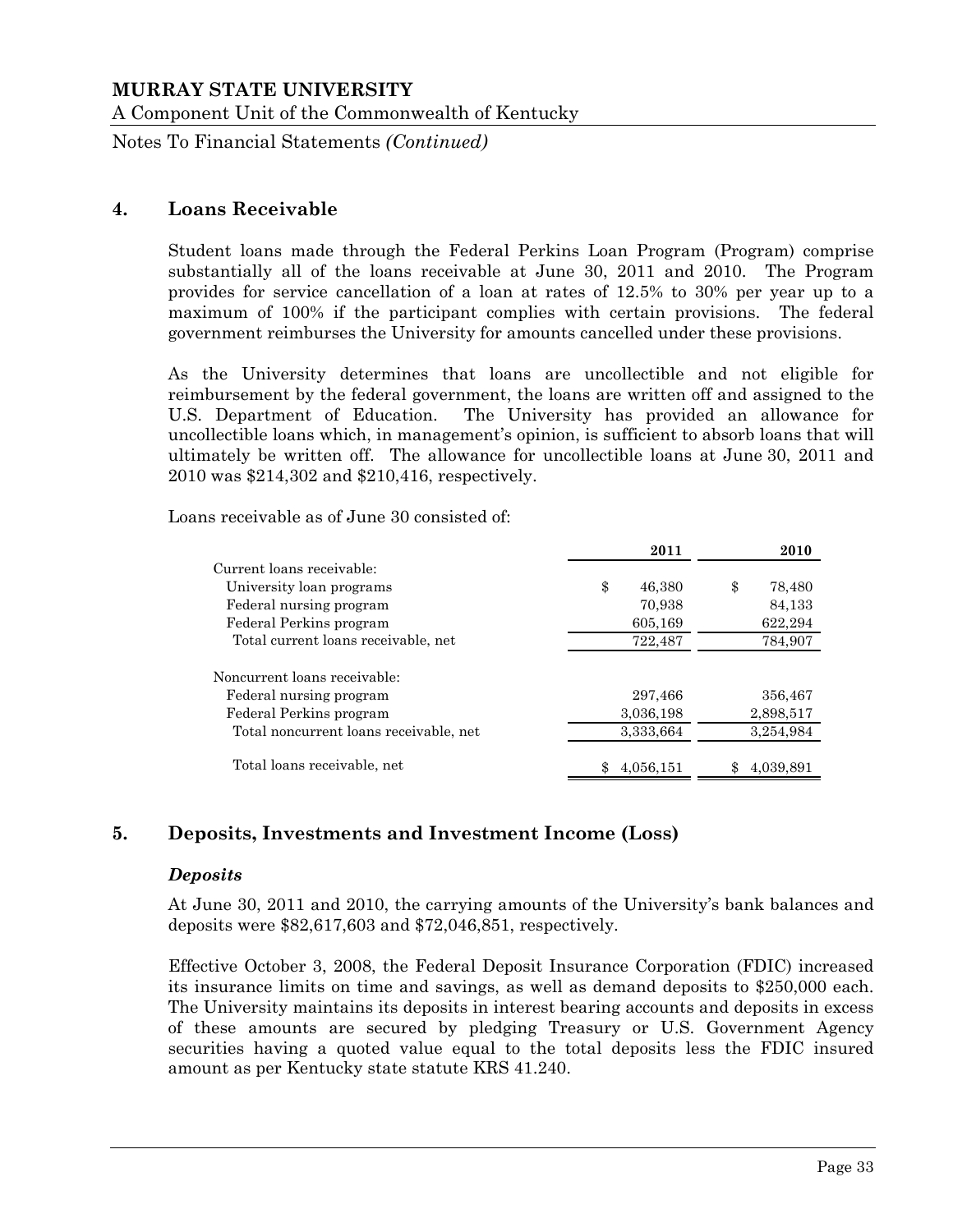Notes To Financial Statements *(Continued)*

The University also maintains cash deposits with the Commonwealth of Kentucky, as overseen by the State Investment Commission (Commission). The Commission is charged with the oversight of the Commonwealth's investment programs pursuant to KRS 42.500. The Commonwealth's investments are categorized into two distinct classifications or "pools." The Short-Term Pool consists primarily of General Fund cash balances and provides liquidity for the remaining pools. The Intermediate-Term Pool represents Agency fund investments, state held component unit and fiduciary fund accounts held for the benefit of others by the state. Shares of each pool represent a divisible interest in the underlying securities and are not federally insured or guaranteed by the U.S. Government, Federal Deposit Insurance Corporation or any federal agency. However, all such investments in excess of FDIC are required to be fully collateralized by the U.S. Treasury and/or U.S. agency securities or other similar investments as provided by KRS 41.240. The pools have not been approved by the Securities and Exchange Commission. The University's shares within the pools may indirectly expose it to risks associated with fixed income investments; however, specific information about any such transactions is not available to the University.

Custodial credit risk for deposits is the risk that, in the event of a bank failure, the University's deposits may not be returned to the University. The University does not have a formal deposit policy for custodial credit risk other than compliance with the provisions of state law.

Cash and cash equivalents as of June 30 consisted of:

|                                             | 2011            | 2010             |
|---------------------------------------------|-----------------|------------------|
| Depository accounts:                        |                 |                  |
| Local bank deposits, collateral held as a   |                 |                  |
| pledge in the University's name             | \$<br>8,022,173 | \$<br>13,142,865 |
| Cash on hand (overdraft)                    | 53,433          | 71,422           |
| Foreign currency deposits                   | 44,932          | 142,739          |
| State Investment Pool - collateral required |                 |                  |
| by KRS 41.240                               | 74,497,065      | 58,689,825       |
| Total deposits                              | 82,617,603      | \$<br>72,046,851 |

Cash and cash equivalents as presented in the statements of net assets captions as of June 30 include:

|                                                                            | 2011                           | 2010                     |
|----------------------------------------------------------------------------|--------------------------------|--------------------------|
| Cash and cash equivalents, current<br>Restricted cash and cash equivalents | \$<br>57,671,691<br>24,945,912 | 51,108,665<br>20,938,186 |
| Total deposits                                                             | 82,617,603                     | 72,046,851               |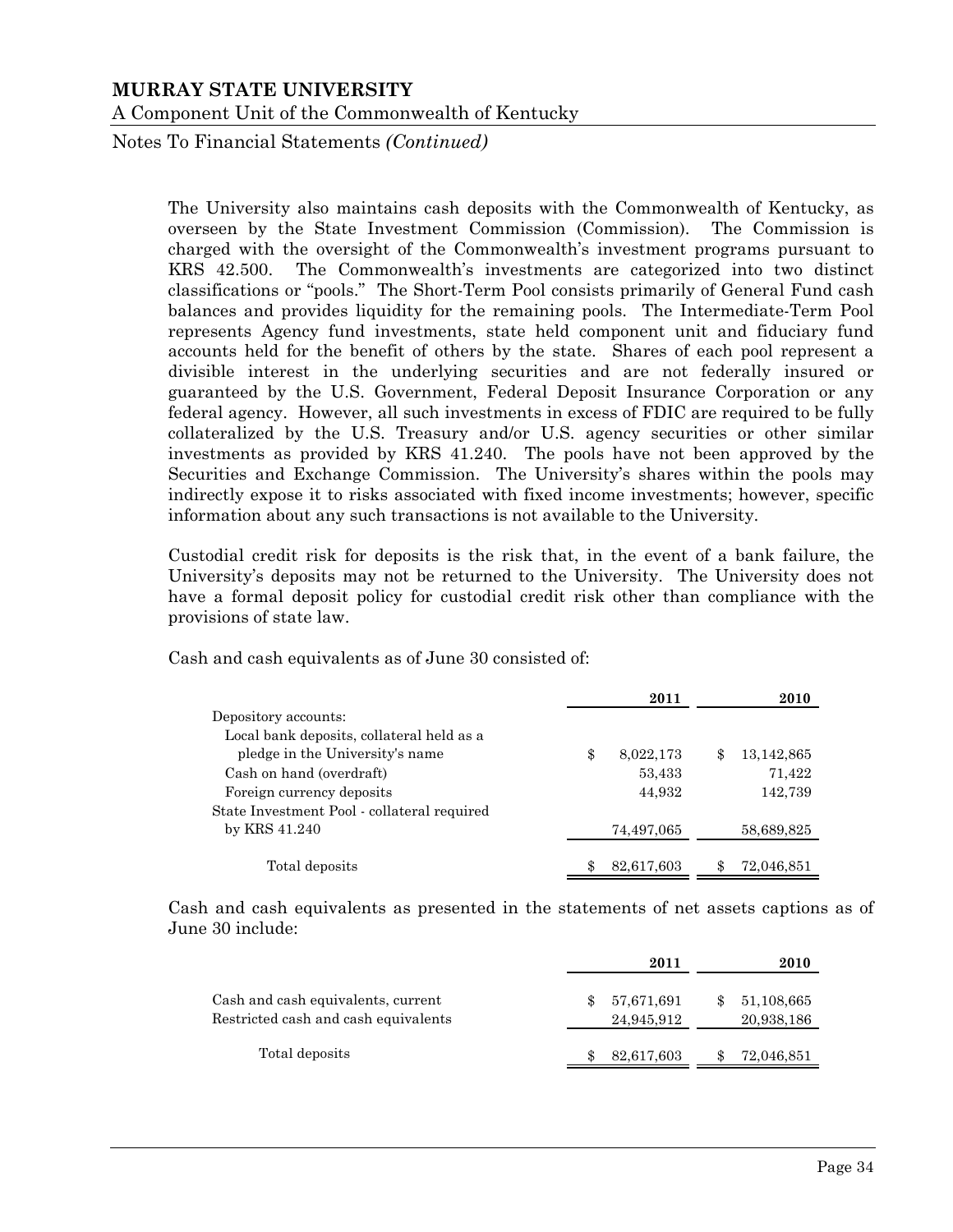A Component Unit of the Commonwealth of Kentucky

Notes To Financial Statements *(Continued)*

#### *Investments*

Investments carried at fair value as of June 30 consisted of:

|                                          |    | 2011       |     | 2010       |
|------------------------------------------|----|------------|-----|------------|
| Money market funds restricted for        |    |            |     |            |
| capital purposes                         | S  | 7,313,681  | \$. | 8,901,188  |
| Restricted assets held by the Foundation |    | 20,400,370 |     | 17,922,937 |
| Total investments                        | \$ | 27,714,051 |     | 26,824,125 |

Restricted investments for capital purposes are comprised of amounts invested for sinking fund and debt service reserves. Investments in U.S. Government securities and the collateral for repurchase agreements are registered in the name of Murray State University or held in the University's name by its agents and trustees. The University may legally invest in direct obligations of and other obligations guaranteed as to principal by the U.S. Treasury and U.S. agencies and instrumentalities and in bank repurchase agreements. It may also invest to a limited extent in equity securities.

University investments held by the Foundation are comprised of private donations received directly by the University and state endowment matching funds. These consist of endowment funds, as well as expendable restricted funds. Assets held by the Foundation are invested primarily in an investment pool managed by the Foundation and are carried at fair value.

The assets in the Foundation investment pool are invested as of June 30 as follows:

|                                 | 2011  | 2010  |
|---------------------------------|-------|-------|
| Percentage of pool invested in: |       |       |
| Certificates of deposit and     |       |       |
| money market mutual funds       | 3%    | $4\%$ |
| Mutual funds                    | 29%   | 28%   |
| Equity securities               | 47%   | 45%   |
| Fixed income securities         | 20%   | 22%   |
| Other                           | $1\%$ | $1\%$ |
| Total investments               | 100%  | 100%  |

*Interest Rate Risk*. Interest rate risk is the risk that changes in interest rates will adversely affect the fair value of an investment. The University does not, within its investment policy, formally limit investment maturities as a means of managing its exposure to fair value losses arising from increasing interest rates. The money market mutual funds are investments with a maturity of less than one year because they are redeemable in full immediately. In addition, the funds held in the State Investment Pool have a maturity of less than one year because they are redeemable in full immediately.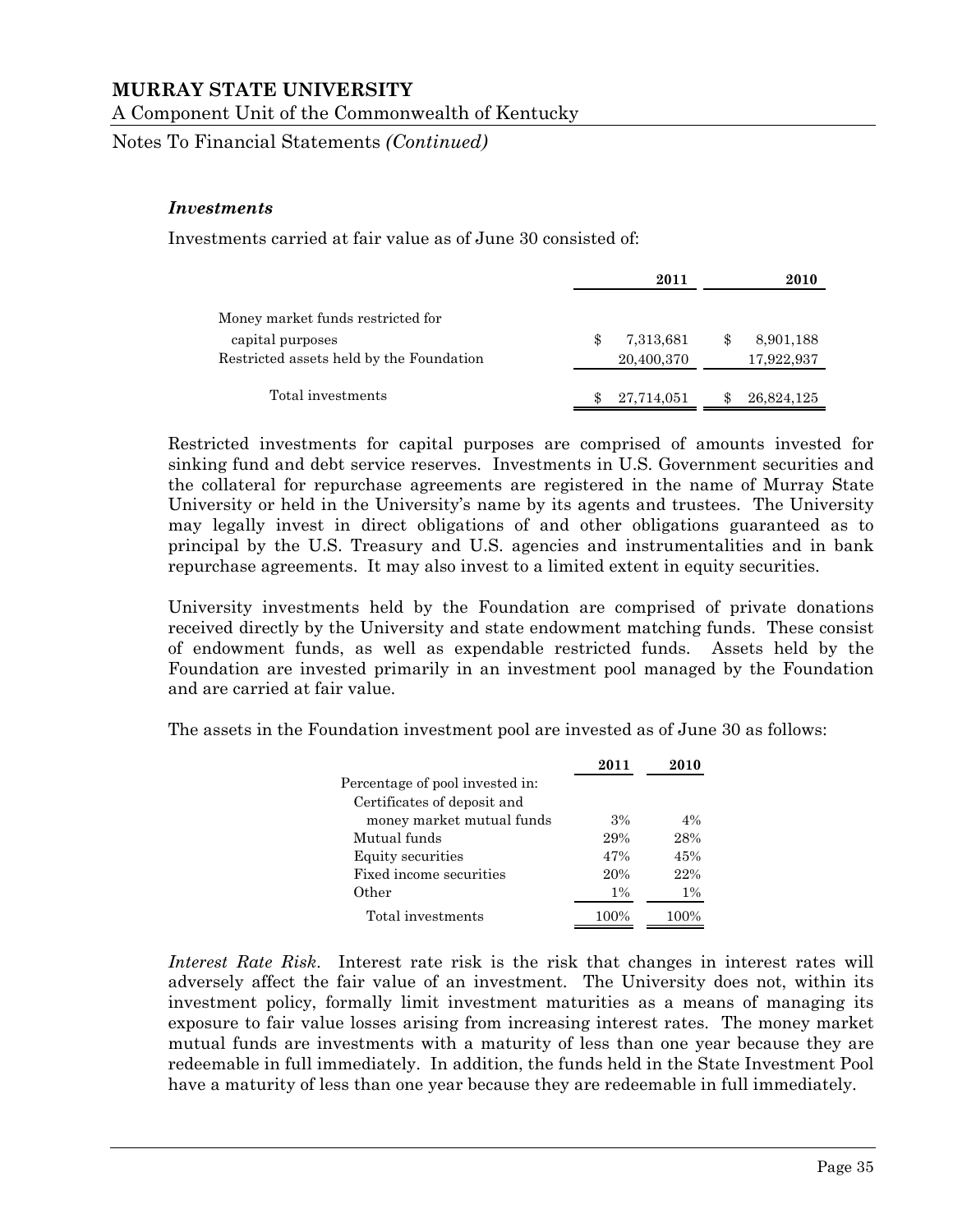Notes To Financial Statements *(Continued)*

*Credit Risk*. Credit risk is the risk that the issuer or other counterparty to an investment will not fulfill its obligations. The University's investment policy requires investments to be in compliance with state statute. The University has no further policy that would limit its investment choices. Credit ratings for the money market mutual funds and State Investment Pool are not available and are therefore, considered unrated.

*Concentration of Credit Risk*. Concentration of credit risk is the risk of loss attributed to the magnitude of a government's investment in a single user. The University places no limit on the amount that may be invested in any one issuer. The University does not hold more than 5% of its investments with a single issuer.

#### *Investment Income*

Investment income for the years ended June 30 consisted of:

|                                                   | 2011            | 2010      |
|---------------------------------------------------|-----------------|-----------|
| Assets held by the University:<br>Interest income | 1,033,762<br>\$ | 1,717,368 |
| Assets held by MSU Foundation:                    |                 |           |
| Investment income restricted reserve              |                 |           |
| funds                                             | 2.613           | 4,432     |
| Investment income endowment funds                 | 1,388,549       | 307,495   |
| Net increase in fair value of endowment           |                 |           |
| investments                                       | 1,342,940       | 1,175,007 |
| Total investment income                           | 3,767,864       | 3,204,302 |

# **6. Endowments**

Changes in endowment assets for the years ended June 30 are as follows:

| 2011             | 2010             |
|------------------|------------------|
| 17,208,049<br>\$ | 14,578,960<br>\$ |
|                  |                  |
| 2,613            |                  |
| 1,342,940        | 1,175,007        |
| 1,345,553        | 1,175,007        |
| 90,836           | 1,454,082        |
| 18,644,438       | 17,208,049<br>\$ |
|                  |                  |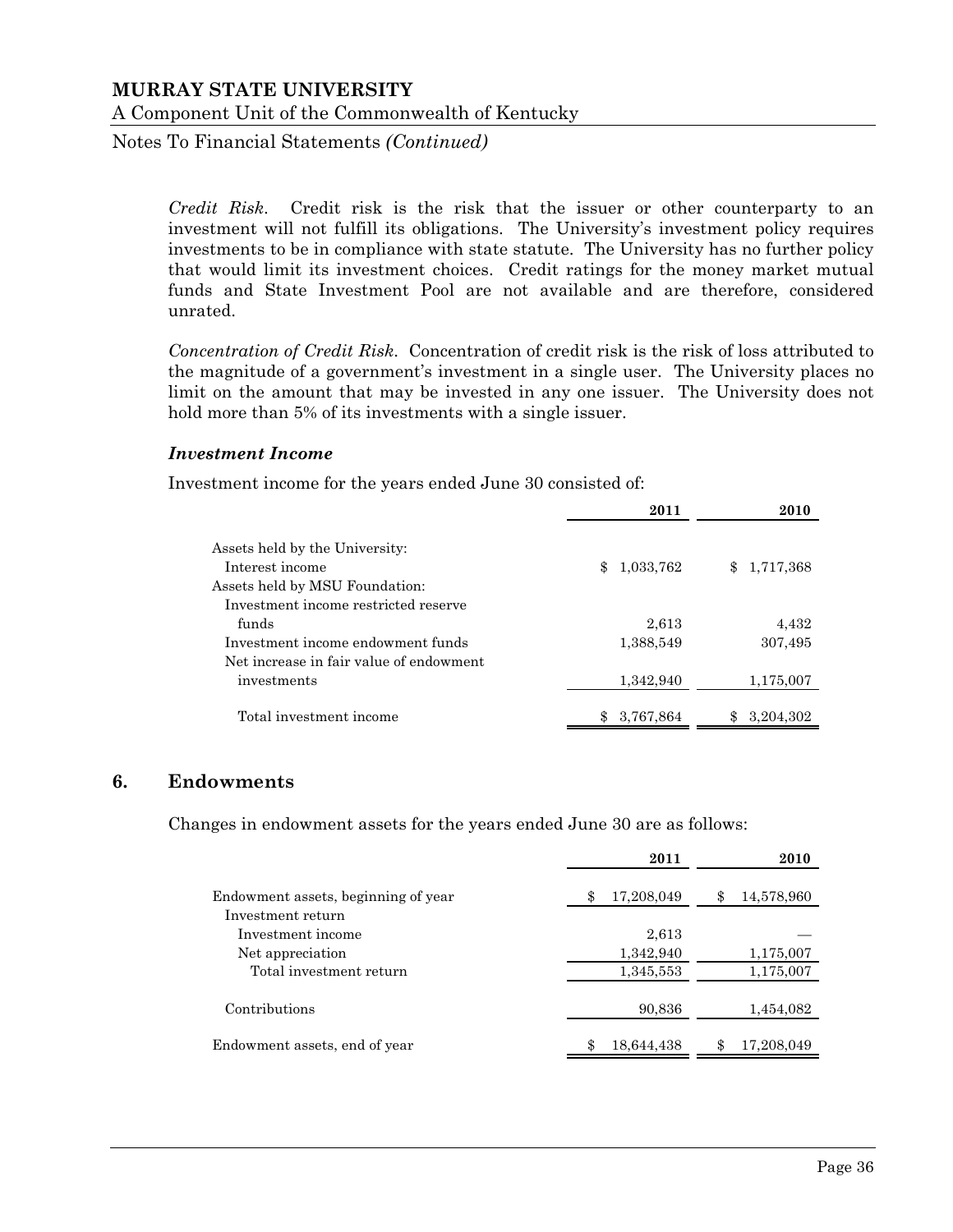A Component Unit of the Commonwealth of Kentucky

Notes To Financial Statements *(Continued)*

# **7. Capital Assets**

Capital asset activity for the year ended June 30, 2011, was as follows:

|                                                                                                        | <b>Balance</b><br>June 30, 2010                                               | <b>Additions</b>                          | <b>Transfers</b>               | Deletions/<br>Retirements                       | <b>Balance</b><br>June 30, 2011                                                 |  |
|--------------------------------------------------------------------------------------------------------|-------------------------------------------------------------------------------|-------------------------------------------|--------------------------------|-------------------------------------------------|---------------------------------------------------------------------------------|--|
| Land<br>Construction in progress<br>Museum and collectibles                                            | \$<br>9,669,405<br>4,962,923<br>558,626                                       | \$<br>20<br>5,283,186<br>2,951            | \$<br>156,238<br>(1, 467, 427) | \$<br>(1, 117, 259)                             | 9,825,663<br>\$<br>7,661,423<br>561,577                                         |  |
| Total capital assets not being<br>depreciated                                                          | 15,190,954                                                                    | 5,286,157                                 | (1,311,189)                    | (1, 117, 259)                                   | 18,048,663                                                                      |  |
| <b>Buildings</b><br>Nonbuilding improvements<br>Equipment<br>Library holdings<br>Livestock<br>Software | 246,317,822<br>11,413,220<br>25,447,996<br>30,117,077<br>541,750<br>1,932,019 | 2,358,161<br>517,433<br>20,000            | 987,542<br>213,906<br>109,741  | (33,627)<br>(294, 592)<br>(380,522)<br>(50,000) | 247, 271, 737<br>11,627,126<br>27,621,306<br>30,253,988<br>511,750<br>1,932,019 |  |
| Total other capital assets                                                                             | 315,769,884                                                                   | 2,895,594                                 | 1,311,189                      | (758, 741)                                      | 319,217,926                                                                     |  |
| Total capital assets before<br>depreciation                                                            | 330,960,838                                                                   | 8,181,751                                 |                                | (1,876,000)                                     | 337,266,589                                                                     |  |
| Less accumulated depreciation:<br><b>Buildings</b><br>Improvements other than                          | 111,088,847                                                                   | 5,601,202                                 |                                | (26, 901)                                       | 116,663,148                                                                     |  |
| buildings<br>Equipment<br>Library holdings<br>Livestock                                                | 6,642,686<br>19,233,200<br>24,504,433<br>161,746                              | 567,063<br>1,778,477<br>931,136<br>37,646 |                                | (257, 588)<br>(361, 496)<br>(20, 833)           | 7,209,749<br>20,754,089<br>25,074,073<br>178,559                                |  |
| Software<br>Total accumulated depreciation                                                             | 466,918<br>162,097,830                                                        | 241,502<br>9,157,026                      |                                | (666, 818)                                      | 708,420<br>170,588,038                                                          |  |
| Capital assets, net                                                                                    | 168,863,008                                                                   |                                           |                                |                                                 | 166,678,551<br>\$                                                               |  |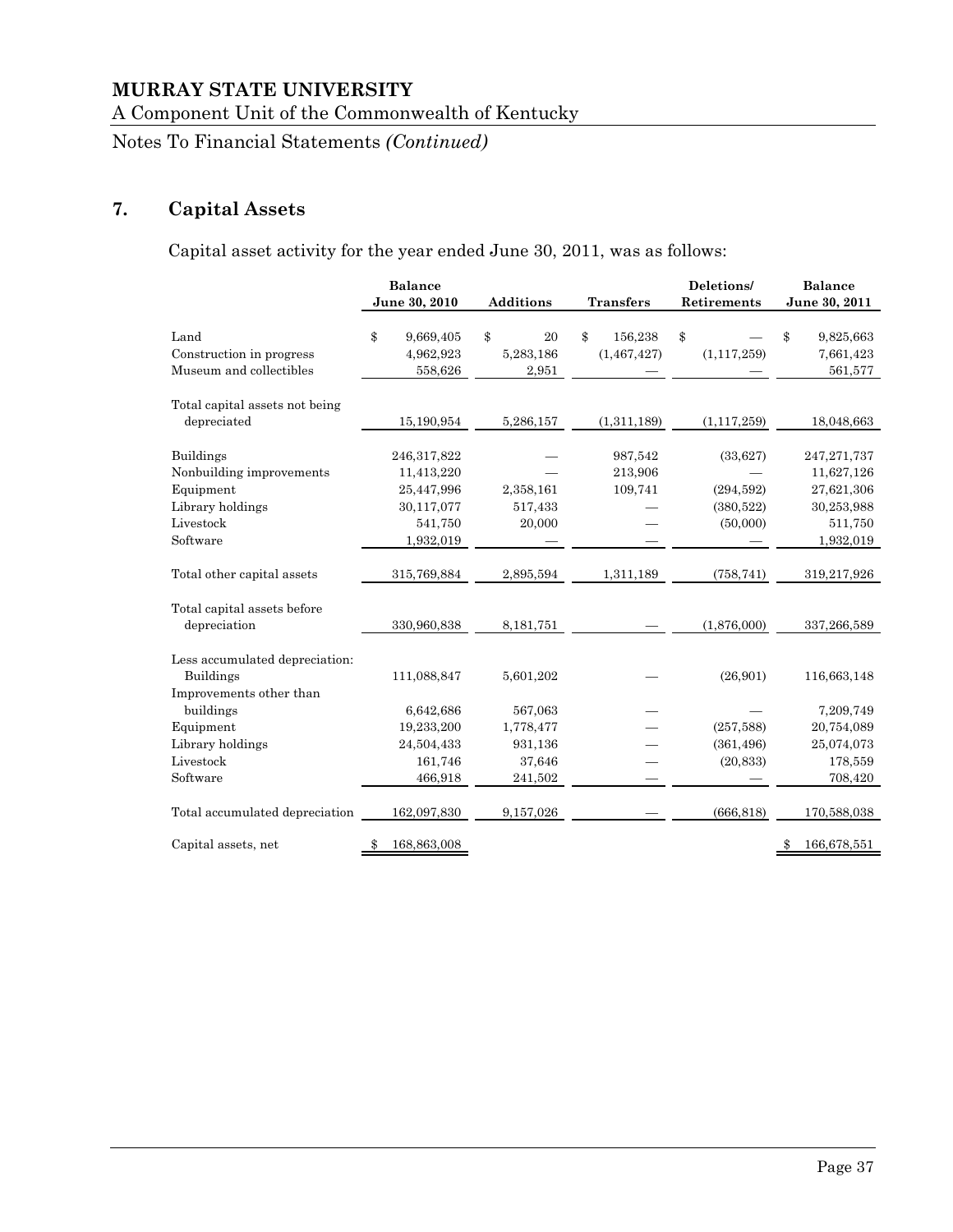#### A Component Unit of the Commonwealth of Kentucky

# Notes To Financial Statements *(Continued)*

# Capital asset activity for the year ended June 30, 2010, was as follows:

|                                                                                                        | <b>Balance</b><br>June 30, 2009                                               | <b>Additions</b>                          | <b>Transfers</b>                            | Deletions/<br>Retirements                            | <b>Balance</b><br>June 30, 2010                                               |
|--------------------------------------------------------------------------------------------------------|-------------------------------------------------------------------------------|-------------------------------------------|---------------------------------------------|------------------------------------------------------|-------------------------------------------------------------------------------|
| Land<br>Construction in progress<br>Museum and collectibles                                            | \$<br>9,596,196<br>15,146,889<br>551,643                                      | \$<br>9,179,895<br>6,983                  | \$<br>73,229<br>(17,803,283)                | \$<br>(20)<br>(1,560,578)                            | \$<br>9,669,405<br>4,962,923<br>558,626                                       |
| Total capital assets not being<br>depreciated                                                          | 25,294,728                                                                    | 9,186,878                                 | (17,730,054)                                | (1,560,598)                                          | 15,190,954                                                                    |
| <b>Buildings</b><br>Nonbuilding improvements<br>Equipment<br>Library holdings<br>Livestock<br>Software | 230,665,610<br>11,298,409<br>23,461,063<br>29,671,839<br>716,750<br>1,803,325 | 1,545,948<br>668,756<br>50,000            | 16,657,168<br>114,811<br>829,381<br>128,694 | (1,004,956)<br>(388, 396)<br>(223, 518)<br>(225,000) | 246,317,822<br>11,413,220<br>25,447,996<br>30,117,077<br>541,750<br>1,932,019 |
| Total other capital assets                                                                             | 297,616,996                                                                   | 2,264,704                                 | 17,730,054                                  | (1,841,870)                                          | 315,769,884                                                                   |
| Total capital assets before<br>depreciation                                                            | 322,911,724                                                                   | 11,451,582                                |                                             | (3,402,468)                                          | 330,960,838                                                                   |
| Less accumulated depreciation:<br><b>Buildings</b><br>Improvements other than                          | 106,290,726                                                                   | 5,745,275                                 |                                             | (947, 154)                                           | 111,088,847                                                                   |
| buildings<br>Equipment<br>Library holdings<br>Livestock                                                | 6,114,856<br>18,014,232<br>23,721,169<br>174,516                              | 527,830<br>1,593,004<br>995,607<br>44,313 |                                             | (374, 036)<br>(212, 343)<br>(57,083)                 | 6,642,686<br>19,233,200<br>24,504,433<br>161,746                              |
| Software<br>Total accumulated depreciation                                                             | 225,416<br>154,540,915                                                        | 241,502<br>9,147,531                      |                                             | (1,590,616)                                          | 466,918<br>162,097,830                                                        |
| Capital assets, net                                                                                    | 168,370,809<br>\$                                                             |                                           |                                             |                                                      | 168,863,008                                                                   |

# **8. Accounts Payable**

Accounts payable at June 30 consisted of:

|                                   | 2011            | 2010             |
|-----------------------------------|-----------------|------------------|
| Current accounts payable:         |                 |                  |
| Vendors                           | 3,895,389<br>\$ | 4,496,488<br>\$. |
| Payroll benefits and withholdings | 799,246         | 1,640,615        |
| MSU Foundation                    | 61,288          | 94,181           |
| Loans                             | 25,315          | 11,265           |
| Total accounts payable            | 4,781,238       | 6,242,549<br>\$. |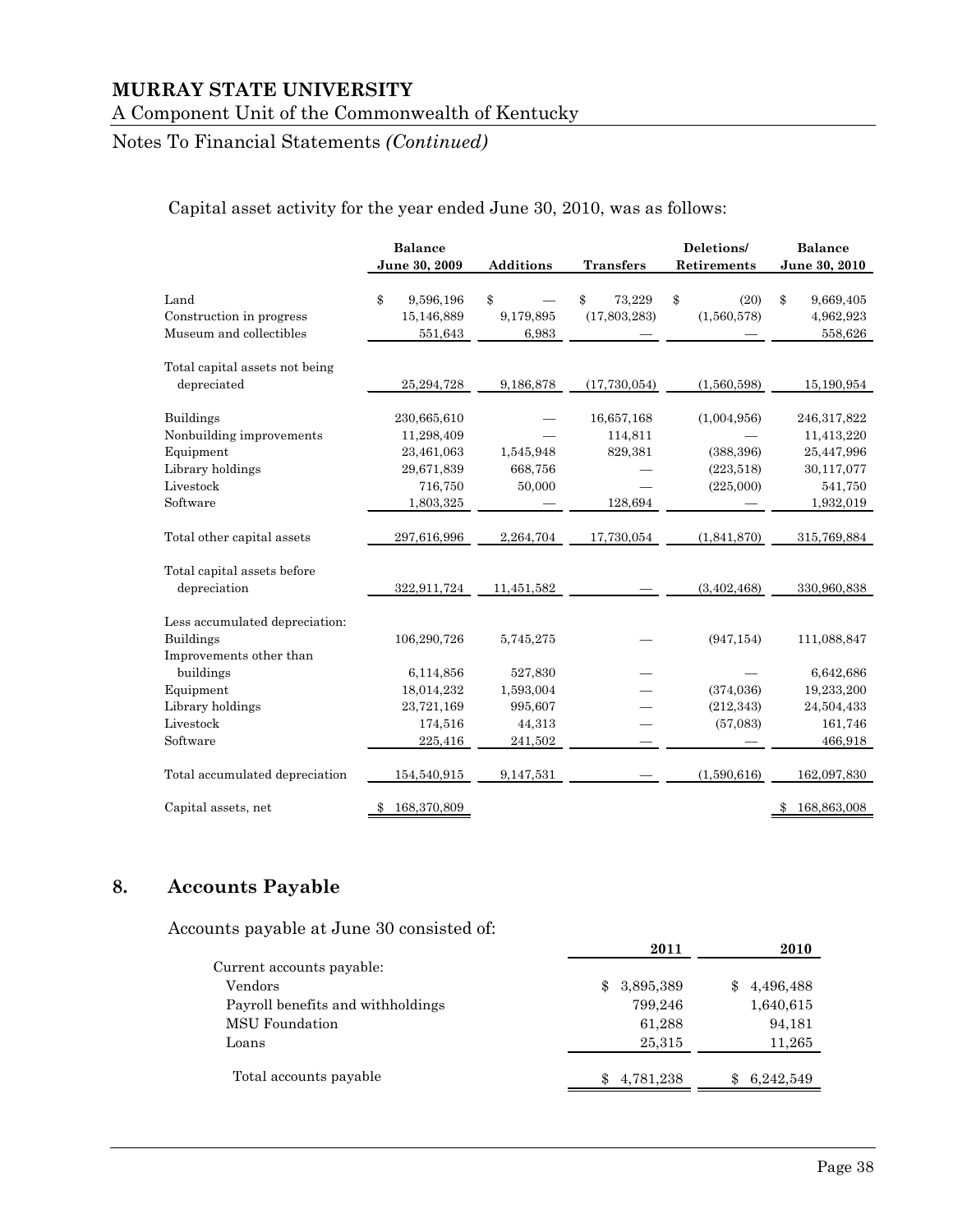A Component Unit of the Commonwealth of Kentucky

Notes To Financial Statements *(Continued)*

# **9. Employee Benefits**

#### *Kentucky Teachers Retirement System*

All employees required to hold a degree and occupying full-time positions, defined as seven-tenths (7/10) of normal full-time service on a daily or weekly basis, are required by state law to participate in the Kentucky Teachers Retirement System (KTRS) or an optional retirement plan, as allowed by KRS161.567. KTRS, a cost sharing, multipleemployer, public employee retirement system, provides retirement benefits based on an employee's final average salary and number of years of service. Benefits are subject to certain reductions if the employee retires before reaching age 60 or has less than 27 years of participation in the plan. The plan also provides for disability, death and survivor benefits and medical insurance.

The KTRS issues a publicly available financial report that includes financial statements and required supplementary information. That report may be obtained by writing to Kentucky Teachers Retirement System, 479 Versailles Road, Frankfort, Kentucky 40601-3800 or by calling (502) 848-8500.

Funding for the plan is provided from eligible employees who contribute a percentage of their salary through payroll deductions and the University, which also contributes the required percentage of their current eligible employees' salaries to the KTRS. Kentucky Revised Statutes and the KTRS Board of Trustees establish contribution rate requirements of the plan members and the University, based on when participants join the plan. Contribution Rates are as follows:

|                                       | <b>Employees joined:</b>               |        |  |  |  |
|---------------------------------------|----------------------------------------|--------|--|--|--|
|                                       | Before July 1, 2009 After July 1, 2009 |        |  |  |  |
| <b>Employee Contributions</b>         | 6.33%                                  | 14.01% |  |  |  |
| <b>Employer Contributions</b>         | 7.16%                                  | 14.84% |  |  |  |
| Optional Retirement Plan Participants |                                        | 5.10%  |  |  |  |

The University's overall contributions to KTRS for the fiscal years ended June 30, 2011, 2010 and 2009 were \$5,358,140, \$5,321,936 and \$5,234,531, respectively.

#### *Kentucky Employee Retirement System*

Substantially, all other full-time University employees are required by law to participate in the Kentucky Employee Retirement System (KERS), a cost sharing multipleemployer, public employee retirement system. KERS provides retirement benefits based on an employee's final average salary and number of years of service. Benefits are subject to certain reductions if the employee retires before reaching age 65 or has less than 27 years of service. The plan also provides for disability, death and survivor benefits and medical insurance.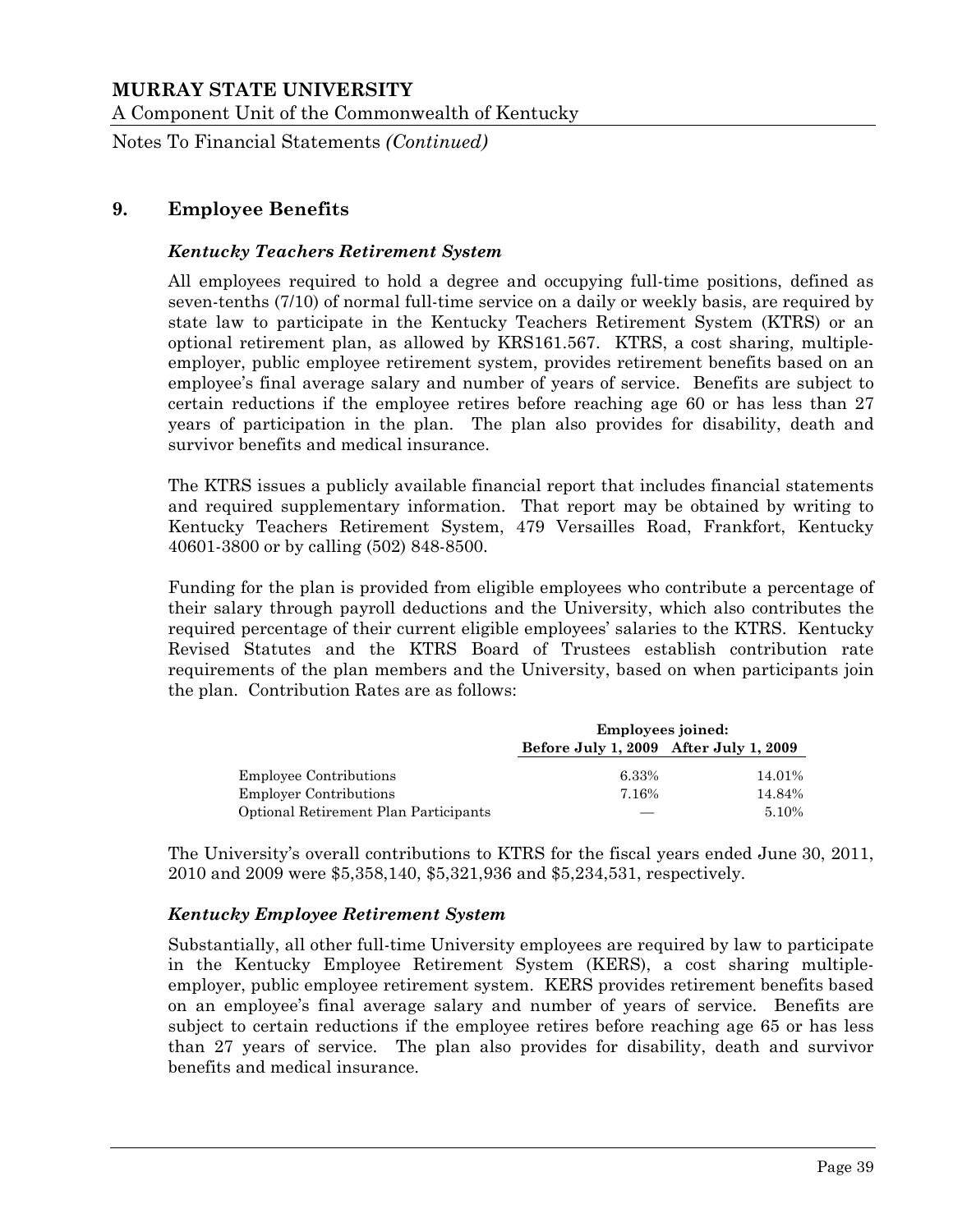Notes To Financial Statements *(Continued)*

The KERS issues a publicly available financial report that includes financial statements and required supplementary information. That report is obtainable by writing to Kentucky Employees Retirement System, 1260 Louisville Road, Perimeter Park West, Frankfort, Kentucky 40601 or by calling (502) 696-8800.

Funding of the plan is from eligible employees who contribute a percentage of their salary through payroll deductions and the University, which also contributes a percentage of current eligible employees' salaries to the nonhazardous KERS fund. University Public Safety Officers participate in the hazardous duty fund of KERS. The Kentucky Revised Statutes and the Board of Trustees of the Kentucky Retirement Systems determine contribution rates each biennium. Contribution Rates are as follows:

|               |               | <b>Employees joined:</b>            |  |  |  |  |
|---------------|---------------|-------------------------------------|--|--|--|--|
|               | <b>Before</b> | After                               |  |  |  |  |
|               |               | September 1, 2008 September 1, 2008 |  |  |  |  |
| Employee:     |               |                                     |  |  |  |  |
| Non-Hazardous | 5%            | 6%                                  |  |  |  |  |
| Hazardous     | 8%            | 9%                                  |  |  |  |  |
| Employer:     |               |                                     |  |  |  |  |
| Non-Hazardous | 16.98%        | 16.98%                              |  |  |  |  |
| Hazardous     | 26.12%        | 26.12%                              |  |  |  |  |

The University's contributions to KERS for the years ended June 30, 2011, 2010 and 2009, were \$2,561,430, \$1,812,805 and \$1,600,722, respectively, and were equal to the required contributions.

## *University Health Self-Insurance Program*

The University maintains a self-insurance program for employees' health insurance. For the fiscal year ended June 30, 2011, the University paid approximately 88% of total plan expenses for permanent full-time employees and their families. The University's contribution to cover claims paid under the plan for years ended June 30, 2011 and 2010, totaled \$7,242,932 and \$7,185,732, respectively. Stop loss and administrative fees are disclosed in the chart below. The University's stop-loss insurance limits its exposure for claims to \$100,000 per individual.

Changes in the liability for self insurance for the years ended June 30 are as follows:

|                                                                                                                    | 2011          | 2010          |
|--------------------------------------------------------------------------------------------------------------------|---------------|---------------|
| Liability, beginning of year<br>Accruals for current year claims and changes<br>in estimate (includes employee and | \$<br>914,092 | \$<br>805,439 |
| employer contributions)                                                                                            | 8,910,709     | 8,638,963     |
| Administrative and stop-loss fees                                                                                  | (974, 386)    | (842, 123)    |
| Claims paid                                                                                                        | (8,220,961)   | (7,688,187)   |
| Liability, end of year                                                                                             | 629,454       | \$<br>914,092 |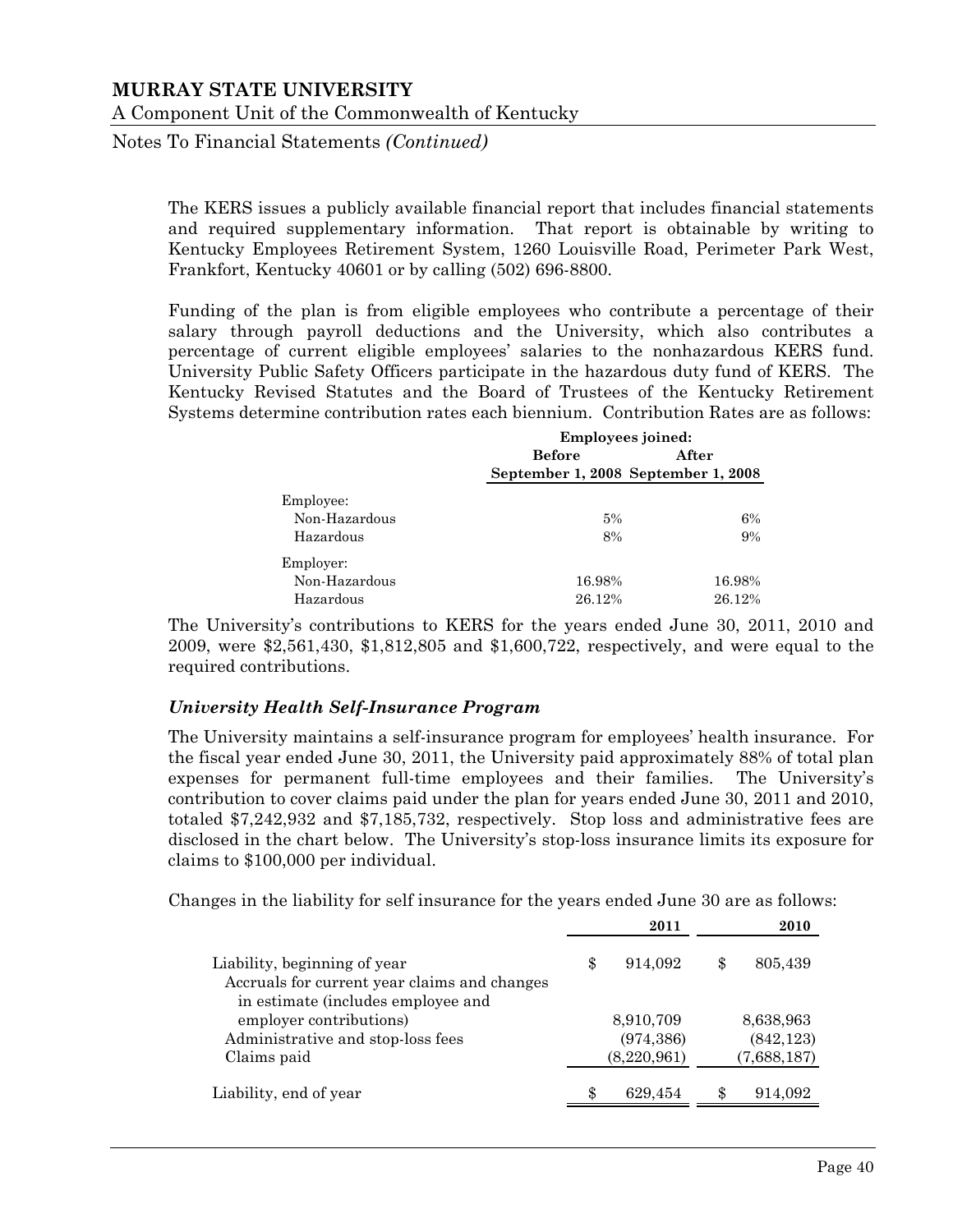A Component Unit of the Commonwealth of Kentucky

Notes To Financial Statements *(Continued)*

# **10. Deferred Revenue**

Deferred revenue as of June 30 consisted of:

|                                                                                                        | 2011                                   | 2010                 |
|--------------------------------------------------------------------------------------------------------|----------------------------------------|----------------------|
| Current deferred revenue:<br>Prepaid tuition and fees<br>Grants and contracts<br>Auxiliary enterprises | 1,889,512<br>\$<br>1,383,749<br>26,763 | 1,872,799<br>752,742 |
| Total current deferred revenue                                                                         | 3,300,024<br>Ж.                        | 2,625,541<br>\$      |

# **11. Revenue Bonds, Notes Payable and Capital Leases**

The following is a summary of long-term obligation transactions for the University for the year ended June 30, 2011:

|                     |                  |                  |    |                   |        |                | Amounts         |                  |
|---------------------|------------------|------------------|----|-------------------|--------|----------------|-----------------|------------------|
|                     | <b>Beginning</b> |                  |    |                   | Ending |                | Due Within      | Long-Term        |
|                     | <b>Balance</b>   | <b>Additions</b> |    | <b>Deductions</b> |        | <b>Balance</b> | <b>One Year</b> | Portion          |
|                     |                  |                  |    |                   |        |                |                 |                  |
| Bonds payable       | \$<br>44,080,000 | \$               | \$ | (2,280,000)       | \$     | 41,800,000     | \$<br>2,360,000 | \$<br>39,440,000 |
| Less bond discounts | (658, 968)       |                  |    | 44,436            |        | (614, 532)     | (44, 437)       | (570,095)        |
| Bonds payable, net  |                  |                  |    |                   |        |                |                 |                  |
| of discounts        | 43,421,032       |                  |    | (2, 235, 564)     |        | 41,185,468     | 2,315,563       | 38,869,905       |
|                     |                  |                  |    |                   |        |                |                 |                  |
| City of Murray      |                  |                  |    |                   |        |                |                 |                  |
| payable             | 9,400,000        |                  |    | (165,000)         |        | 9,235,000      | 185,000         | 9,050,000        |
| Master lease notes  |                  |                  |    |                   |        |                |                 |                  |
| payable             | 6,068,308        |                  |    | (745, 766)        |        | 5,322,542      | 756,080         | 4,566,462        |
| Capital leases      | 1.022.000        |                  |    | (124,000)         |        | 898,000        | 131,000         | 767,000          |
| Total bonds, notes  |                  |                  |    |                   |        |                |                 |                  |
| and capital leases  | 59,911,340       |                  |    | (3,270,330)       | \$     | 56,641,010     | \$<br>3,387,643 | \$<br>53,253,367 |
|                     |                  |                  |    |                   |        |                |                 |                  |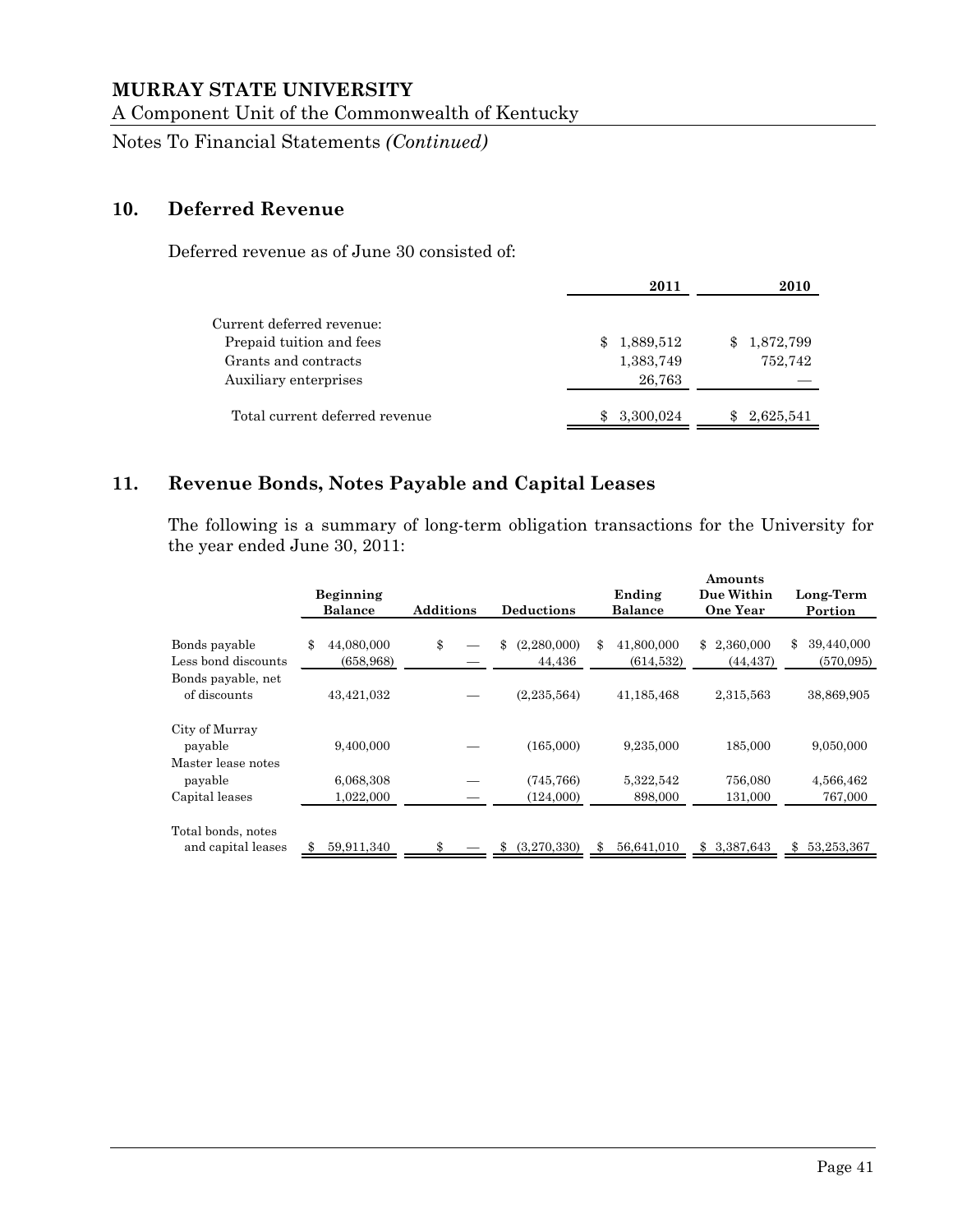# Notes To Financial Statements *(Continued)*

The following is a summary of long-term obligation transactions for the University for the year ended June 30, 2010:

|                                                 | <b>Beginning</b><br><b>Balance</b> | <b>Additions</b> | <b>Deductions</b>           | Ending<br><b>Balance</b>       | Amounts<br>Due Within<br><b>One Year</b> | Long-Term<br>Portion           |
|-------------------------------------------------|------------------------------------|------------------|-----------------------------|--------------------------------|------------------------------------------|--------------------------------|
| Bonds payable<br>Less bond discounts            | 45,980,000<br>\$<br>(703, 405)     | \$               | \$<br>(1,900,000)<br>44.437 | \$<br>44,080,000<br>(658, 968) | \$<br>2,280,000<br>(44,437)              | \$<br>41,800,000<br>(614, 531) |
| Bonds payable, net<br>of discounts              | 45,276,595                         |                  | (1,855,563)                 | 43,421,032                     | 2,235,563                                | 41,185,469                     |
| City of Murray<br>payable<br>Master lease notes | 9,550,000                          |                  | (150,000)                   | 9,400,000                      | 165,000                                  | 9,235,000                      |
| payable<br>Capital leases                       | 5,282,715<br>1.253,000             | 1,500,000        | (714, 407)<br>(231,000)     | 6,068,308<br>1,022,000         | 745,767<br>124,000                       | 5,322,541<br>898,000           |
| Total bonds, notes<br>and capital leases        | 61,362,310                         | 1.500,000<br>\$  | (2.950.970)<br>\$           | 59,911,340<br>\$               | 3,270,330<br>\$                          | \$<br>56,641,010               |

# **Maturity Information**

A schedule of the mandatory principal and interest payments (excluding bond discounts) is presented below:

| Years<br>Ending           |                          |                        |                          |                        |                          |  |  |
|---------------------------|--------------------------|------------------------|--------------------------|------------------------|--------------------------|--|--|
| June 30                   | <b>Bonds</b>             | <b>Notes</b>           | <b>Total Principal</b>   | Interest               | <b>Total Payments</b>    |  |  |
| 2012                      | \$<br>2,360,000          | \$<br>1,072,080        | \$<br>3,432,080          | \$<br>2,361,245        | \$<br>5,793,325          |  |  |
| 2013<br>2014              | 2,080,000<br>2,160,000   | 1,126,942<br>1,182,850 | 3,206,942<br>3,342,850   | 2,227,767<br>2,100,690 | 5,434,709<br>5,443,540   |  |  |
| 2015<br>2016<br>2017-2021 | 2,240,000<br>2,330,000   | 1,240,843<br>1,299,960 | 3,480,843<br>3,629,960   | 1,966,641<br>1,825,315 | 5,447,484<br>5,455,275   |  |  |
| 2022-2026                 | 12,525,000<br>12,180,000 | 3,112,867<br>2,250,000 | 15,637,867<br>14,430,000 | 7,042,324<br>3,960,468 | 22,680,191<br>18,390,468 |  |  |
| 2027-2031<br>2032-2033    | 5,925,000                | 2,835,000<br>1,335,000 | 8,760,000<br>1,335,000   | 1,044,535<br>67,971    | 9,804,535<br>1,402,971   |  |  |
| Total                     | 41,800,000               | \$<br>15,455,542       | 57,255,542               | 22,596,956             | \$<br>79,852,498         |  |  |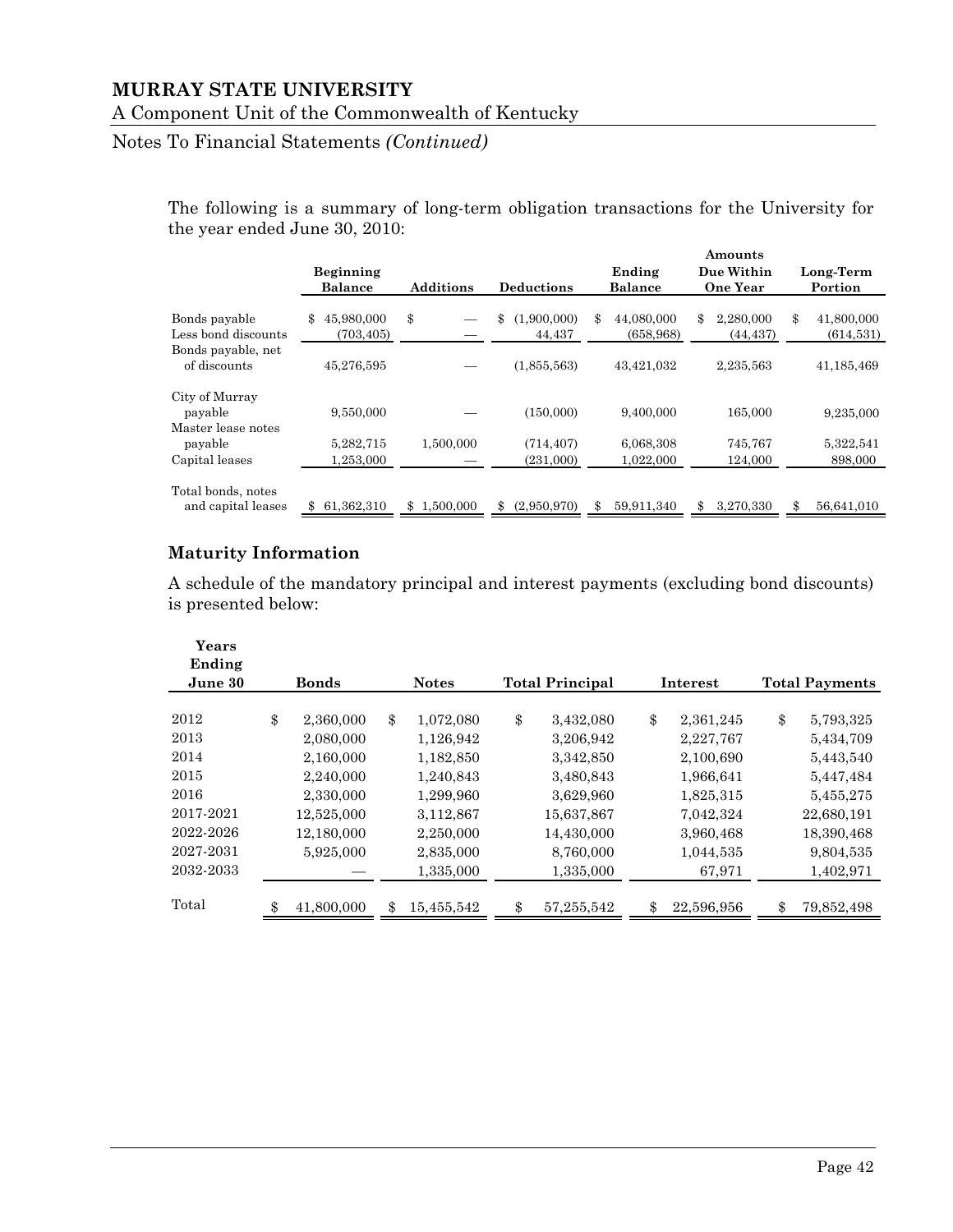A Component Unit of the Commonwealth of Kentucky

# Notes To Financial Statements *(Continued)*

Long-term liability activity for the year ended June 30, 2011, was as follows:

|                                                                                                                                                                                                                               | Original<br>Issue | <b>Balance Due</b><br>June 30, 2011 | Interest<br>Expense,<br><b>Current Year</b> | <b>Bonds/Notes/</b><br><b>Leases Maturing</b><br>2011-2012 |  |
|-------------------------------------------------------------------------------------------------------------------------------------------------------------------------------------------------------------------------------|-------------------|-------------------------------------|---------------------------------------------|------------------------------------------------------------|--|
| <b>Housing and Dining System Revenue</b><br><b>Bonds Payable</b><br>Series M bonds dated June 1, 1997,<br>with interest from $4.00\%$ to $5.40\%$ ;<br>final principal payment due<br>September 1, 2017; Winslow<br>Cafeteria | 825,000<br>\$     | \$<br>385,000                       | \$<br>20,765                                | \$<br>45,000                                               |  |
| Series N bonds dated April 1, 1999,<br>with interest from 4.35% to 4.90%;<br>final principal payment due<br>September 1, 2019; fire safety for<br>residence halls                                                             | 6,370,000         | 3,545,000                           | 158,388                                     | 330,000                                                    |  |
| Series O bonds dated June 1, 2001,<br>with interest from $4.00\%$ to $5.00\%$ ;<br>final principal payment due<br>September 1, 2021; Hart Hall                                                                                | 1,610,000         | 1,125,000                           | 55,525                                      | 80,000                                                     |  |
| Series P bonds dated June 1, 2003,<br>with interest from $1.10\%$ to $4.10\%$ ;<br>final principal payment due<br>September 1, 2023; Winslow<br>Cafeteria                                                                     | 2,500,000         | 1,785,000                           | 64,577                                      | 110,000                                                    |  |
| Series Q bonds dated December 1, 2005,<br>with interest from $4.00\%$ to $4.375\%$ ;<br>final principal payment due<br>September 1, 2027; Clark Hall                                                                          | 15,800,000        | 14,160,000                          | 602,211                                     | 590,000                                                    |  |
| Total housing and dining system<br>revenue bonds payable                                                                                                                                                                      | 27,105,000        | 21,000,000                          | 901,466                                     | 1,155,000                                                  |  |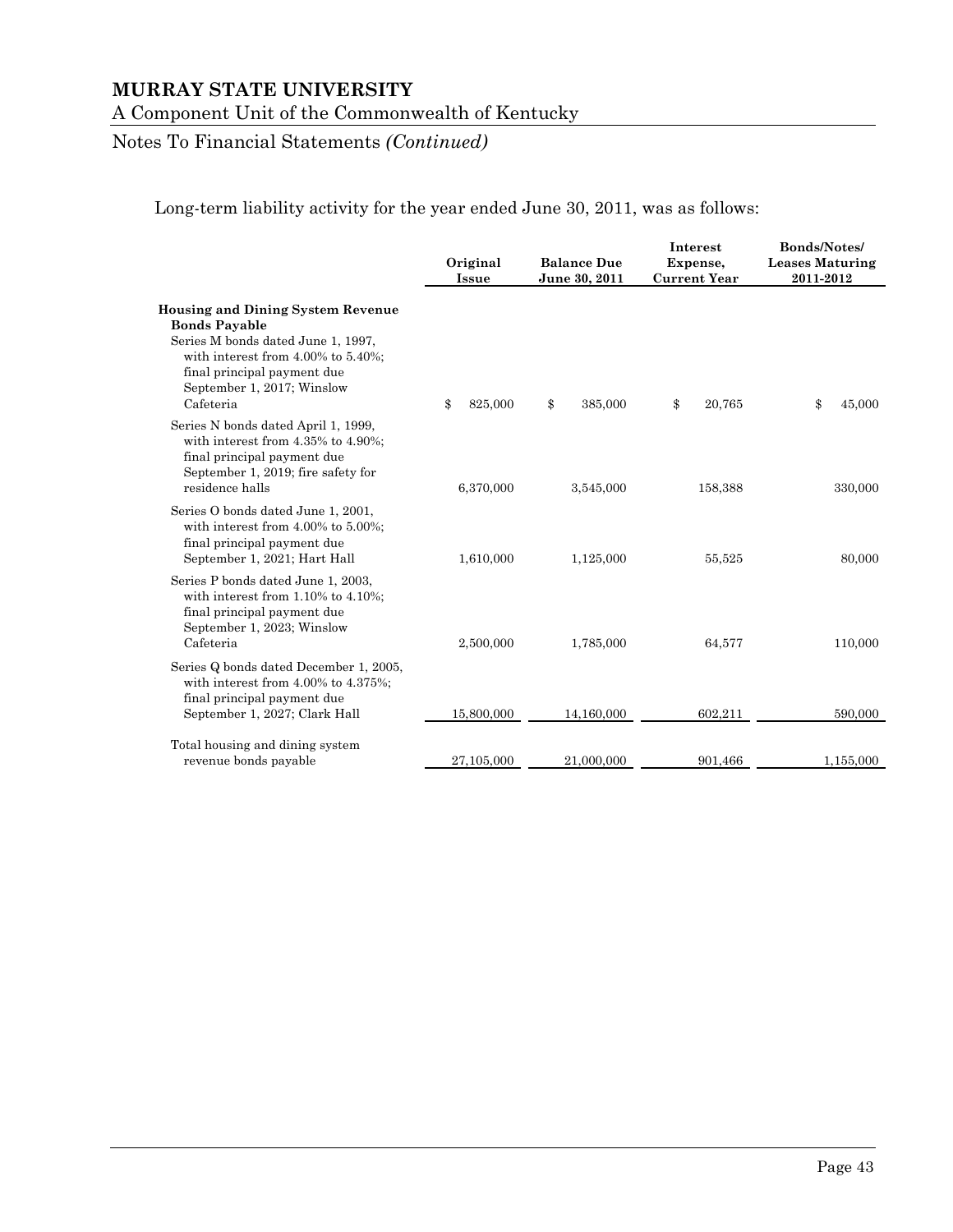A Component Unit of the Commonwealth of Kentucky

# Notes To Financial Statements *(Continued)*

|                                                                                                                                                                                                                                                                                   | Original<br><b>Issue</b> | <b>Balance Due</b><br>June 30, 2011 | Interest<br>Expense,<br><b>Current Year</b> | Bonds/Notes/<br><b>Leases Maturing</b><br>2011-2012 |
|-----------------------------------------------------------------------------------------------------------------------------------------------------------------------------------------------------------------------------------------------------------------------------------|--------------------------|-------------------------------------|---------------------------------------------|-----------------------------------------------------|
| <b>Consolidated Educational Buildings</b><br><b>Revenue Bonds Payable</b><br>Series H (second series) dated<br>September 1, 2003, with interest<br>from 2.00% to 3.80%; final<br>principal payment due May 1,<br>2012; underground condensate<br>lines for old Fine Arts building | 2,855,000<br>\$          | 365,000<br>\$                       | 24,001<br>\$                                | 365,000<br>\$                                       |
| <b>General Receipts Bonds Payable</b><br>Series A 2007 bonds dated July 31,<br>2007, with an interest rate of<br>4.00% to 4.50%; final principal<br>payment date September 1, 2027;<br>Richmond Hall                                                                              | 14,550,000               | 13,065,000                          | 571,279                                     | 535,000                                             |
| Series A 2009 bonds dated April 22,<br>2009, with an interest rate of<br>$2.50\%$ to $4.20\%$ ; final principal<br>payment date September 1, 2028;<br>completion of Richmond Hall and<br>under \$600,000 various projects                                                         | 7,665,000                | 7,370,000                           | 283,776                                     | 305,000                                             |
| Total general receipts bonds payable                                                                                                                                                                                                                                              | 22,215,000               | 20,435,000                          | 855,055                                     | 840,000                                             |
| Bonds payable before discount<br>Less: Bond discount                                                                                                                                                                                                                              | 52,175,000               | 41,800,000<br>(614, 532)            | 1,780,522                                   | 2,360,000<br>(44, 437)                              |
| Total bonds payable                                                                                                                                                                                                                                                               | 52,175,000<br>\$         | 41,185,468<br>\$                    | 1,780,522<br>\$                             | 2,315,563<br>\$                                     |
| <b>City of Murray Payable</b><br>Agreement dated December 30,<br>2002, with interest of 2.50% to<br>4.85%; final principal payment<br>due June 1, 2033; Wellness Center                                                                                                           | 10,000,000<br>\$         | 9,235,000<br>\$                     | 433,724<br>S                                | \$<br>185,000                                       |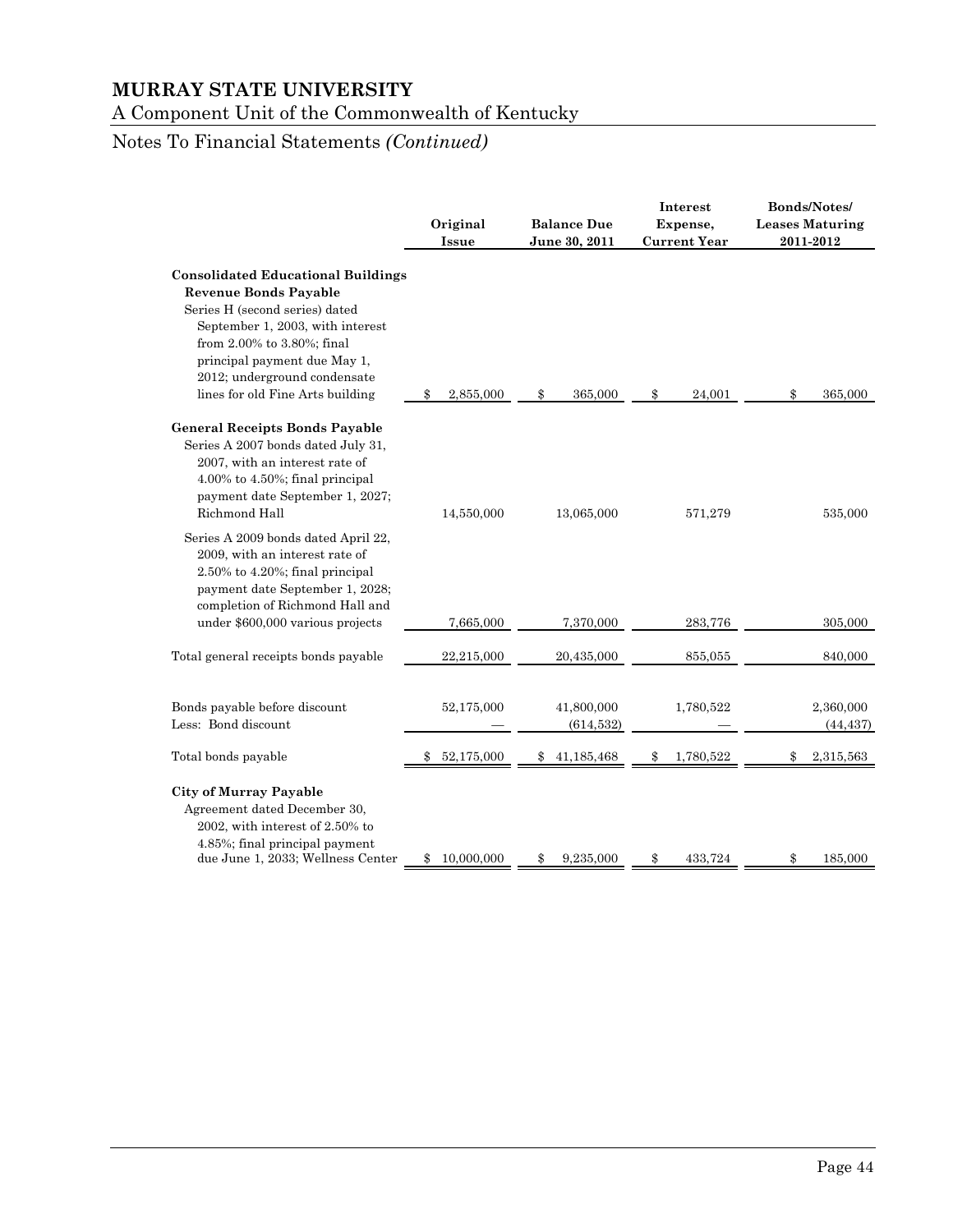A Component Unit of the Commonwealth of Kentucky

# Notes To Financial Statements *(Continued)*

|                                                                                                                                                                                    | Original<br>Issue | <b>Balance Due</b><br>June 30, 2011 | Interest<br>Expense,<br><b>Current Year</b> | <b>Bonds/Notes/</b><br><b>Leases Maturing</b><br>2011-2012 |
|------------------------------------------------------------------------------------------------------------------------------------------------------------------------------------|-------------------|-------------------------------------|---------------------------------------------|------------------------------------------------------------|
| <b>Master Lease Payable</b><br>Deferred maintenance - Master lease<br>dated May 10, 2002, with interest<br>from 3.56% to 4.79%; final<br>principal payment due<br>December 3, 2010 | 2,232,000<br>\$   | \$                                  | \$<br>165                                   | \$                                                         |
| Campus energy performance<br>upgrade - Master lease dated<br>February 10, 2005, with interest of<br>3.94%; final principal payment<br>due August 10, 2017                          | 6,707,876         | 4,019,010                           | 162,083                                     | 553,952                                                    |
| Energy savings projects - Master<br>lease dated June 29, 2010, with<br>interest of 2.85%; final principal<br>payment due June 29, 2017                                             | 1,500,000         | 1,303,532                           | 40,763                                      | 202,128                                                    |
| Total master lease payable                                                                                                                                                         | 10,439,876        | 5,322,542<br>\$                     | 203,011<br>\$                               | 756,080<br>\$                                              |
| <b>Capital Leases</b><br>University of Kentucky dated<br>June 25, 1998, with interest rate<br>at 5.14%; final principal payment<br>due January 1, 2017; Crisp Center               | 2,200,000<br>- 35 | $\mathbb{S}$<br>898,000             | \$<br>55,030                                | 131,000<br>\$                                              |
| Less: Capitalized Interest                                                                                                                                                         |                   |                                     | (167, 429)                                  |                                                            |
| <b>Total All Bond Issues, Notes Payable</b><br>and Capital Leases                                                                                                                  | 74,814,876        | 56,641,010<br>S.                    | 2,304,858                                   | 3,387,643<br>\$                                            |

The revenue bond indentures require the University to make deposits to sinking and reserve funds in annual amounts to meet the principal and interest payments due within the next 12 months, as well as maintain a reserve balance as a percentage of outstanding balances. As of June 30, 2011 and 2010, the sinking fund and reserve fund requirements have been funded as required.

#### *Capital Leases*

The University leases certain equipment and facilities, under capital lease agreements. The recorded cost of these assets and accumulated depreciation thereon were as follows:

|                                                                |   | 2011                     |    | 2010                     |
|----------------------------------------------------------------|---|--------------------------|----|--------------------------|
| Capital lease assets, at cost<br>Less accumulated depreciation |   | 2,200,000<br>(1,705,000) |    | 2,200,000<br>(1,650,000) |
| Net book value                                                 | S | 495,000                  | S. | 550,000                  |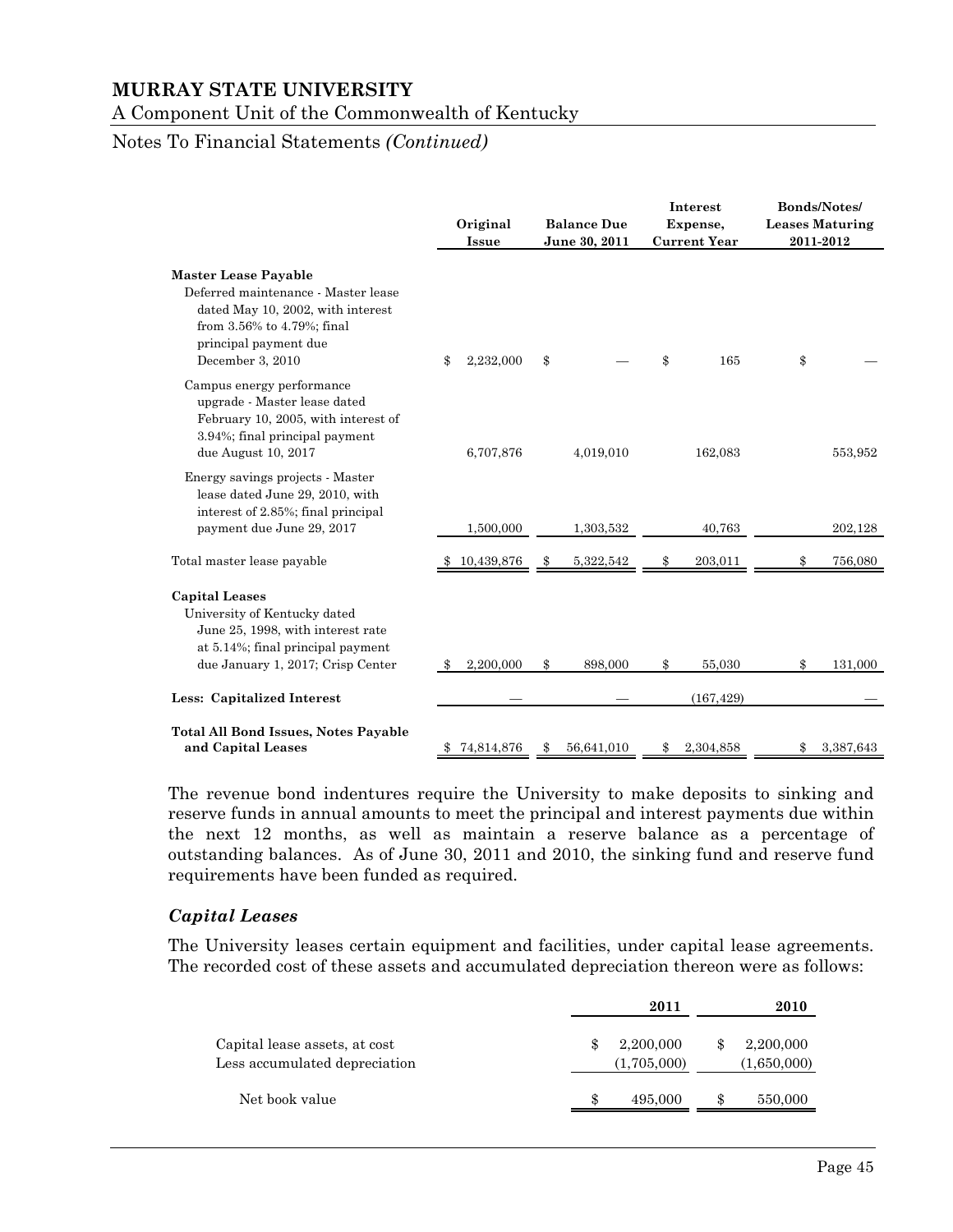Notes To Financial Statements *(Continued)*

| Remaining minimum annual lease payments pursuant to these leases are as follows: |  |  |  |  |  |  |
|----------------------------------------------------------------------------------|--|--|--|--|--|--|
|----------------------------------------------------------------------------------|--|--|--|--|--|--|

| <b>Years Ending June 30</b>                | Total         |
|--------------------------------------------|---------------|
|                                            |               |
| 2012                                       | \$<br>179,532 |
| 2013                                       | 179,576       |
| 2014                                       | 179,179       |
| 2015                                       | 179,349       |
| 2016                                       | 179,057       |
| 2017                                       | 179,282       |
|                                            | 1,075,975     |
| Less amount representing interest          | (177, 975)    |
| Present value of capital lease obligations | \$<br>898,000 |

#### **12. Deposits**

The deposits held as of June 30 consisted of:

|                               | 2011        | 2010        |
|-------------------------------|-------------|-------------|
| Current:                      |             |             |
| Horse stall rentals           | \$<br>7,740 | \$<br>5,580 |
| Racer card declining balances | 84,831      | 92,051      |
| Housing deposits              | 126,990     | 182,961     |
| Agency account balances       | 106,341     | 101,832     |
| Total current deposits        | 325,902     | 382,424     |
| Noncurrent:                   |             |             |
| Housing deposits              | 361,595     | 287,011     |
|                               |             |             |
| Total deposits                | 687,497     | 669,435     |

Noncurrent housing deposit additions were \$226,984 and \$81,870 for the years ended June 30, 2011 and 2010, respectively. Noncurrent housing deposit deductions were \$152,400 and \$85,875 for the years ended June 30, 2011 and 2010, respectively.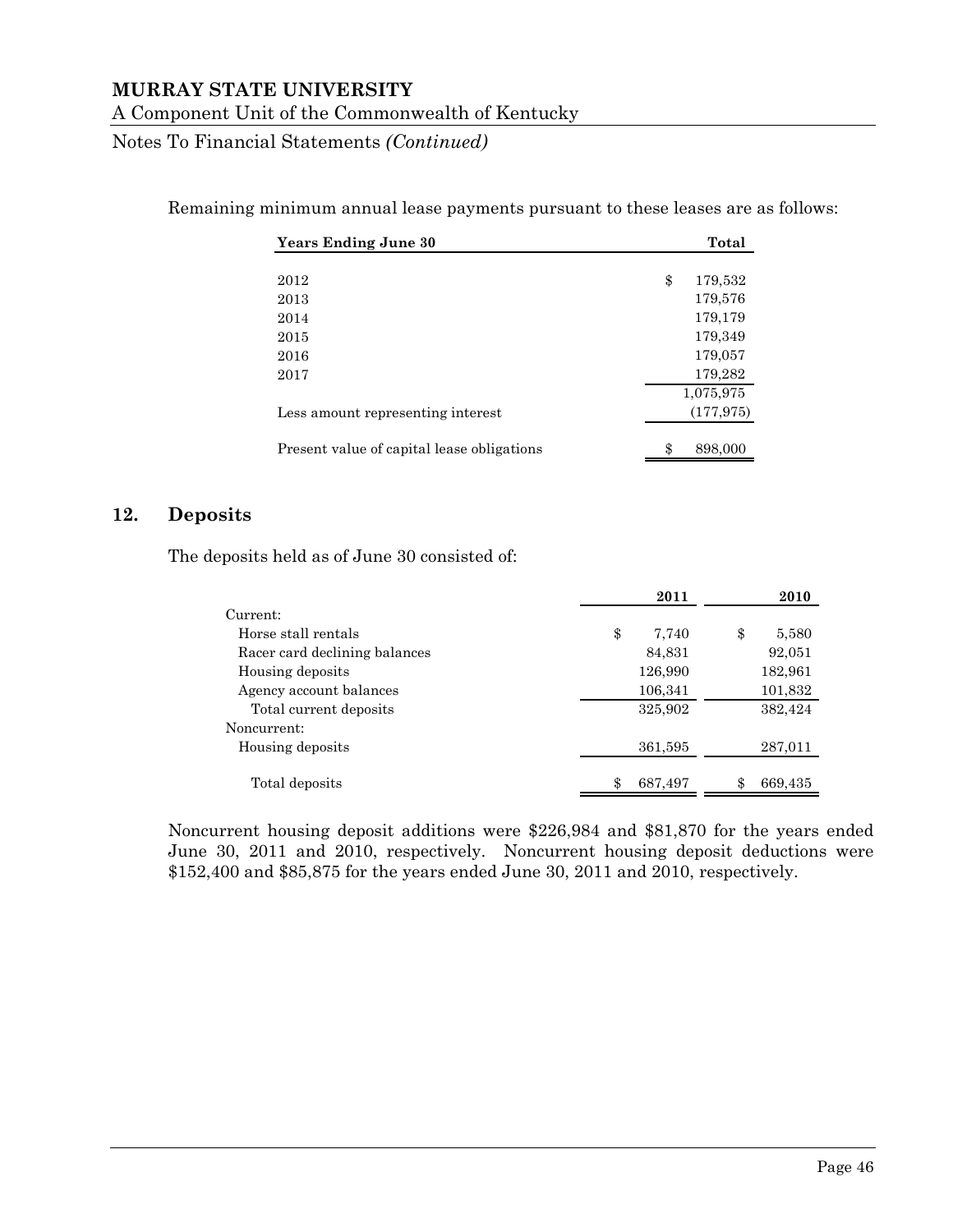A Component Unit of the Commonwealth of Kentucky

Notes To Financial Statements *(Continued)*

# **13. Unrestricted Net Assets**

The University's designations of unrestricted net assets at June 30 consisted of:

|                               | 2011             | 2010               |
|-------------------------------|------------------|--------------------|
| Unrestricted net assets       |                  |                    |
| Allocated for:                |                  |                    |
| Prior year carryovers for     |                  |                    |
| Departmental operations       | \$<br>15,286,849 | \$<br>13,089,360   |
| Encumbrances                  | 532,300          | 620,055            |
| Working capital               | 7,397,344        | 6,586,123          |
| Revenue contingency           | 2,495,635        | 2,420,690          |
| General contingency           | 28,082,667       | 23,505,257         |
| Self insurance                | 900,000          | 914,092            |
| Total unrestricted net assets | \$<br>54,694,795 | \$<br>47, 135, 577 |
|                               |                  |                    |

# **14. Component Units**

#### *Murray State University Foundation, Inc.*

Murray State University Foundation, Inc. (Foundation) is a Kentucky nonprofit corporation formed to receive, invest and expend funds for the enhancement and improvement of the University. It is a legally separate, tax-exempt component unit of the University that manages certain endowments and investments on behalf of the University. The Foundation has a Board of Trustees separate from that of the University; however, the President and certain other officers of the University are also officers of the Foundation. Although the University does not control the timing or amount of receipts from the Foundation, the majority of resources or income thereon that the Foundation holds and invests is restricted to the activities of the University by the donors. Because these restricted resources held by the Foundation can only be used by, or for the benefit of, the University, the Foundation is considered a component unit of the University and is discretely presented in the University's financial statement package.

During the years ended June 30, 2011 and 2010, the Foundation made payments of \$2,787,803 and \$3,150,322, respectively, on behalf of the University from restricted sources. Accounts receivable at June 30, 2011 and 2010, from the Foundation were \$380,416 and \$405,264, respectively. Accounts payable to the Foundation as of June 30, 2011 and 2010, respectively, were not significant. Complete financial statements for the Foundation can be obtained from the MSU Foundation Office, 100 Nash House, Murray, Kentucky 42071.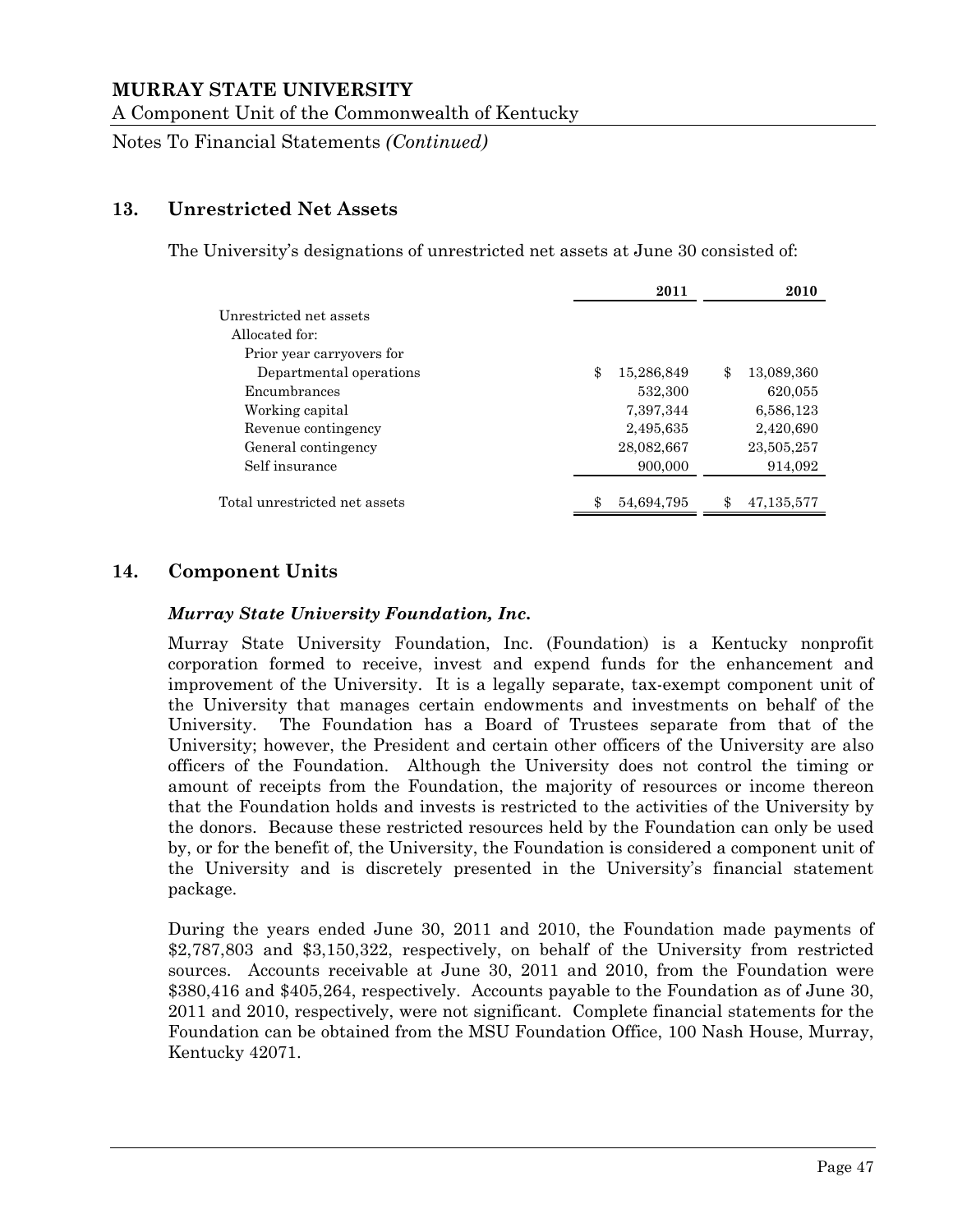Notes To Financial Statements *(Continued)*

Significant notes to the Foundation's financial statements are as follows:

#### *a) Investments and Investment Return*

Investments at June 30 consisted of:

|                                       | 2011             | 2010             |
|---------------------------------------|------------------|------------------|
| Money market mutual funds             | \$<br>2,053,462  | \$<br>2,580,639  |
| Certificates of deposit               | 283,200          | 33,200           |
| Equity securities                     | 31,901,697       | 27,888,891       |
| Cash value of life insurance policies | 455,011          | 412,459          |
| Mutual funds                          | 19,698,624       | 17,015,238       |
| Asset-backed bonds                    | 389,028          | 523,349          |
| Mortgage-backed bonds                 | 4,038,032        | 3,859,969        |
| Government bonds                      | 4,456,062        | 5,644,923        |
| Municipal bonds                       | 289,826          | 464,707          |
| Corporate bonds                       | 4,671,199        | 3,013,868        |
|                                       | 68,236,141<br>\$ | 61,437,243<br>\$ |

Total investment return is comprised of the following:

|                                                           |   | 2011      | 2010            |
|-----------------------------------------------------------|---|-----------|-----------------|
| Interest and dividend income                              | S | 1,806,323 | \$<br>1,468,855 |
| Realized gains on investments<br>reported at fair value   |   | 1,230,782 | 2,880           |
| Unrealized gains on investments<br>reported at fair value |   | 4,458,022 | 3,502,995       |
|                                                           |   | 7,495,127 | 4,974,730       |

The Foundation's temporarily and permanently restricted net assets include various endowment funds established by donors.

#### *b) Assets Held for Others*

Assets held for others represent resources in the possession of, but not under the control of, the Foundation. Assets held for others as of June 30 were as follows:

|                                                                                 | 2011                                    | 2010                           |
|---------------------------------------------------------------------------------|-----------------------------------------|--------------------------------|
| Murray State University<br>Murray State University Alumni Association<br>Others | \$<br>20,400,370<br>1,082,101<br>10,592 | 17,922,937<br>849,171<br>9,731 |
|                                                                                 | 21,493,063                              | 18,781,839                     |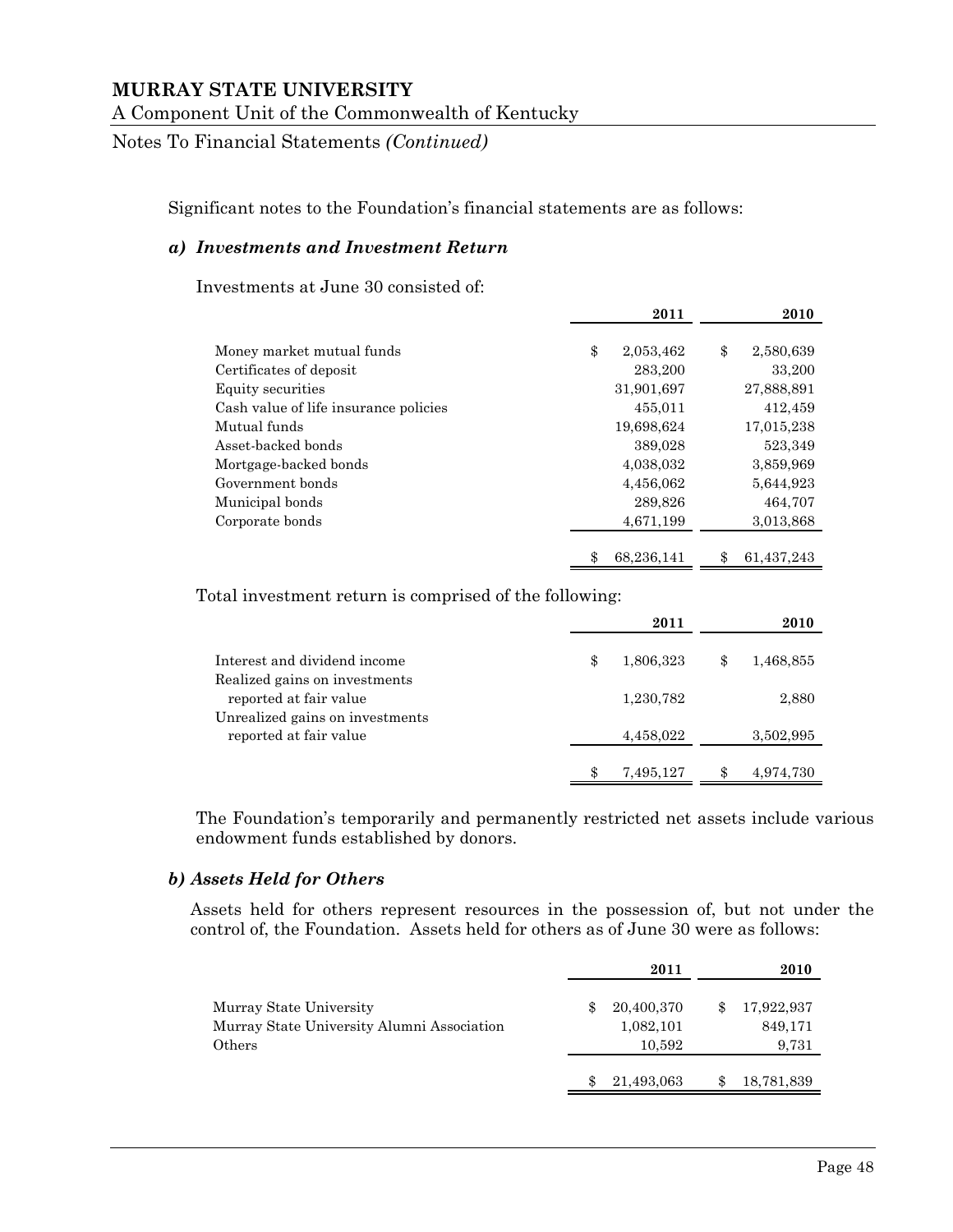Notes To Financial Statements *(Continued)*

#### *c) Annuities and Trusts Payable*

The Foundation has been the recipient of several gift annuities which require future payments to the donor or their named beneficiaries. The assets received from donors are recorded at fair value on the date of the gift. The Foundation has recorded a liability at June 30, 2011 and 2010, of \$139,126 and \$770,750, respectively, which represents the present value of the future annuity obligations. The liability has been determined using discount rates ranging from 1.8% to 7.6%.

The Foundation administers several charitable remainder unitrusts and annuity trusts. A charitable remainder trust provides for the payment of distributions to the grantor or other designated beneficiaries over the trust's term (usually the designated beneficiary's lifetime), either in the form of a percentage of the fair value of the trust's assets (unitrust) or in the form of a specified dollar amount (annuity trust). At the end of the trust's term, the remaining assets are available for the Foundation's use. The portion of the trust attributable to the future interest of the Foundation is recorded in the statement of activities as temporarily restricted contributions in the period the trust is established. Assets (investments) held in the charitable remainder trusts are recorded at fair value in the Foundation's statement of financial position. The present value of the estimated future payments were \$3,902,953 and \$2,769,718 at June 30, 2011 and 2010, respectively, which was calculated using discount rates ranging from 1.8% to 8%, and applicable mortality tables.

#### *d) Net Assets*

#### **Temporarily Restricted Net Assets**

Temporarily restricted net assets at June 30 are available for the following purposes:

|                                   | 2011             | 2010        |
|-----------------------------------|------------------|-------------|
| Scholarships                      | \$<br>6,861,050  | \$2,840,592 |
| Instruction/institutional support | 5,831,803        | 5,587,453   |
| Chairs and professorships         | 333,004          | 269,295     |
|                                   | \$<br>13,025,857 | 8,697,340   |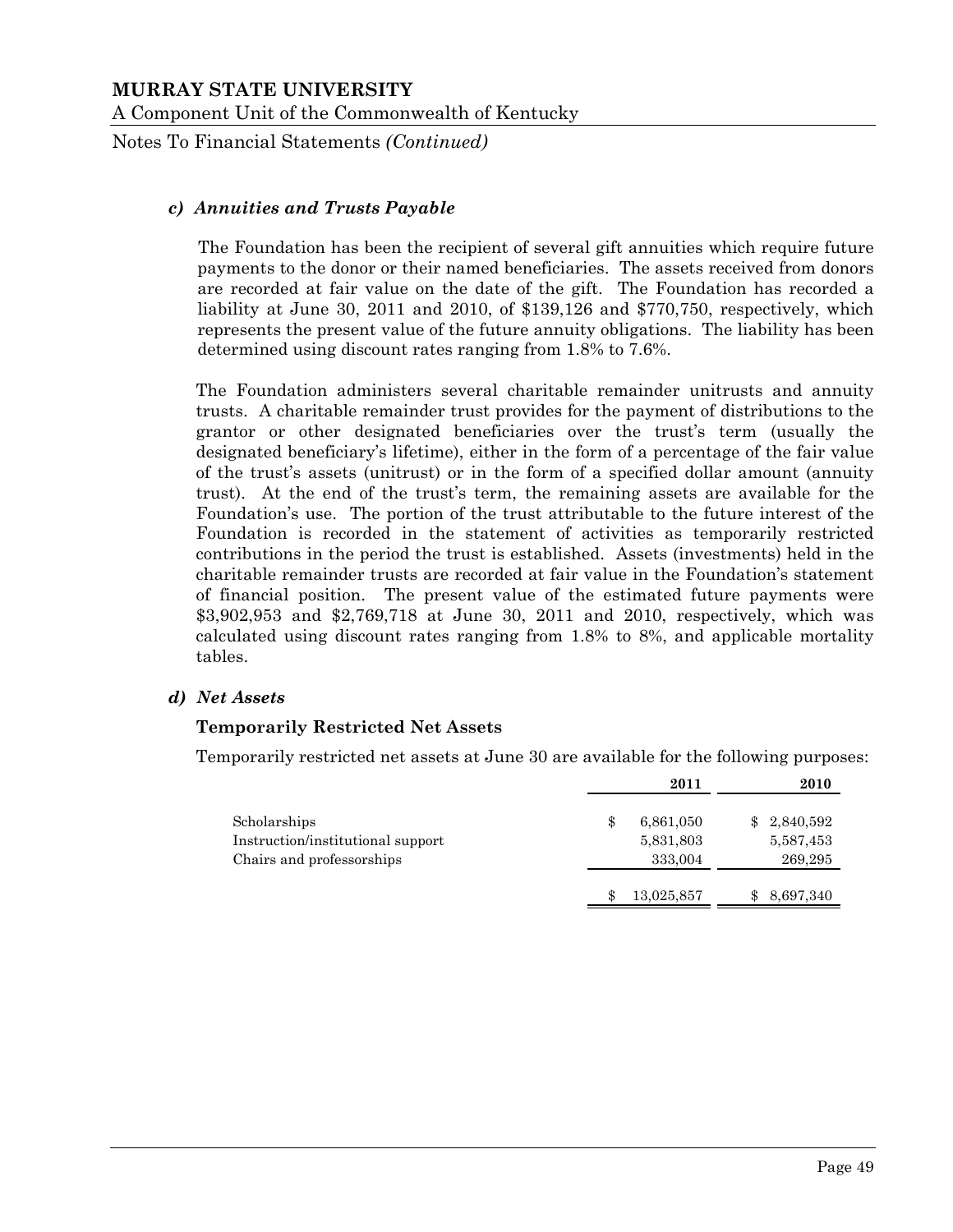Notes To Financial Statements *(Continued)*

Permanently restricted net assets at June 30 are restricted to:

|                                                                            | 2011             | 2010               |
|----------------------------------------------------------------------------|------------------|--------------------|
| Investment in perpetuity, the income of<br>which is expendable to support: |                  |                    |
| Scholarships                                                               | \$<br>25,993,152 | \$<br>24, 345, 204 |
| Instruction/institutional support                                          | 5,573,360        | 4,930,290          |
| Chairs and professorships                                                  | 1,216,012        | 1,090,326          |
| Operations of the Golf Course                                              | 191,150          | 190,855            |
| Operating activities of the Foundation                                     | 342,859          | 329,828            |
|                                                                            | 33,316,533       | 30,886,503         |

Net assets were released from donor restrictions by incurring expenses satisfying the restricted purposes or by occurrence of other events specified by donors.

|                                                   | 2011                         | 2010                         |
|---------------------------------------------------|------------------------------|------------------------------|
| Scholarships<br>Instruction/institutional support | 1,066,733<br>\$<br>1,716,583 | 1,235,778<br>\$<br>1,914,544 |
|                                                   | 2,783,316<br>\$              | 3,150,322<br>\$              |

#### *Murray State University Athletic Foundation, Inc.*

Murray State University Athletic Foundation, Inc. (Racer Foundation) is a Kentucky nonprofit corporation formed to enhance the academic and athletic experience of the University student-athlete. The Racer Foundation has a Board of Directors separate from that of the University. The University does not control the timing or amount of receipts from the Racer Foundation, the majority of resources or income thereon that the Racer Foundation holds and invests. The resources held by the Racer Foundation can only be used by, or for the benefit of, the University. The Racer Foundation is considered a component unit of the University. The Racer Foundation financial statements are not presented in the University's financial statements since they were not material to the University's financial statements.

Accounts receivable from the Racer Foundation was \$413,963 and \$417,005 for the years ended June 30, 2011 and 2010, respectively. Complete financial statements for the Racer Foundation can be obtained from the MSU Athletic Foundation Office, Stewart Stadium, Murray, Kentucky 42071.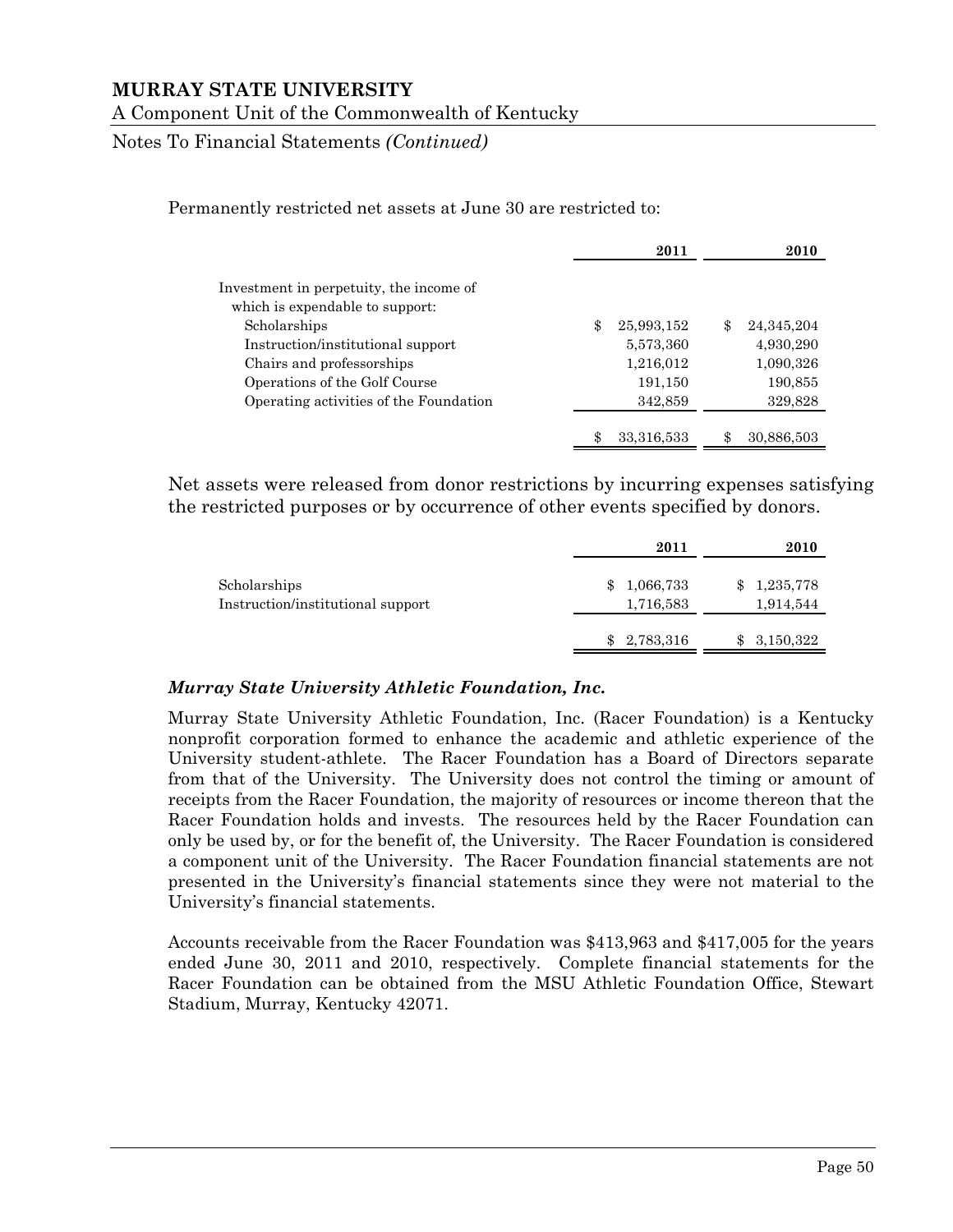Notes To Financial Statements *(Continued)*

#### **15. Risk Management**

The University is exposed to various risks of loss related to torts; theft of, damage to and destruction of assets; error and omission; employee injuries and illnesses; natural disasters and employee health and accident benefits. Commercial insurance coverage is purchased for claims arising from such matters other than those related to workers' compensation, natural disasters and employee health benefits. Settled claims have not exceeded this commercial coverage in any of the three preceding years. The Commonwealth of Kentucky self insures workers' compensation benefits for all state employees, including University employees. Claims are administered by the Risk Management Services Corporation.

#### *Claims and Litigation*

The University is a defendant in various lawsuits. It is the opinion of management and its legal counsel, based in part on the doctrine of sovereign immunity and other statutory provisions, that the ultimate outcome of litigation will not have a material effect on the future operations or financial position of the University.

#### *Commitments*

The University has outstanding commitments under construction contracts of approximately \$838,000 and \$2,185,000 as of June 30, 2011 and 2010, respectively.

#### *Government Grants*

The University is currently participating in numerous grants from various departments and agencies of the federal and state governments. The expenditures of grant proceeds must be for allowable and eligible purposes. Single Audits and audits by the granting department or agency may result in requests for reimbursement of unused grant proceeds or disallowed expenditures. Upon notification of final approval by the granting department or agency, the grants are considered closed.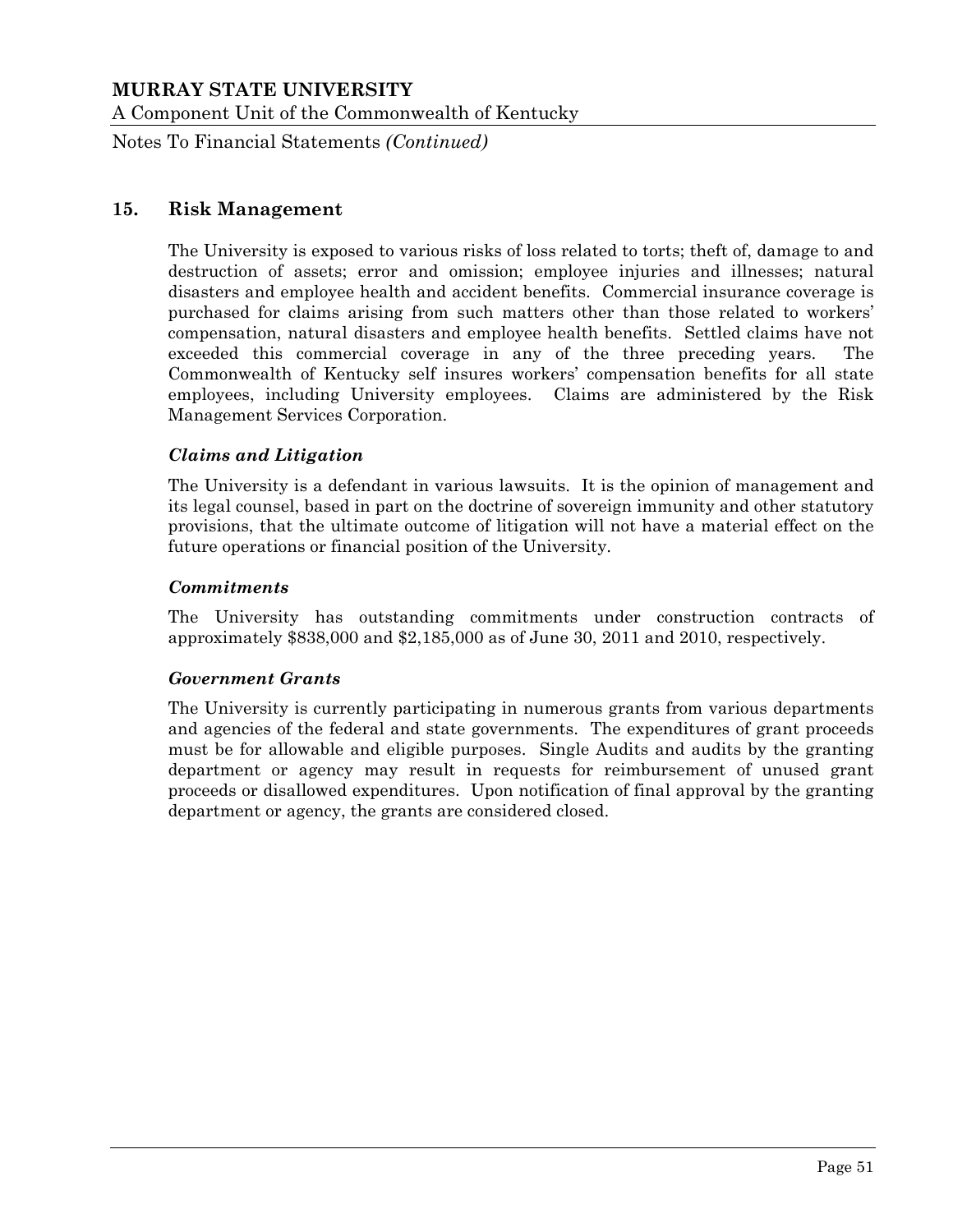Notes To Financial Statements *(Continued)*

# **16. Natural Expense Classifications with Functional Classifications**

The University's operating expenses by functional classification for the years ended June 30 was as follows:

|                | Year Ended June 30, 2011 |                  |                  |                               |               |                  |
|----------------|--------------------------|------------------|------------------|-------------------------------|---------------|------------------|
|                |                          |                  |                  | <b>Natural Classification</b> |               |                  |
| Fund           | Compensation             |                  |                  | Noncapitalized                |               |                  |
| Classification | and Benefits             | Operations       | <b>Utilities</b> | Equipment                     | Scholarships  | Total            |
| Instruction    | 48,004,849<br>\$         | \$<br>5,393,261  | \$<br>147,644    | \$<br>502,312                 | \$<br>176,476 | \$<br>54,224,542 |
| Research       | 1,448,622                | 1,473,065        | 6,679            | 70,497                        | 47,835        | 3,046,698        |
| Public service | 5,770,628                | 2,118,517        | 252,671          | 48,627                        | 2,683         | 8,193,126        |
| Libraries      | 1,624,156                | 1,357,548        | 120              | 175,832                       |               | 3,157,656        |
| Academic       |                          |                  |                  |                               |               |                  |
| support        | 4,107,861                | 1,983,082        | 227,924          | 291,143                       | 49,081        | 6,659,091        |
| Student        |                          |                  |                  |                               |               |                  |
| services       | 9,932,153                | 5,916,958        | 92,259           | 292,306                       | 76,851        | 16,310,527       |
| Institutional  |                          |                  |                  |                               |               |                  |
| support        | 13,930,529               | 1,685,988        | 128,589          | 193,735                       |               | 15,938,841       |
| Operations and |                          |                  |                  |                               |               |                  |
| maintenance    | 6,167,153                | 3,780,994        | 5,663,283        | 24,352                        |               | 15,635,782       |
| Financial aid  |                          |                  |                  |                               | 11,709,606    | 11,709,606       |
| Depreciation   |                          | 7,944,588        |                  |                               |               | 7,944,588        |
| Auxiliary      | 6,660,415                | 9,686,995        | 2,595,261        | 122,878                       | 374,295       | 19,439,844       |
| Auxiliary      |                          |                  |                  |                               |               |                  |
| depreciation   |                          | 1,212,438        |                  |                               |               | 1,212,438        |
| Total expenses | 97,646,366<br>\$         | \$<br>42,553,434 | 9,114,430<br>Я   | \$<br>1,721,682               | \$12,436,827  | \$163,472,739    |

|                | Year Ended June 30, 2010 |                  |                  |                               |                   |                  |
|----------------|--------------------------|------------------|------------------|-------------------------------|-------------------|------------------|
|                |                          |                  |                  | <b>Natural Classification</b> |                   |                  |
| Fund           | Compensation             |                  |                  | Noncapitalized                |                   |                  |
| Classification | and Benefits             | Operations       | <b>Utilities</b> | Equipment                     | Scholarships      | Total            |
| Instruction    | \$<br>47,499,044         | \$<br>6,449,637  | \$<br>136,967    | \$<br>384,457                 | \$<br>399,601     | \$<br>54,869,706 |
| Research       | 1,304,341                | 1,475,944        | 6,564            | 177,744                       | 14,803            | 2,979,396        |
| Public service | 5,591,044                | 1,835,378        | 259,975          | 217,120                       |                   | 7,903,517        |
| Libraries      | 1,411,659                | 416,625          | 3                | 97,737                        |                   | 1,926,024        |
| Academic       |                          |                  |                  |                               |                   |                  |
| support        | 4,254,996                | 1,794,433        | 229,297          | 230,586                       | 3,679             | 6,512,991        |
| Student        |                          |                  |                  |                               |                   |                  |
| services       | 9,487,828                | 5,927,341        | 89,196           | 75,647                        | 69,242            | 15,649,254       |
| Institutional  |                          |                  |                  |                               |                   |                  |
| support        | 13,981,123               | 966,682          | 119,349          | 161,648                       | 26,212            | 15,255,014       |
| Operations and |                          |                  |                  |                               |                   |                  |
| maintenance    | 5,892,669                | 5,344,467        | 5,549,321        | 50,786                        |                   | 16,837,243       |
| Financial aid  |                          |                  |                  |                               | 10,897,613        | 10,897,613       |
| Depreciation   |                          | 7,946,348        |                  |                               |                   | 7,946,348        |
| Auxiliary      | 6,629,334                | 12,298,093       |                  | 24,709                        | 386,757           | 19,338,893       |
| Auxiliary      |                          |                  |                  |                               |                   |                  |
| depreciation   |                          | 1,201,183        |                  |                               |                   | 1,201,183        |
| Total expenses | 96,052,038               | 45,656,131<br>\$ | 6,390,672<br>-Я  | 1,420,434                     | 11,797,907<br>\$. | \$161,317,182    |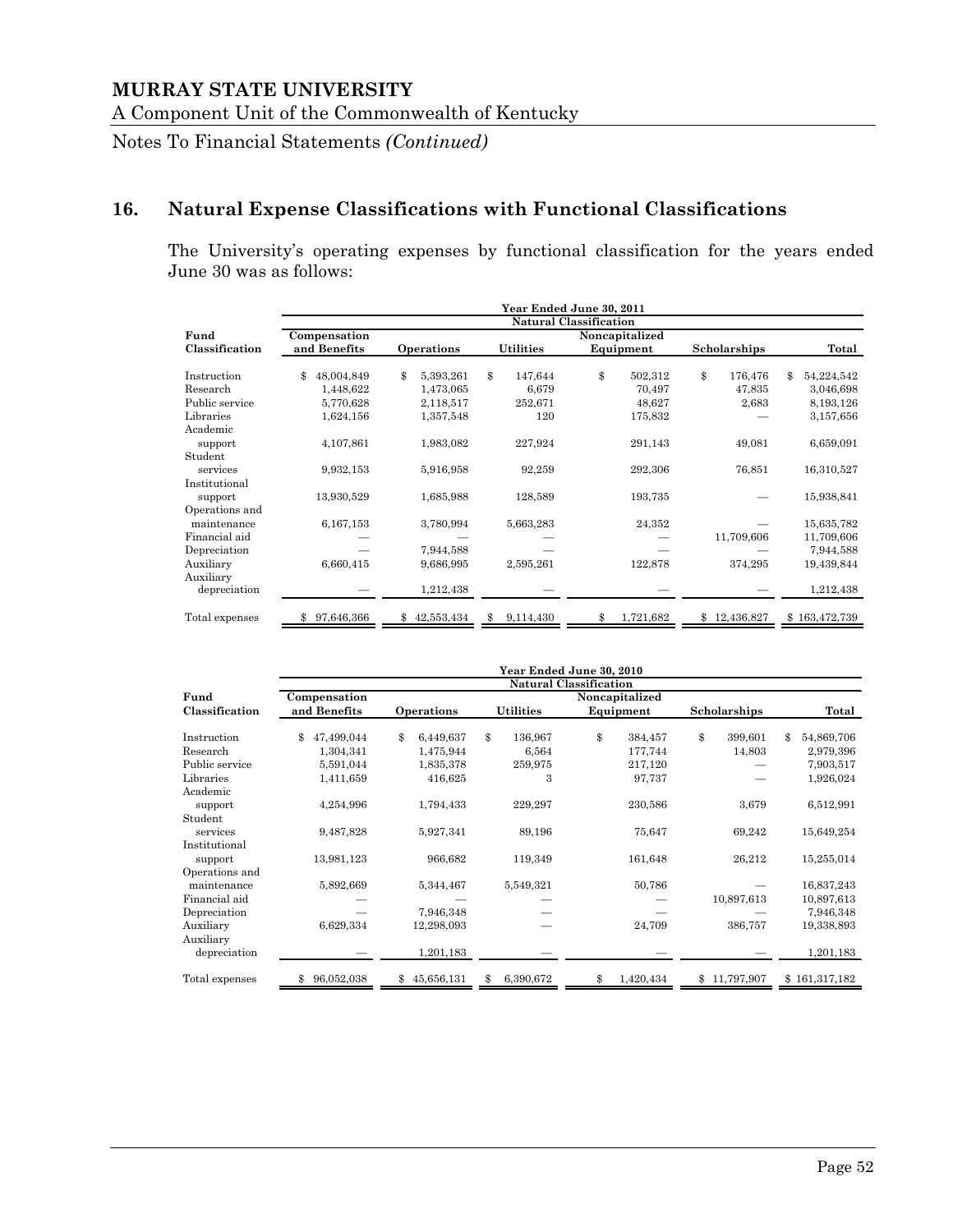Notes To Financial Statements *(Continued)*

# **17. Segment Information**

A segment is an identifiable activity reported as a stand-alone entity for which one or more revenue bonds are outstanding. A segment has a specifically identifiable revenue stream pledged in support of revenue bonds and has related expenses, gains and losses and assets and liabilities that are required by an external party to be accounted for separately. The University has two reportable segments: the Murray State University Housing and Dining System and the Susan E. Bauernfeind Student Recreation and Wellness Center.

#### *Housing and Dining System*

The University's Housing and Dining System was established by the 1965 Trust Indenture. The Housing and Dining System, as defined by this trust indenture, includes all student housing, dining and student center facilities and related enterprises facilities that now exist at the main campus in Murray, Kentucky. The University issues revenue bonds for this system to finance certain activities of its housing and dining auxiliary enterprise. These bonds will be payable from and will constitute a charge upon the gross revenue to be derived by the University from the operation of its Housing and Dining System. The revenues of the system consist of the gross amount of rentals received by the University for the use and occupancy of the facilities of the housing system and the net income from dining operations. These revenues do not include those generated by the University bookstore.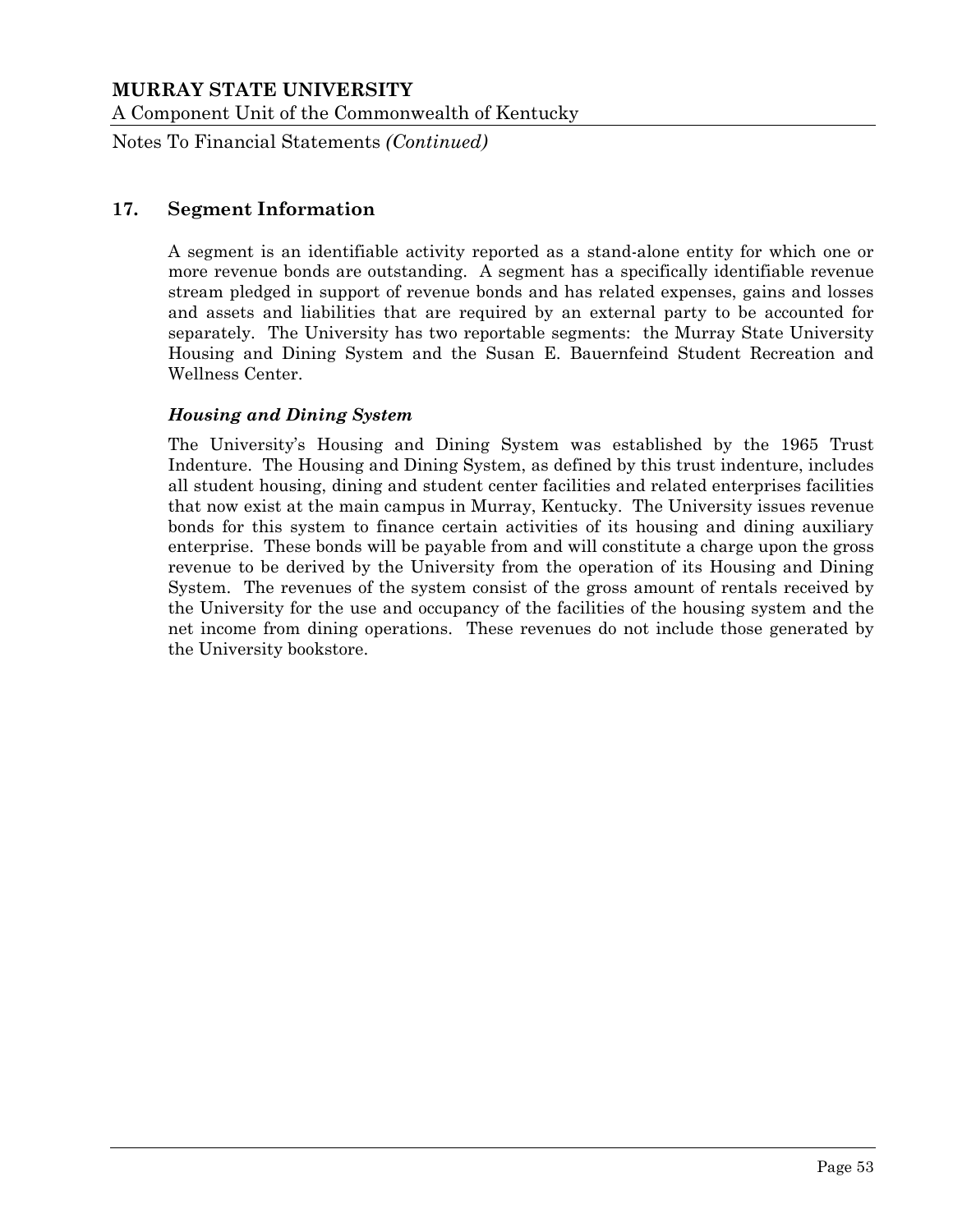Notes To Financial Statements *(Continued)*

Condensed financial information as of and for the years ended June 30 of the University's Housing and Dining segment is as follows:

|                                    | 2011             | 2010            |
|------------------------------------|------------------|-----------------|
| Assets                             |                  |                 |
| Current assets                     | \$<br>4,770,426  | \$<br>4,276,905 |
| Noncurrent assets                  | 9,283,295        | 7,872,613       |
| Capital assets, net of accumulated |                  |                 |
| depreciation                       | 17,850,161       | 18,050,111      |
| Total assets                       | 31,903,882       | 30,199,629      |
| Liabilities                        |                  |                 |
| Current liabilities                | 509,871          | 569,579         |
| Noncurrent liabilities             | 21,336,423       | 22,366,567      |
| Total liabilities                  | 21,846,294       | 22,936,146      |
| Net assets                         |                  |                 |
| Invested in capital assets, net of |                  |                 |
| related debt                       | (2,484,091)      | (3,437,767)     |
| Restricted                         |                  |                 |
| Expendable capital                 | 4,488,641        | 3,179,558       |
| Expendable debt service            | 4,233,590        | 4,199,095       |
| Unrestricted                       | 3,819,448        | 3,322,597       |
| Total net assets                   | 10,057,588<br>\$ | 7,263,483<br>\$ |

#### *Housing and Dining System – Statements of Net Assets*

### *Housing and Dining System - Condensed Statements of Revenues, Expenses and Changes in Net Assets*

|                               | 2011             | 2010             |
|-------------------------------|------------------|------------------|
| Operating revenues            | 21,071,000<br>\$ | 19,483,224<br>\$ |
| Operating expenses            | (14,573,967)     | (14, 350, 354)   |
| Depreciation expense          | (757, 897)       | (746, 641)       |
| Operating income              | 5,739,136        | 4,386,229        |
| Nonoperating expenses         | (2,945,031)      | (3,045,084)      |
| Change in net assets          | 2,794,105        | 1,341,145        |
| Net assets, beginning of year | 7,263,483        | 5,922,338        |
| Net assets, end of year       | 10,057,588<br>\$ | \$<br>7,263,483  |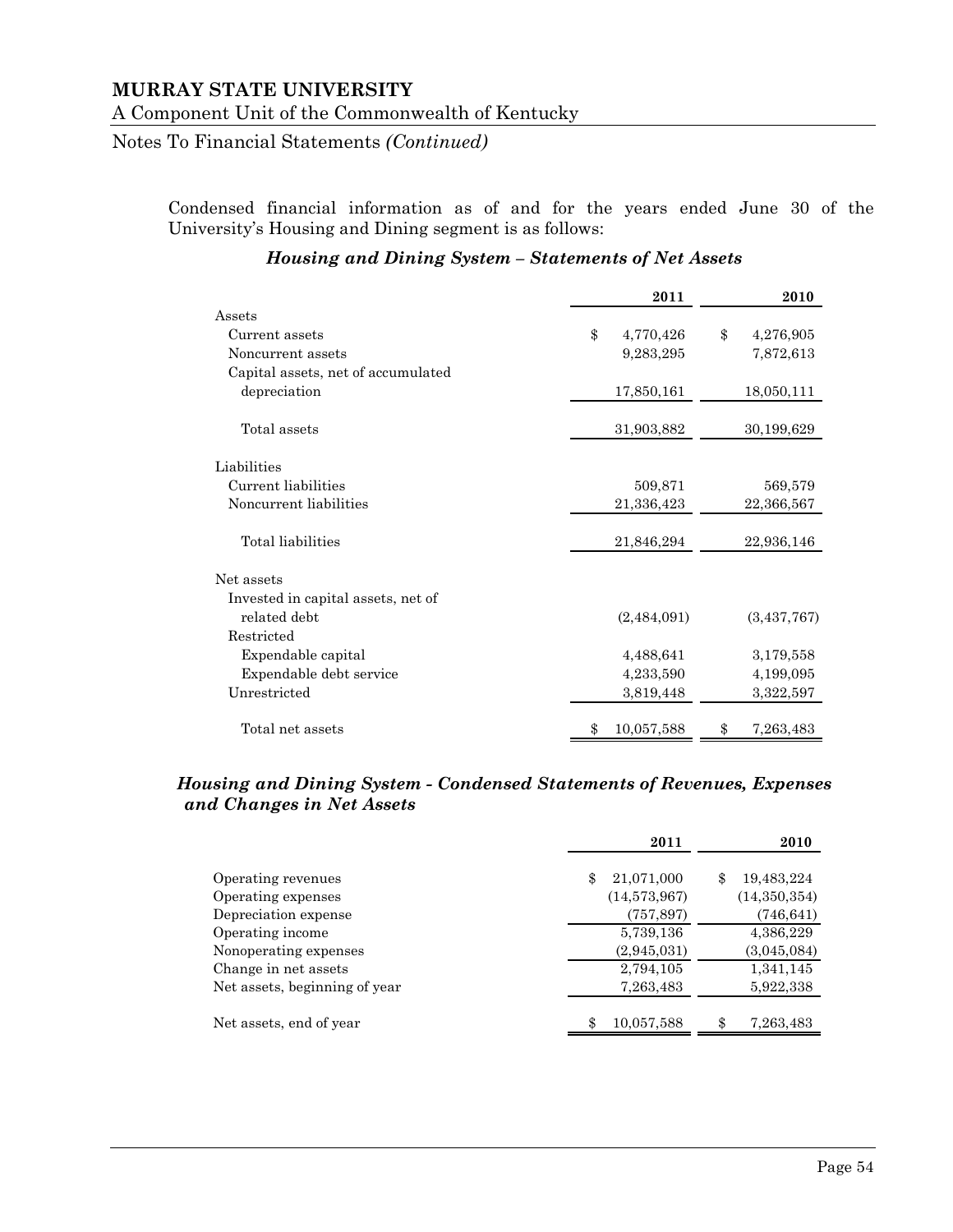Notes To Financial Statements *(Continued)*

|                                                                            | 2011                             |    | 2010                     |
|----------------------------------------------------------------------------|----------------------------------|----|--------------------------|
| Cash flows from<br>Operating activities<br>Noncapital financing activities | \$<br>6,390,473<br>(2, 155, 133) | \$ | 5,011,911<br>(2,225,763) |
| Capital and related financing activities<br>Investing activities           | (2,615,122)<br>(79,734)          |    | (2,088,481)<br>121,624   |
| Net increase in cash                                                       | 1,540,484                        |    | 819,291                  |
| Cash, beginning of year                                                    | 6,842,845                        |    | 6,023,554                |
| Cash, end of year                                                          | \$<br>8,383,329                  |    | 6,842,845                |

## *Housing and Dining System - Condensed Statements of Cash Flows*

#### *Susan E. Bauernfeind Student Recreation and Wellness Center*

The University entered into an agreement with the City of Murray, Kentucky on December 30, 2002, to finance the construction of a student recreation/wellness center. The University established a \$3.00 per credit hour student fee, effective for the Fall 2002 semester, to be designated as the Wellness Center Fee. A portion of the revenues from this fee will be used to fund all debt and debt related expenses according to the terms and provisions of the Memorandum of Agreement between the University and the City of Murray.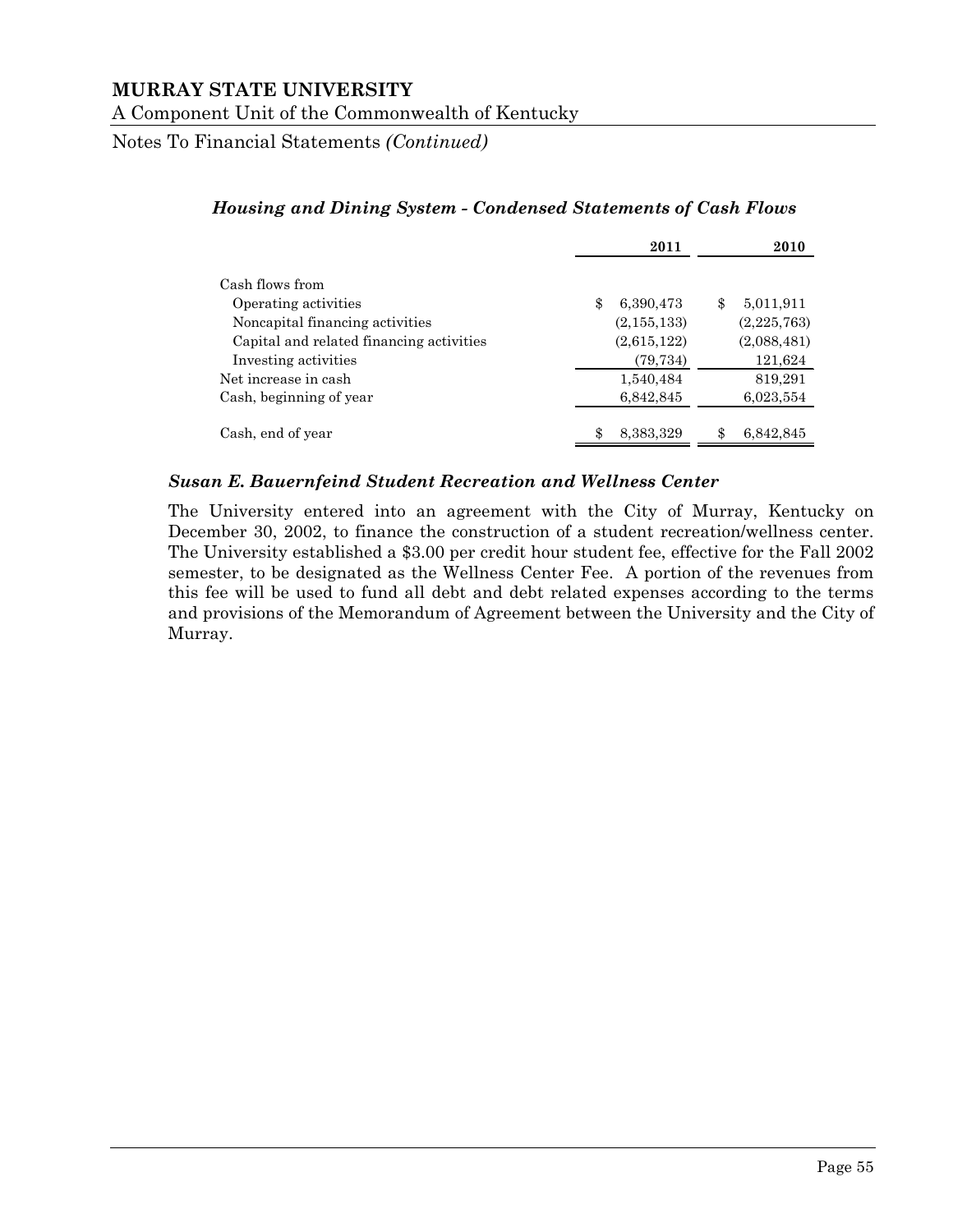Notes To Financial Statements *(Continued)*

Condensed financial information as of and for the years ended June 30 of the University's Wellness Center segment are as follows:

|                                    | 2011          | 2010          |
|------------------------------------|---------------|---------------|
| Assets                             |               |               |
| Current assets                     | \$<br>168,852 | \$<br>105,074 |
| Noncurrent assets                  | 1,542,353     | 1,420,616     |
| Capital assets, net of accumulated |               |               |
| depreciation                       | 8,856,229     | 9,124,945     |
| Total assets                       | 10,567,434    | 10,650,635    |
| Liabilities                        |               |               |
| Current liabilities                | 51,967        | 54,062        |
| Noncurrent liabilities             | 9,235,000     | 9,400,000     |
| Total liabilities                  | 9,286,967     | 9,454,062     |
| Net assets                         |               |               |
| Invested in capital assets, net of |               |               |
| related debt                       | (114, 697)    | 1,022         |
| Restricted                         |               |               |
| Expendable capital                 | 528,008       | 470,928       |
| Expendable debt service            | 704,910       | 625,298       |
| Unrestricted                       | 162,246       | 99,325        |
| Total net assets                   | 1,280,467     | 1,196,573     |

#### *Wellness Center - Condensed Statements of Net Assets*

#### *Wellness Center - Condensed Statements of Revenues, Expenses and Changes in Net Assets*

|                               | 2011         | 2010         |
|-------------------------------|--------------|--------------|
| Operating revenues            | \$<br>87,161 | \$<br>60,464 |
| Operating expenses            | (622,520)    | (555, 991)   |
| Depreciation expense          | (268, 715)   | (268, 715)   |
| Operating loss                | (804, 074)   | (764, 242)   |
| Nonoperating revenues         | 887,968      | 778,904      |
| Change in net assets          | 83,894       | 14,662       |
| Net assets, beginning of year | 1,196,573    | 1,181,911    |
| Net assets, end of year       | 1,280,467    | 1,196,573    |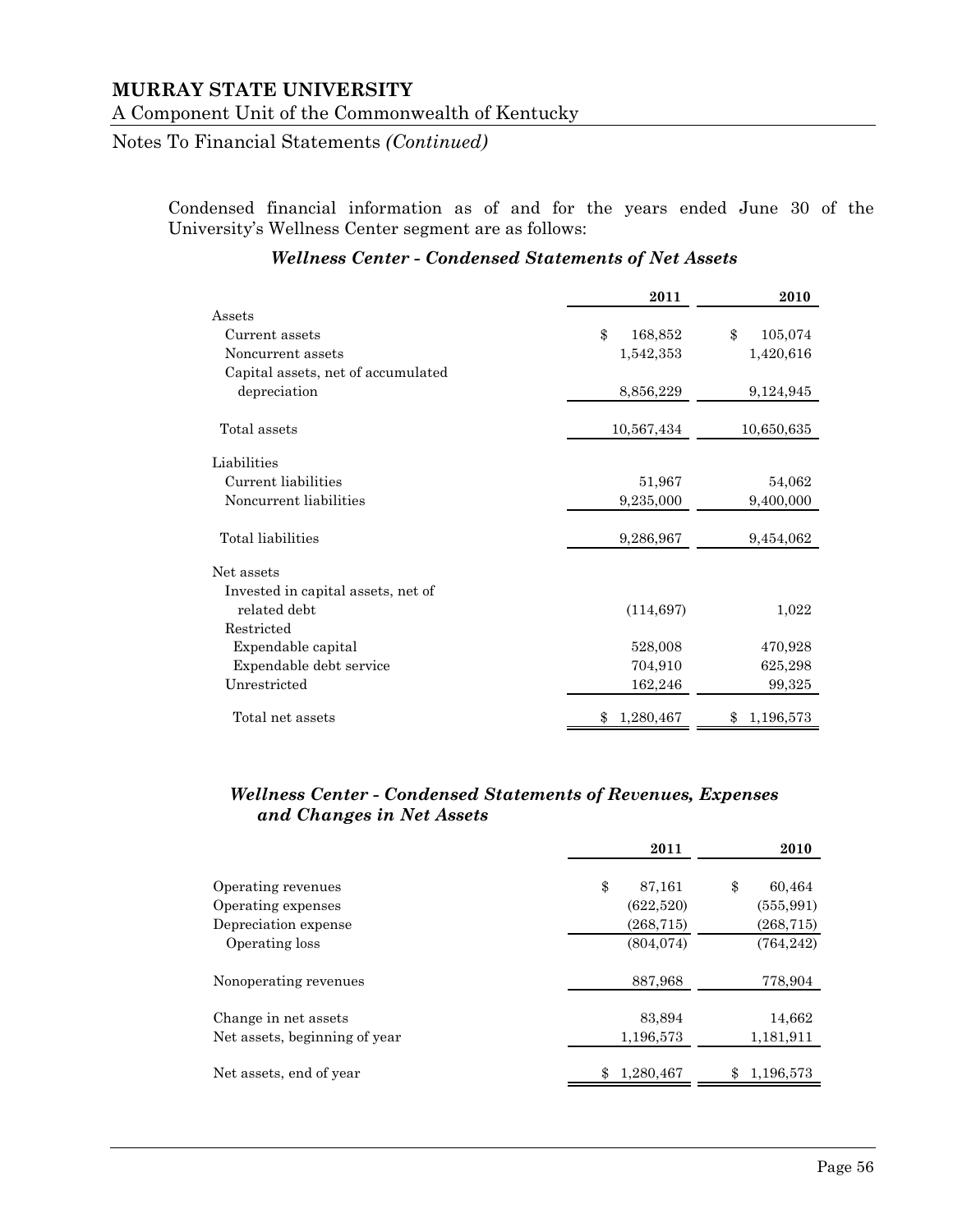Notes To Financial Statements *(Continued)*

|                                          | 2011             | 2010             |
|------------------------------------------|------------------|------------------|
| Cash flows from                          |                  |                  |
| Operating activities                     | \$<br>(535, 358) | \$<br>(495, 527) |
| Noncapital financing activities          | 515,279          | 497,161          |
| Capital and related financing activities | 138,493          | 51,525           |
| Investing activities                     | 78,247           | 91,646           |
| Net increase in cash                     | 196,661          | 144,805          |
| Cash, beginning of year                  | 1,243,864        | 1,099,059        |
| Cash, end of year                        | \$<br>1.440.525  | 1,243,864        |

#### *Wellness Center - Condensed Statements of Cash Flows*

# **18. Risk and Uncertainties**

The University invests in various investment securities. Investment securities are exposed to various risks such as interest rate, market and credit risks. Due to the level of risk associated with certain investment securities, it is at least reasonably possible that changes in values of investment securities will occur in the near term and that such change could materially affect the investment amounts reported in the balance sheets.

## **19. Current Economic Conditions**

The current economic environment presents the University with unprecedented circumstances and challenges which, in some cases, have resulted in declines in contributions, governmental support and grant revenue. The financial statements have been prepared using values and information currently available to the University.

## **20. Subsequent Event**

In July 2011, the University issued three separate series of general receipts bonds, 2011 Series A, B, and C. The proceeds of the 2011 Series A Bonds amounted to \$7,645,000 and will be primarily used by the University to finance the renovation of Elizabeth Hall. Specifically, the renovations are related to the Hall's interior architecture; upgrades to HVAC, electrical, lighting, and plumbing; and asbestos abatement.

The proceeds of the 2011 Series B Bonds amounted to \$4,670,000 and are being issued for the purpose of currently refunding the prior Series M Bonds, prior Series N Bonds and prior Series O Bonds. Additional information on these refunded bonds is provided in Note 11.